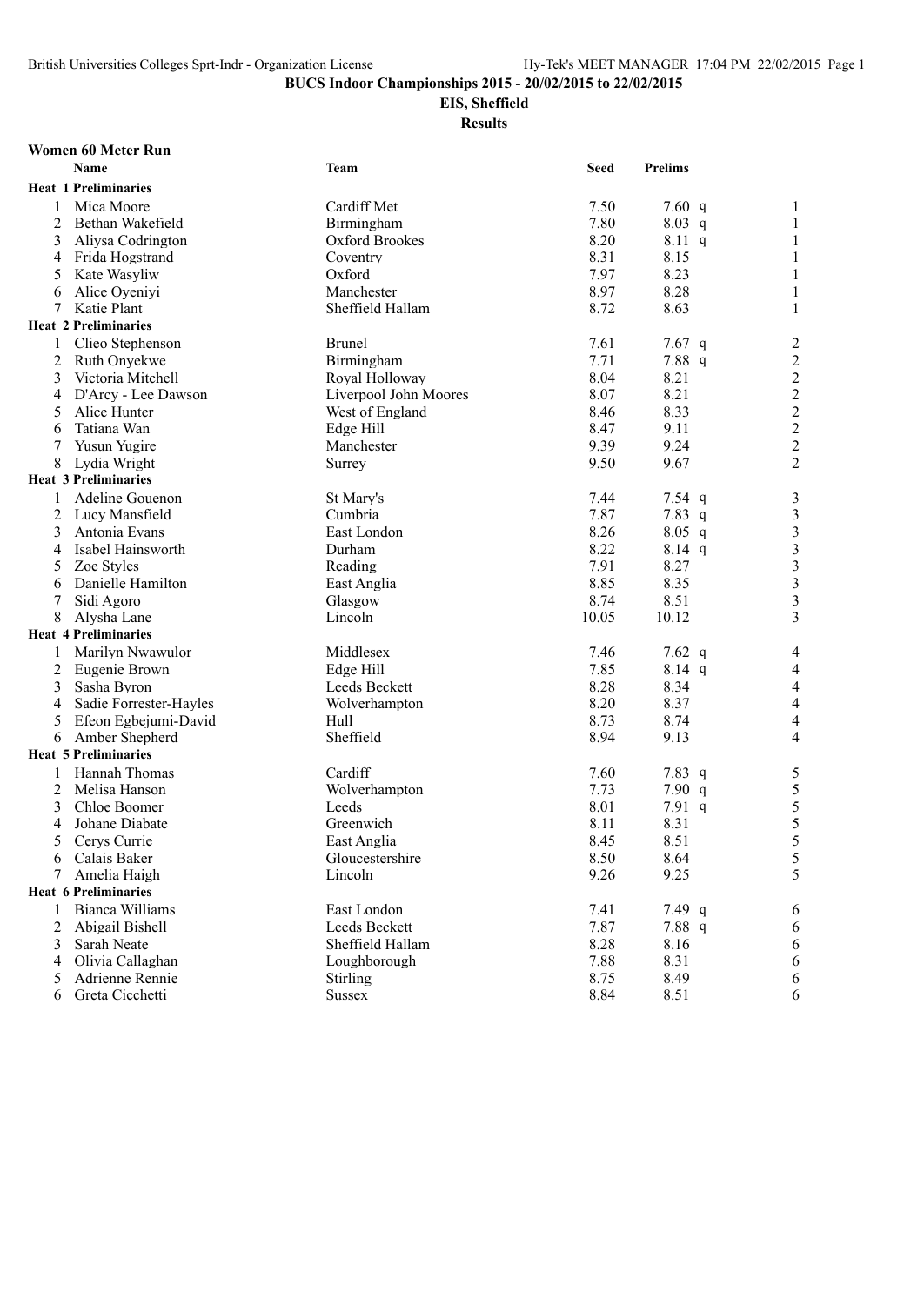**EIS, Sheffield**

**Results**

#### **Heat 7 Preliminaries ... (Women 60 Meter Run) Name Team Seed Prelims Heat 7 Preliminaries** 1 Zoey Clark **Aberdeen** Aberdeen 7.59 7.58 q 7 2 Rachel Highfield Durham 2 7.74 7.91 q 7<br>3 Natasha Segal 2 Leeds 2.99 7.96 q 7 3 Natasha Segal 2 Natasha Segal 2 Leeds 2.99 7.96 q 7<br>
3.16 8.26 7 Nebecca Zelic 2 Niddlesex 8.16 8.26 7 4 Rebecca Zelic Middlesex 8.16 8.26 7 5 Sarah Driver **Bedfordshire** 8.38 8.66 7 6 Ailsa Malcolm Nottingham 8.68 8.77 7 7 Alice Horne **Edinburgh** 8.02 9.32 7 **Heat 8 Preliminaries** 1 Alison Mccorry **1.** Loughborough 1.7.76 7.75 q 8 2 Risqat Fabunmi-Alade Bath 7.98 7.86 q 8<br>3 Hannah Watson Northumbria 8.20 8.15 8 3 Hannah Watson Northumbria 8.20 8.15 8 4 Derin Aderinto Portsmouth 8.33 8.43 8 5 Becca Silk **Exeter** 8.70 8.58 8 6 Francesca Robertson Newcastle 9.00 8.77 8 **Heat 9 Preliminaries** 1 Shanice Harrison Brunel Brunel 2.74 7.70 q 9 2 Rebecca Chapman Cardiff Met 7.56 7.71 q 9 3 Emily Maltby **Bedfordshire Bedfordshire** 7.99 7.97 q 9 4 Edidiong Akpan Glasgow 8.69 8.35 9 5 Doyin Aderinto Portsmouth 8.37 8.36 9 6 Christina Krispler London 8.17 8.45 9 7 Georgia Carrington Plymouth 9.00 8.71 9 **Women 60 Meter Run Name Team Prelims Semis Heat 1 Semi-Finals** 1 Adeline Gouenon St Mary's 31 St Mary's 2.54 7.45 Q 1 2 Marilyn Nwawulor Middlesex 7.62 7.66 Q 1 3 Shanice Harrison Brunel Brunel 7.70 7.76 q 1 4 Hannah Thomas Cardiff 2.83 7.86 1 5 Chloe Boomer Leeds 2.91 7.87 1 6 Abigail Bishell Leeds Beckett 7.88 7.94 1 7 Isabel Hainsworth Durham 8.14 8.18 1 8 Bethan Wakefield Birmingham 8.03 8.24 1 **Heat 2 Semi-Finals** 1 Bianca Williams East London 1.49 7.41 Q 2<br>2 Clieo Stephenson 1.62 O 2 2 Clieo Stephenson Brunel 1.67 7.62 Q 2 2<br>
3 Rebecca Chapman Cardiff Met 2 7.71 7.64 q 2 3 Rebecca Chapman Cardiff Met 7.71 7.64 q 2<br>
4 Risqat Fabunmi-Alade Bath 7.86 7.83 2 1 Risqat Fabunmi-Alade Bath Bath 7.86 7.83 2<br>
1 Ruth Onvekwe Birmingham 7.88 7.88 2 5 Ruth Onyekwe Birmingham 7.88 7.88 2 6 Natasha Segal Leeds 7.96 7.98 2 7 Emily Maltby 8 Eugenie Brown Edge Hill 8.14 8.24 2 **Heat 3 Semi-Finals** 1 Zoey Clark **Aberdeen** 1 2009 Clark 3 2.52 Q 3 2 Mica Moore **Cardiff Met** 7.60 7.56 Q 3 3 Alison Mccorry 2008 Loughborough 2.75 7.77 3 3 4 Lucy Mansfield Cumbria 7.83 7.83 3 5 Melisa Hanson Wolverhampton 7.90 7.92 3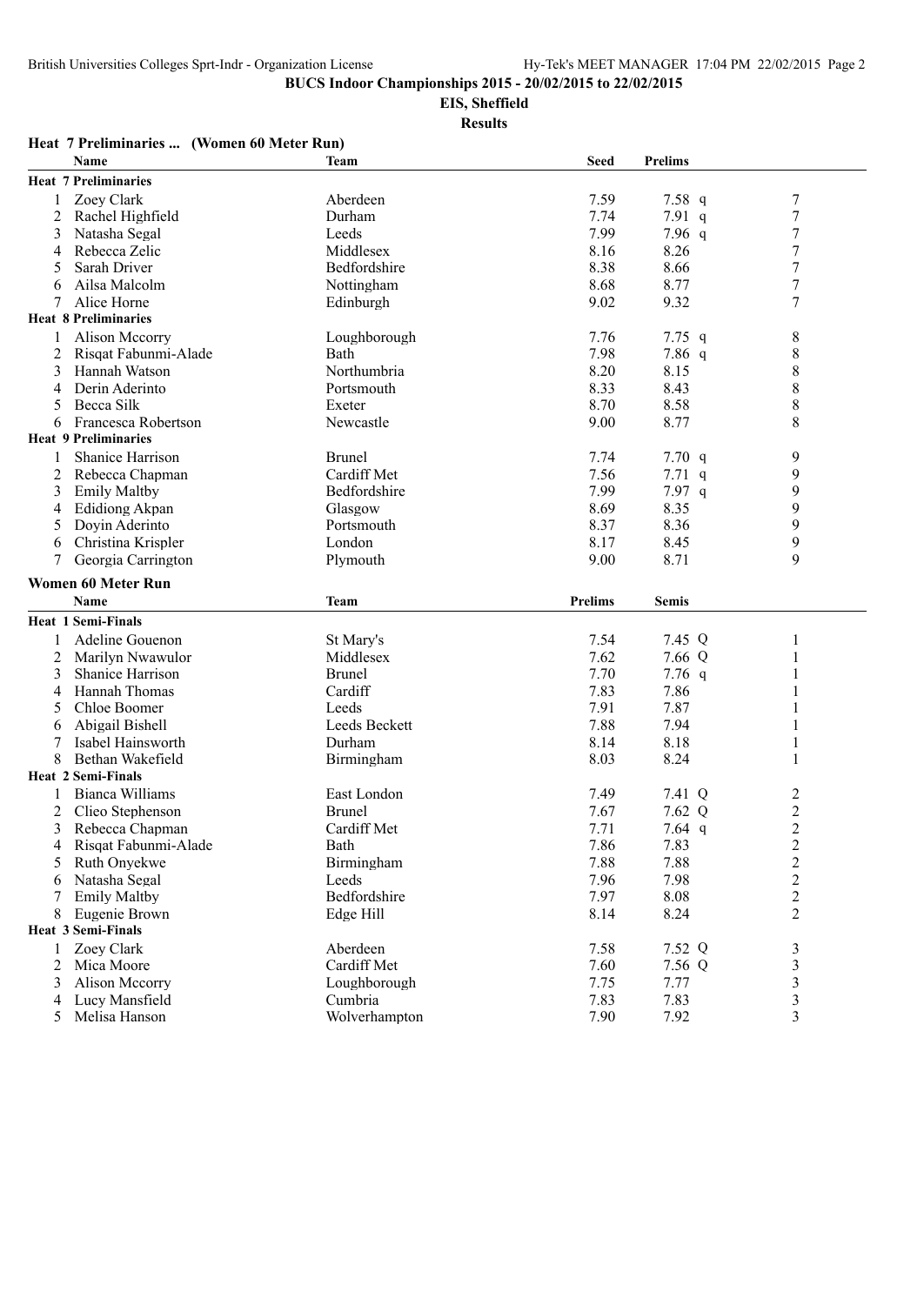**Heat 3 Semi-Finals ... (Women 60 Meter Run)**

**BUCS Indoor Championships 2015 - 20/02/2015 to 22/02/2015**

**EIS, Sheffield**

|       | Name                        | <b>Team</b>       | <b>Prelims</b> | <b>Semis</b>   |                |
|-------|-----------------------------|-------------------|----------------|----------------|----------------|
| 6     | Rachel Highfield            | Durham            | 7.91           | 8.04           | $\mathfrak{Z}$ |
| 7     | Antonia Evans               | East London       | 8.05           | 8.09           | 3              |
| 8     | Aliysa Codrington           | Oxford Brookes    | 8.11           | 8.15           | 3              |
|       | <b>Women 60 Meter Run</b>   |                   |                |                |                |
|       | <b>Name</b>                 | <b>Team</b>       | <b>Semis</b>   | <b>Finals</b>  | <b>Points</b>  |
|       | <b>Section 1 Finals</b>     |                   |                |                |                |
| 1     | Bianca Williams             | East London       | 7.41           | 7.34           | 8              |
| 2     | Adeline Gouenon             | St Mary's         | 7.45           | 7.36           | 7              |
| 3     | Zoey Clark                  | Aberdeen          | 7.52           | 7.53           | 6              |
| 4     | Mica Moore                  | Cardiff Met       | 7.56           | 7.59           | 5              |
| 5     | Clieo Stephenson            | <b>Brunel</b>     | 7.62           | 7.61           | 4              |
| 6     | Rebecca Chapman             | Cardiff Met       | 7.64           | 7.62           | $\mathfrak{Z}$ |
| 7     | Shanice Harrison            | <b>Brunel</b>     | 7.76           | 7.70           | $\overline{c}$ |
|       | Marilyn Nwawulor            | Middlesex         | 7.66           | DQ             |                |
|       | <b>Women 200 Meter Run</b>  |                   |                |                |                |
|       | <b>Name</b>                 | Team              | <b>Seed</b>    | <b>Prelims</b> |                |
|       | <b>Heat 1 Preliminaries</b> |                   |                |                |                |
|       | Natalie Jones               | <b>Bradford</b>   | 26.75          | 26.45 Q        | 1              |
| 2     | <b>Amy Phillpotts</b>       | Edge Hill         | 27.30          | 26.98 q        | 1              |
| 3     | Rachel Dinsdale             | <b>St Andrews</b> | 26.62          | 27.33          | 1              |
| 4     | Eleanor Johnstone           | Southampton       | 25.05          | 27.69          | 1              |
| 5     | <b>Becky Turner</b>         | Gloucestershire   | 30.00          | 30.65          | 1              |
|       | <b>Heat 2 Preliminaries</b> |                   |                |                |                |
|       | Zoey Clark                  | Aberdeen          | 23.96          | 24.77 Q        | 2              |
| 2     | Stephanie O'Connor          | Newcastle         | 25.60          | $26.05$ q      | $\overline{c}$ |
| 3     | Natasha Segal               | Leeds             | 25.61          | $26.23$ q      | $\overline{c}$ |
| 4     | Laura Smith                 | Liverpool         | 28.55          | 28.62          | $\overline{c}$ |
| ---   | <b>Emily Rogers</b>         | East Anglia       | 27.97          | DQ             | $\overline{2}$ |
|       | <b>Heat 3 Preliminaries</b> |                   |                |                |                |
|       | Adeline Gouenon             | St Mary's         | 24.32          | 24.99 Q        | 3              |
| 2     | Tessa Stockdale             | Durham            | 27.50          | 26.80 q        | $\mathfrak{Z}$ |
| 3     | Alice Hunter                | West of England   | 29.00          | 27.80          | 3              |
| $---$ | Victoria Reeves             | Nottingham        | 26.50          | DQ             | 3              |
|       | <b>Heat 4 Preliminaries</b> |                   |                |                |                |
|       | Shanice Harrison            | <b>Brunel</b>     | 24.14          | 24.89 Q        | 4              |
| 2     | Abigail Bishell             | Leeds Beckett     | 25.55          | $25.79$ q      | 4              |
| 3     | Kehinde Ademola             | East London       | 27.80          | 27.77          | 4              |
| 4     | Grace Eyles                 | Nottingham        | 25.68          | 28.16          | 4              |
|       | 5 Laura Seaman              | <b>Brighton</b>   | 28.56          | 28.85          | 4              |
|       | <b>Heat 5 Preliminaries</b> |                   |                |                |                |
| 1     | Charlotte Wingfield         | Cardiff Met       | 24.33          | 25.29 Q        | 5              |
| 2     | Chelsea Shurland            | St Mary's         | 25.09          | $26.26$ q      | 5              |
| 3     | Jess Cook                   | Nottingham Trent  | 27.47          | 28.62          | 5              |
| 4     | Elizabeth Toole             | <b>Bristol</b>    | 29.40          | 29.95          | 5              |
| $---$ | Nikita Campbell-Smith       | Sheffield Hallam  | 24.64          | DQ             | 5              |
|       | <b>Heat 6 Preliminaries</b> |                   |                |                |                |
| 1     | Mica Moore                  | Cardiff Met       | 23.92          | 24.84 Q        | 6              |
|       | 2 Miranda Hardacre          | <b>Brunel</b>     | 25.60          | $26.35$ q      | 6              |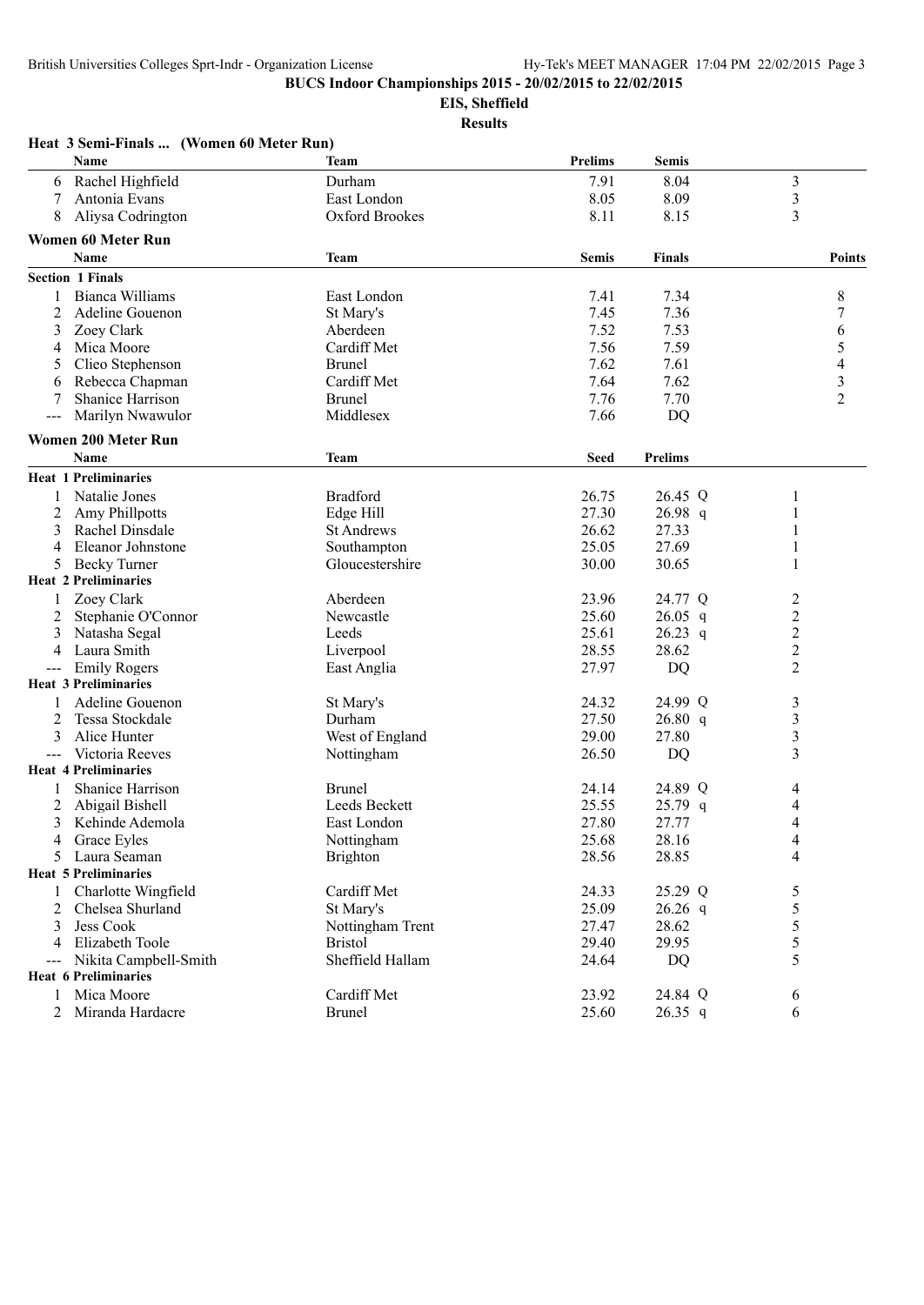**EIS, Sheffield**

**Results**

#### **Heat 6 Preliminaries ... (Women 200 Meter Run)**

|                | Name                             | <b>Team</b>           | <b>Seed</b>    | <b>Prelims</b>     |                         |
|----------------|----------------------------------|-----------------------|----------------|--------------------|-------------------------|
| 3              | D'Arcy - Lee Dawson              | Liverpool John Moores | 25.60          | 26.90 q            | 6                       |
| 4              | Stephanie Pike                   | Sheffield             | 28.40          | 28.06              | 6                       |
| 5              | <b>Shanie Stathers</b>           | Lincoln               | 28.37          | 28.50              | 6                       |
|                | <b>Heat 7 Preliminaries</b>      |                       |                |                    |                         |
| 1              | <b>Beth Dobbin</b>               | Loughborough          | 24.28          | 24.80 Q            | 7                       |
| $\overline{c}$ | Emily De Beaux                   | Bath                  | 25.19          | $26.36$ q          | $\boldsymbol{7}$        |
| 3              | Aliysa Codrington                | Oxford Brookes        | 26.50          | $26.78$ q          | 7                       |
| $\overline{4}$ | Kathleen Karveli                 | Coventry              | 27.76          | 28.92              | $\boldsymbol{7}$        |
| 5              | Francesca Robertson              | Newcastle             | 28.90          | 29.43              | $\boldsymbol{7}$        |
|                | <b>Heat 8 Preliminaries</b>      |                       |                |                    |                         |
| 1              | Chloe Lambert                    | Glasgow Caledonian    | 24.71          | 24.91 Q            | 8                       |
| 2              | Rebecca Williams                 | Birmingham            | 24.67          | $25.19$ q          | 8                       |
| 3              | Hannah Watson                    | Northumbria           | 26.90          | $26.42$ q          | 8                       |
| 4              | Christina Krispler               | London                | 27.14          | 28.83              | 8                       |
| 5              | Georgia Carrington               | Plymouth              | 30.50          | 29.11              | 8                       |
| 6              | Ines Kuebler                     | Imperial              | 30.64          | 31.61              | 8                       |
|                | <b>Heat 9 Preliminaries</b>      |                       |                |                    |                         |
| 1              | Rachel Dickens                   | Reading               | 24.35          | 25.08 Q            | 9                       |
| 2              | Ruth Onyekwe                     | Birmingham            | 25.06          | 25.40 q            | 9                       |
| 3              | Johane Diabate                   | Greenwich             | 26.67          | 27.28              | 9                       |
| 4              | Rowan Chanin                     | Gloucestershire       | 27.30          | 28.26              | 9                       |
|                | <b>Heat 10 Preliminaries</b>     |                       |                |                    |                         |
|                | Amy Hillyard                     | Wolverhampton         | 24.89          | 24.72 Q            | 10                      |
| 2              | Olivia Dyer                      | Exeter                | 27.21          | 26.90 q            | 10                      |
| 3              | Sophie East                      | East Anglia           | 26.83          | 27.19              | 10                      |
| 4              | Derin Aderinto                   | Portsmouth            | 30.46          | 28.93              | 10                      |
| $--$           | Lucy Mansfield                   | Cumbria               | 24.66          | DQ                 | 10                      |
|                | <b>Women 200 Meter Run</b>       |                       |                |                    |                         |
|                | Name                             | <b>Team</b>           | <b>Prelims</b> | <b>Semis</b>       |                         |
|                | <b>Heat 1 Semi-Finals</b>        |                       |                |                    |                         |
|                | Amy Hillyard                     | Wolverhampton         | 24.72          | 24.67 Q            | $\mathbf{1}$            |
| 2              | Charlotte Wingfield              | Cardiff Met           | 25.29          | 24.73              | 1                       |
| 3              | Rachel Dickens                   | Reading               | 25.08          | 24.74              | 1                       |
| 4              | Chelsea Shurland                 | St Mary's             | 26.26          | 26.09              | 1                       |
|                | Miranda Hardacre                 | <b>Brunel</b>         | 26.35          | 26.53              | 1                       |
| 6              | Amy Phillpotts                   | Edge Hill             | 26.98          | 27.83              | 1                       |
|                | <b>Heat 2 Semi-Finals</b>        |                       |                |                    |                         |
|                | Zoey Clark                       | Aberdeen              | 24.77          | 24.06 Q            | $\overline{c}$          |
|                | 2 Adeline Gouenon                | St Mary's             | 24.99          | 24.19 q            | $\overline{\mathbf{c}}$ |
| 3              | Emily De Beaux                   |                       |                | 26.03              | 2                       |
| 4              | Natasha Segal                    | Bath<br>Leeds         | 26.36<br>26.23 | 26.05              | 2                       |
| 5              | Natalie Jones                    | <b>Bradford</b>       | 26.45          | 26.54              | 2                       |
|                | D'Arcy - Lee Dawson              | Liverpool John Moores | 26.90          | 26.80              | $\overline{c}$          |
| 6              | Heat 3 Semi-Finals               |                       |                |                    |                         |
| 1              | Mica Moore                       | Cardiff Met           | 24.84          | 24.47 Q            |                         |
| 2              |                                  | <b>Brunel</b>         |                |                    | 3                       |
|                | Shanice Harrison<br>Ruth Onyekwe | Birmingham            | 24.89<br>25.40 | $24.56$ q<br>25.47 | 3<br>3                  |
| 3              | Abigail Bishell                  | Leeds Beckett         | 25.79          | 25.81              |                         |
| 4              | Aliysa Codrington                | <b>Oxford Brookes</b> | 26.78          | 26.72              | $\mathfrak{Z}$<br>3     |
| 5              |                                  |                       |                |                    |                         |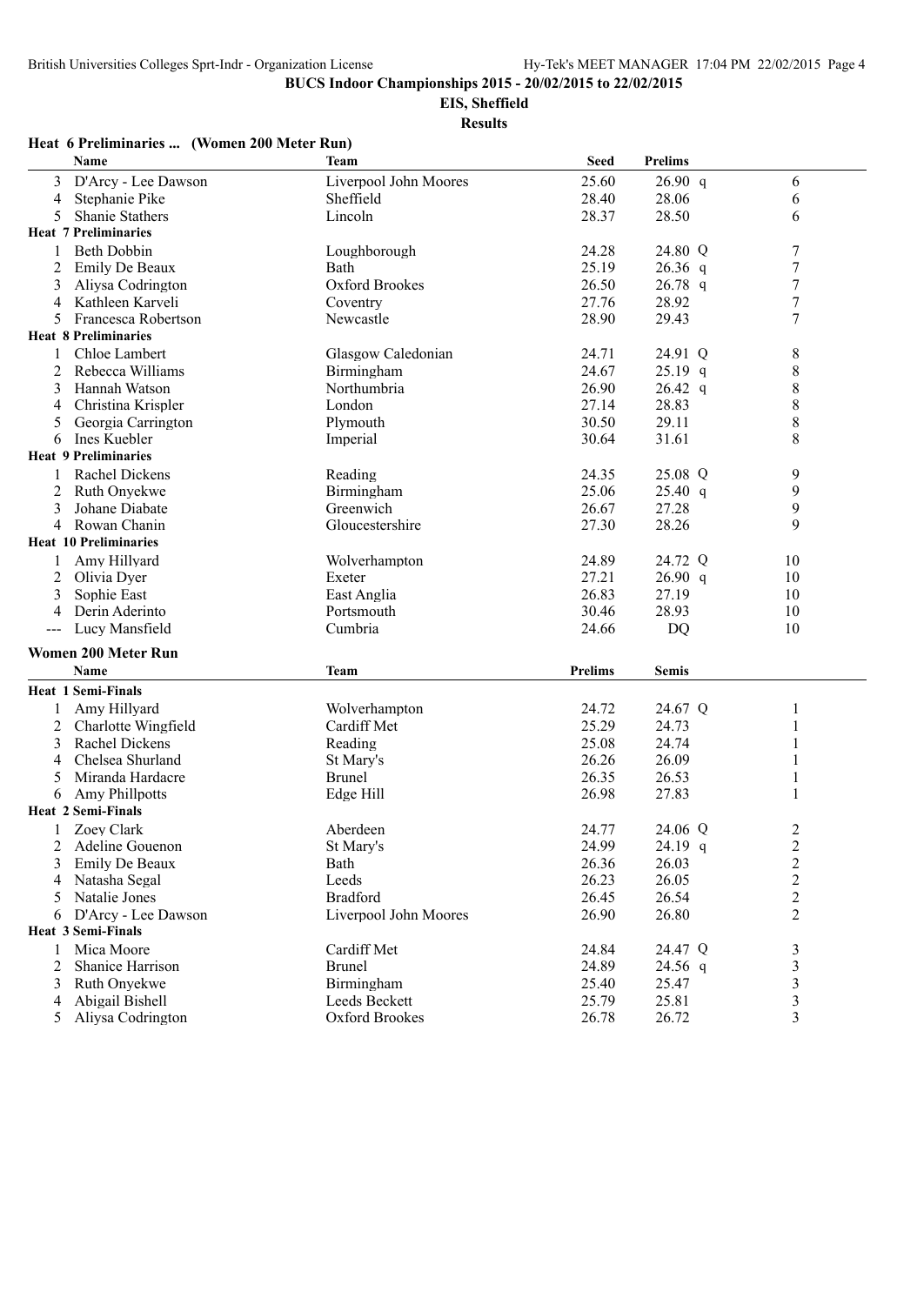**EIS, Sheffield**

| Heat 3 Semi-Finals  (Women 200 Meter Run)          |                          |                |                  |                         |
|----------------------------------------------------|--------------------------|----------------|------------------|-------------------------|
| Name                                               | Team                     | <b>Prelims</b> | <b>Semis</b>     |                         |
| Tessa Stockdale<br>6                               | Durham                   | 26.80          | 27.64            | 3                       |
| <b>Heat 4 Semi-Finals</b>                          |                          |                |                  |                         |
| <b>Beth Dobbin</b>                                 | Loughborough             | 24.80          | 24.27 Q          | 4                       |
| Chloe Lambert<br>2                                 | Glasgow Caledonian       | 24.91          | 24.60            | 4                       |
| 3<br>Rebecca Williams                              | Birmingham               | 25.19          | 25.04            | 4                       |
| Stephanie O'Connor<br>4                            | Newcastle                | 26.05          | 26.23            | 4                       |
| Hannah Watson                                      | Northumbria              | 26.42          | 26.57            | 4                       |
| Olivia Dyer<br>6                                   | Exeter                   | 26.90          | 26.69            | 4                       |
| <b>Women 200 Meter Run</b>                         |                          |                |                  |                         |
| Name                                               | <b>Team</b>              | <b>Semis</b>   | <b>Finals</b>    | <b>Points</b>           |
| <b>Section 1 Finals</b>                            |                          |                |                  |                         |
| Zoey Clark                                         | Aberdeen                 | 24.06          | 24.05            | 8                       |
| 2<br><b>Beth Dobbin</b>                            | Loughborough             | 24.27          | 24.08            | 7                       |
| Mica Moore<br>3                                    | Cardiff Met              | 24.47          | 24.43            | 6                       |
| Adeline Gouenon<br>4                               | St Mary's                | 24.19          | 24.58            | 5                       |
| <b>Shanice Harrison</b><br>5                       | <b>Brunel</b>            | 24.56          | 24.68            | $\overline{4}$          |
| Amy Hillyard<br>6                                  | Wolverhampton            | 24.67          | 24.76            | $\overline{\mathbf{3}}$ |
| <b>Women 400 Meter Run</b>                         |                          |                |                  |                         |
| <b>Name</b>                                        | <b>Team</b>              | <b>Seed</b>    | <b>Prelims</b>   |                         |
| <b>Heat 1 Preliminaries</b>                        |                          |                |                  |                         |
| Phillipa Lowe                                      | Hertfordshire            | 54.61          | 56.57 Q          | 1                       |
| 2<br>Freya Bradshaw                                | Sheffield Hallam         | 57.10          | 59.01 $q$        | 1                       |
| Victoria Reeves<br>3                               | Nottingham               | 59.70          | 62.68            | 1                       |
| Isla Scott Pearce<br>4                             | Aberdeen                 | 64.59          | 62.69            | 1                       |
| <b>Charlotte Daniel</b><br>5                       | Canterbury Christ Church | 62.27          | 63.96            | 1                       |
| <b>Heat 2 Preliminaries</b>                        |                          |                |                  |                         |
| Amy Allcock                                        | Loughborough             | 52.83          | 56.23 Q          |                         |
| 2<br>Alexandra Hill                                | Bath                     | 57.76          | 57.17 $q$        | 2<br>$\overline{c}$     |
|                                                    | Manchester Met           | 58.75          |                  | $\overline{c}$          |
| <b>Abbey Stanley</b><br>Katie Summerfield          | Durham                   | 63.90          | 59.38 q<br>63.91 | $\overline{2}$          |
| 4<br>Victoria Onyeka                               |                          | 62.96          | DQ               | $\overline{2}$          |
| $\qquad \qquad - -$<br><b>Heat 3 Preliminaries</b> | East Anglia              |                |                  |                         |
| Laviai Nielsen                                     |                          | 53.86          | 57.01 Q          |                         |
| 1                                                  | King's College London    |                |                  | 3                       |
| 2<br>Amy Jaramazovic                               | Bath                     | 57.83          | 57.85 q          | 3                       |
| Tyra Watson<br>3<br>Rachel Scott                   | Edge Hill                | 57.55          | 58.38 q          | $\mathfrak{Z}$<br>3     |
| 4<br><b>Heat 4 Preliminaries</b>                   | Durham                   | 62.90          | $60.74$ q        |                         |
|                                                    |                          |                |                  |                         |
| <b>Holly Turner</b>                                | <b>Brighton</b>          | 55.29          | 57.01 Q          | 4                       |
| Elizabeth Musgrove<br>2                            | Edinburgh                | 56.99          | 58.03 q          | 4                       |
| Francesca Courtney<br>3                            | Worcester                | 65.40          | 62.31            | 4                       |
| Sinead Kaneen<br>4                                 | Liverpool John Moores    | 61.57          | 62.32            | 4                       |
| <b>Hannah Scales</b><br>5                          | Edge Hill                | 60.25          | 66.86            | 4                       |
| <b>Heat 5 Preliminaries</b>                        |                          |                |                  |                         |
| Rhiannon Linington-Payne                           | Cardiff Met              | 55.44          | 57.11 Q          | 5                       |
| 2<br>Nicole Kendall                                | Exeter                   | 56.90          | 57.24 q          | 5                       |
| 3<br>Paige Cooper                                  | Leeds Beckett            | 60.60          | 60.81            | 5                       |
| Laura Seaman<br>4                                  | <b>Brighton</b>          | 64.96          | 63.56            | 5                       |
| Chloã« Crossman<br>5                               | Swansea                  | 61.55          | 64.42            | 5                       |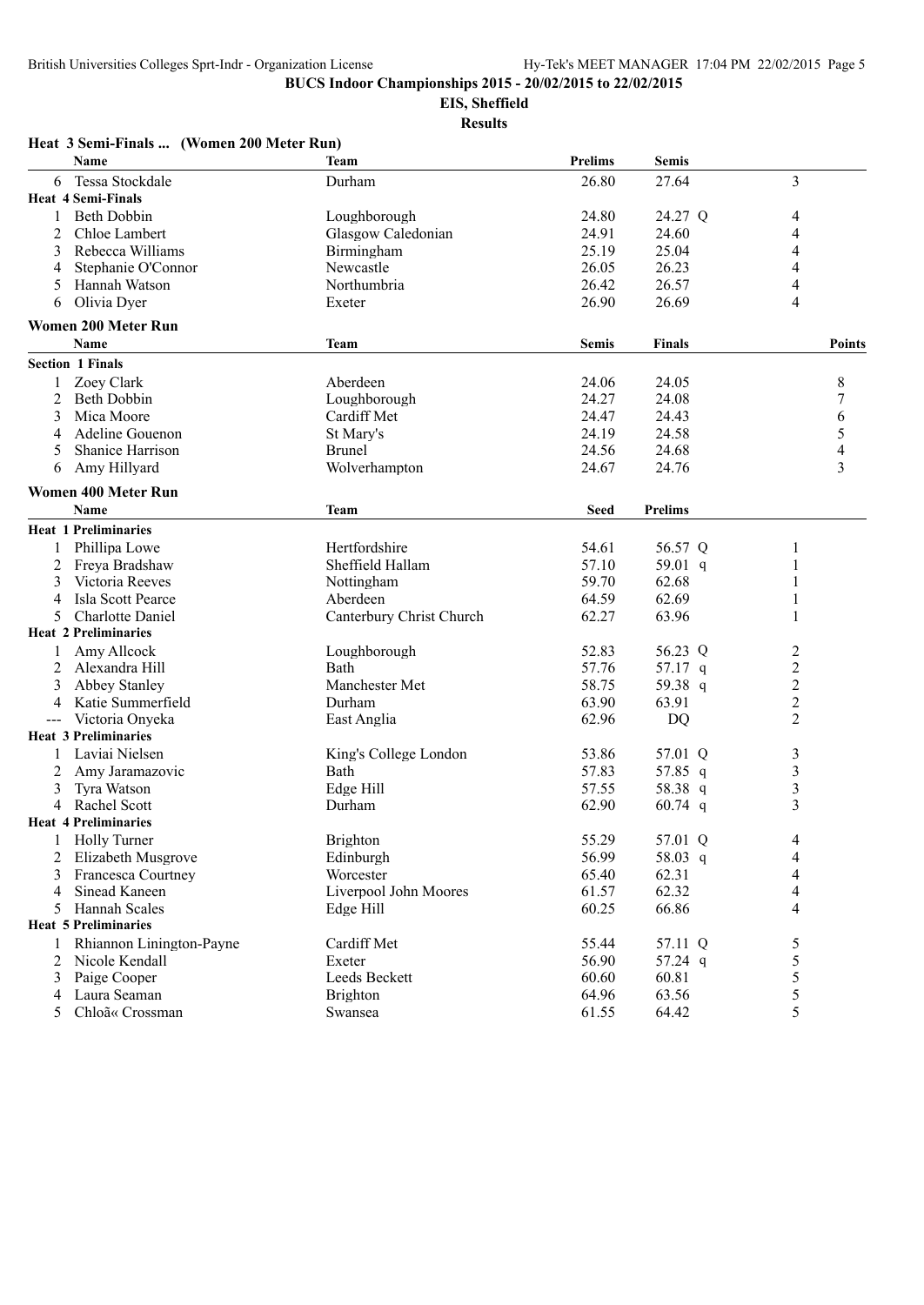**EIS, Sheffield**

**Results**

## **Heat 5 Preliminaries ... (Women 400 Meter Run)**

|   | Name                        | <b>Team</b>                   | <b>Seed</b>    | <b>Prelims</b> |                         |
|---|-----------------------------|-------------------------------|----------------|----------------|-------------------------|
| 6 | Lauren Byrd                 | Coventry                      | 67.40          | 72.13          | 5                       |
|   | <b>Heat 6 Preliminaries</b> |                               |                |                |                         |
| 1 | Jessie Knight               | Loughborough                  | 54.23          | 56.78 Q        | 6                       |
| 2 | Megan Dixon                 | University College Birmingham | 57.43          | $60.46$ q      | 6                       |
| 3 | Rebecca Wade                | St Mary's                     | 58.78          | 63.67          | 6                       |
| 4 | Jess Cook                   | Nottingham Trent              | 62.57          | 64.95          | 6                       |
| 5 | Tabitha Howe                | Liverpool                     | 64.48          | 67.41          | 6                       |
|   | <b>Heat 7 Preliminaries</b> |                               |                |                |                         |
| 1 | Lina Nielsen                | Queen Mary                    | 55.61          | 56.18 Q        | 7                       |
| 2 | Andrea Gaffney              | Glasgow                       | 56.62          | 58.78 q        | $\boldsymbol{7}$        |
| 3 | Lily Seach                  | York                          | 61.50          | $60.30$ q      | $\tau$                  |
| 4 | Alexandra Burkett           | Birmingham                    | 60.75          | $60.66$ q      | 7                       |
| 5 | Charlotte Sadler            | Nottingham                    | 66.50          | 63.85          | $\tau$                  |
| 6 | Nicola Dobra                | Leeds                         | 70.49          | 68.18          | $\tau$                  |
|   | <b>Heat 8 Preliminaries</b> |                               |                |                |                         |
| 1 | Megan Rogers                | Cardiff Met                   | 55.21          | 56.91 Q        | 8                       |
| 2 | Georgia Yearby              | Leeds Beckett                 | 56.48          | 56.91 q        | $\,$ $\,$               |
| 3 | Isobel Billau               | <b>Brunel</b>                 | 57.03          | 60.25 q        | $\,$ 8 $\,$             |
| 4 | Michelle Mullen             | East London                   | 61.98          | 61.71          | $\,8\,$                 |
| 5 | Grace Hughes                | Sheffield                     | 64.85          | 64.82          | $\,8\,$                 |
|   | <b>Heat 9 Preliminaries</b> |                               |                |                |                         |
|   | <b>Krystal Galley</b>       | <b>Brunel</b>                 | 56.00          | 59.72 Q        | 9                       |
| 2 | Jemma Gregory               | Birmingham                    | 61.30          | 59.82 q        | 9                       |
| 3 | Lora Roberts                | S. Wales                      | 60.04          | 62.00          | 9                       |
| 4 | <b>Beth Towers</b>          | Northumbria                   | 61.36          | 62.96          | $\boldsymbol{9}$        |
| 5 | Anna Skinner                | Leeds                         | 70.49          | 66.34          | $\boldsymbol{9}$        |
| 6 | Lucy Davies                 | Coventry                      | 66.64          | 67.57          | 9                       |
|   |                             |                               |                |                |                         |
|   | <b>Women 400 Meter Run</b>  |                               |                |                |                         |
|   | Name                        | <b>Team</b>                   | <b>Prelims</b> | <b>Semis</b>   |                         |
|   | <b>Heat 1 Semi-Finals</b>   |                               |                |                |                         |
| 1 | Amy Allcock                 | Loughborough                  | 56.23          | 54.61 Q        | 1                       |
| 2 | Georgia Yearby              | Leeds Beckett                 | 56.91          | 56.93          |                         |
| 3 | <b>Holly Turner</b>         | <b>Brighton</b>               | 57.01          | 57.12          |                         |
| 4 | Tyra Watson                 | Edge Hill                     | 58.38          | 58.12          | 1                       |
| 5 | <b>Abbey Stanley</b>        | Manchester Met                | 59.38          | 59.19          | 1                       |
| 6 | Alexandra Burkett           | Birmingham                    | 60.66          | 60.71          | 1                       |
|   | <b>Heat 2 Semi-Finals</b>   |                               |                |                |                         |
|   | Laviai Nielsen              | King's College London         | 57.01          | 54.62 Q        | $\overline{c}$          |
| 2 | Phillipa Lowe               | Hertfordshire                 | 56.57          | 54.88 q        | $\overline{2}$          |
|   | Alexandra Hill              | Bath                          | 57.17          | 56.77          | $\overline{\mathbf{c}}$ |
| 4 | Elizabeth Musgrove          | Edinburgh                     | 58.03          | 57.97          | $\overline{2}$          |
| 5 | Megan Dixon                 | University College Birmingham | 60.46          | 60.85          | $\overline{c}$          |
| 6 | Jemma Gregory               | Birmingham                    | 59.82          | 61.22          | 2                       |
|   | <b>Heat 3 Semi-Finals</b>   |                               |                |                |                         |
| 1 | Lina Nielsen                | Queen Mary                    | 56.18          | 55.32 Q        | 3                       |
|   | 2 Rhiannon Linington-Payne  | Cardiff Met                   | 57.11          | 56.42          | 3                       |
| 3 | Freya Bradshaw              | Sheffield Hallam              | 59.01          | 57.07          | 3                       |
| 4 | Andrea Gaffney              | Glasgow                       | 58.78          | 57.39          | $\mathfrak{Z}$          |
|   | 5 Krystal Galley            | <b>Brunel</b>                 | 59.72          | 59.13          | 3                       |
|   |                             |                               |                |                |                         |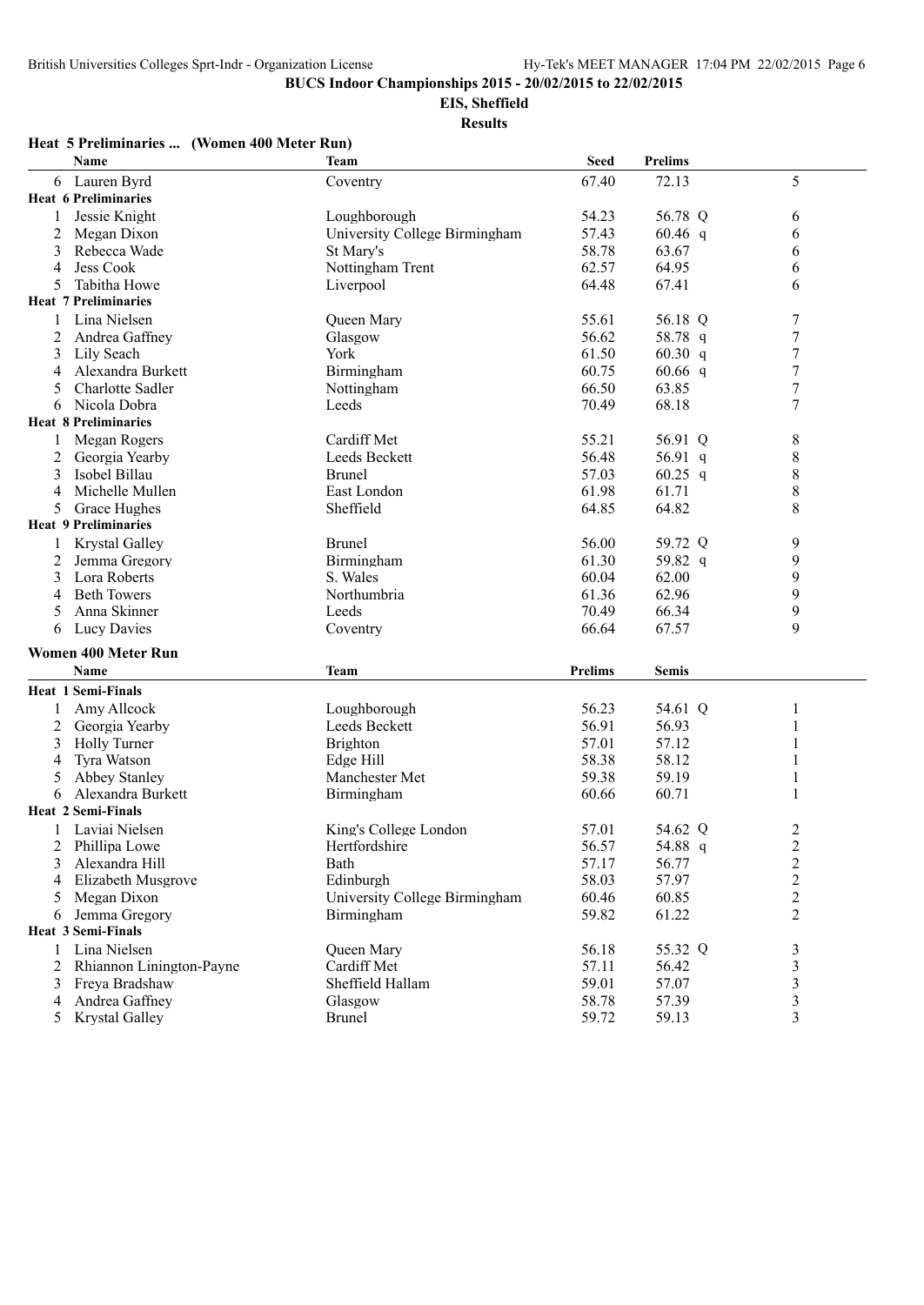**EIS, Sheffield**

|                | Heat 3 Semi-Finals  (Women 400 Meter Run) |                          |                |                |                          |
|----------------|-------------------------------------------|--------------------------|----------------|----------------|--------------------------|
|                | Name                                      | Team                     | <b>Prelims</b> | <b>Semis</b>   |                          |
| 6              | Rachel Scott                              | Durham                   | 60.74          | 61.80          | 3                        |
|                | <b>Heat 4 Semi-Finals</b>                 |                          |                |                |                          |
| 1              | Jessie Knight                             | Loughborough             | 56.78          | 54.94 Q        | 4                        |
| $\overline{2}$ | Megan Rogers                              | Cardiff Met              | 56.91          | 54.97 q        | 4                        |
| 3              | Nicole Kendall                            | Exeter                   | 57.24          | 57.76          | 4                        |
| 4              | Amy Jaramazovic                           | Bath                     | 57.85          | 58.37          | 4                        |
|                | Lily Seach                                | York                     | 60.30          | 61.11          | 4                        |
| 6              | Isobel Billau                             | <b>Brunel</b>            | 60.25          | 61.97          | 4                        |
|                | <b>Women 400 Meter Run</b>                |                          |                |                |                          |
|                | <b>Name</b>                               | <b>Team</b>              | <b>Semis</b>   | <b>Finals</b>  | Points                   |
|                | <b>Section 1 Finals</b>                   |                          |                |                |                          |
| 1              | Amy Allcock                               | Loughborough             | 54.61          | 53.19          | 8                        |
| 2              | Laviai Nielsen                            | King's College London    | 54.62          | 53.57          | 7                        |
| 3              | Phillipa Lowe                             | Hertfordshire            | 54.88          | 54.50          | 6                        |
| 4              | Lina Nielsen                              | Queen Mary               | 55.32          | 55.10          | 5                        |
| 5              | Megan Rogers                              | Cardiff Met              | 54.97          | 55.65          | $\overline{4}$           |
| 6              | Jessie Knight                             | Loughborough             | 54.94          | 55.83          | $\overline{\mathbf{3}}$  |
|                | Women 800 Meter Run                       |                          |                |                |                          |
|                | <b>Name</b>                               | <b>Team</b>              | <b>Seed</b>    | <b>Prelims</b> |                          |
|                | <b>Heat 1 Preliminaries</b>               |                          |                |                |                          |
| 1              | Georgia Bell                              | Birmingham               | 2:03.40        | 2:14.85 Q      |                          |
|                |                                           |                          | 2:10.00        |                |                          |
| 2              | Hannah Edwards<br>Laura O'Connor          | Liverpool                | 2:26.99        | $2:16.03$ q    |                          |
| 3              |                                           | <b>Brunel</b>            |                | $2:20.21$ q    |                          |
| 4              | Sarah Mcdonald                            | Sheffield Hallam         | 2:21.70        | 2:24.34 q      |                          |
| 5              | Rebecca Pritchard                         | Gloucestershire          | 2:35.40        | 2:42.98        |                          |
| 6              | Petra Ting<br><b>Heat 2 Preliminaries</b> | West of England          | 2:51.00        | 2:55.17        | 1                        |
|                |                                           |                          |                |                |                          |
| 1              | Carolyn Plateau                           | Loughborough             | 2:03.00        | 2:18.00 Q      | 2                        |
| 2              | <b>Shellie Brace</b>                      | Keele                    | 2:12.10        | 2:19.95 q      | $\boldsymbol{2}$         |
| 3              | Ellen Sagar-Hesketh                       | Sheffield Hallam         | 2:26.10        | 2:29.18        | $\sqrt{2}$               |
| 4              | Jessica Swain                             | Canterbury Christ Church | 2:22.80        | 2:29.76        | $\overline{c}$           |
| 5              | Elizabeth Demetriou                       | Manchester               | 2:49.50        | 2:45.63        | $\overline{c}$           |
| 6              | Jill Hinchliffe                           | Edinburgh                | 2:45.40        | 2:52.94        | $\overline{2}$           |
|                | <b>Heat 3 Preliminaries</b>               |                          |                |                |                          |
| 1              | Emma Leask                                | Robert Gordon            | 2:08.60        | $2:19.11$ Q    | $\mathfrak{Z}$           |
| 2              | Emma Toogood                              | Newcastle                | 2:20.00        | $2:20.33$ q    | 3                        |
| 3              | Sarah Grover                              | York                     | 2:18.00        | $2:25.36$ q    | 3                        |
| 4              | Amber Wallace                             | <b>Brunel</b>            | 2:27.60        | 2:26.25        | 3                        |
| 5.             | Grace Crumplin                            | Chichester               | 2:32.00        | 2:49.97        | 3                        |
|                | <b>Heat 4 Preliminaries</b>               |                          |                |                |                          |
| 1              | Sally Smith                               | Leeds Beckett            | 2:06.90        | 2:14.19 Q      | 4                        |
| 2              | <b>Bex Myers</b>                          | Leeds                    | 2:18.60        | $2:19.19$ q    | 4                        |
| 3              | Danielle Seddon                           | St Mary's                | 2:28.90        | $2:21.65$ q    | $\overline{\mathcal{A}}$ |
| 4              | Rebecca Metin                             | Newcastle                | 2:20.00        | 2:30.16        | 4                        |
|                | 5 Rebecca Barnard                         | Bedfordshire             | 2:29.80        | 2:34.31        | 4                        |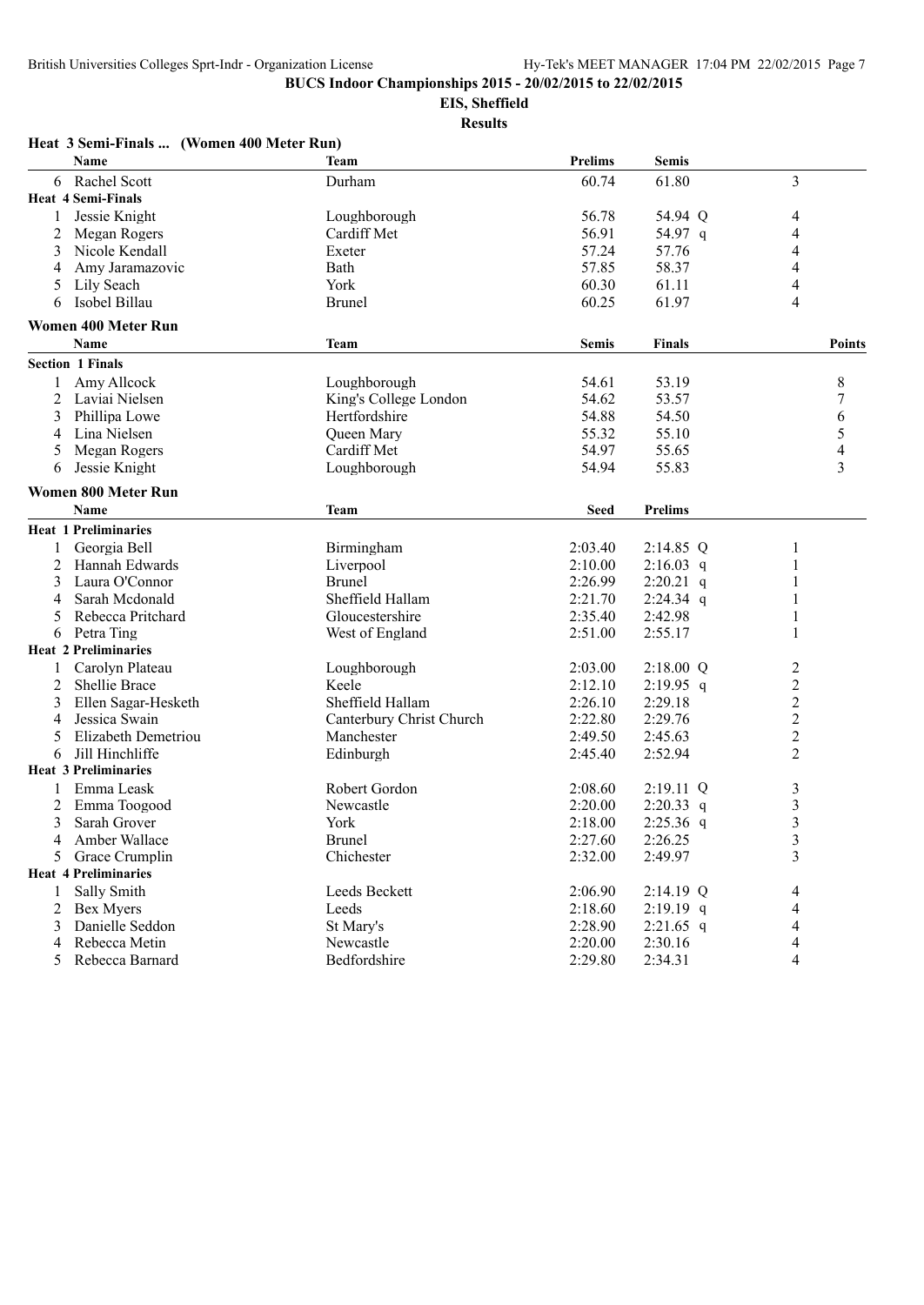# **EIS, Sheffield**

**Results**

#### **Women 800 Meter Run**

|                | <b>Name</b>                 | <b>Team</b>              | <b>Prelims</b> | <b>Semis</b>   |                          |
|----------------|-----------------------------|--------------------------|----------------|----------------|--------------------------|
|                | <b>Heat 1 Semi-Finals</b>   |                          |                |                |                          |
| 1              | Sally Smith                 | Leeds Beckett            | 2:14.19        | $2:12.64$ Q    | $\mathbf{1}$             |
| $\overline{2}$ | Hannah Edwards              | Liverpool                | 2:16.03        | $2:14.65$ Q    | 1                        |
| 3              | Bex Myers                   | Leeds                    | 2:19.19        | $2:17.40$ q    | 1                        |
| 4              | Emma Leask                  | Robert Gordon            | 2:19.11        | $2:18.77$ q    |                          |
| 5              | Sarah Mcdonald              | Sheffield Hallam         | 2:24.34        | 2:22.45        | 1                        |
| ---            | Emma Toogood                | Newcastle                | 2:20.33        | <b>DNF</b>     | $\mathbf{1}$             |
|                | <b>Heat 2 Semi-Finals</b>   |                          |                |                |                          |
| 1              | Georgia Bell                | Birmingham               | 2:14.85        | 2:13.60 Q      | $\overline{c}$           |
| 2              | Carolyn Plateau             | Loughborough             | 2:18.00        | 2:13.79 Q      | $\overline{c}$           |
| 3              | Shellie Brace               | Keele                    | 2:19.95        | 2:20.06        | $\overline{c}$           |
| 4              | Laura O'Connor              | <b>Brunel</b>            | 2:20.21        | 2:20.14        | $\overline{c}$           |
| 5              | Danielle Seddon             | St Mary's                | 2:21.65        | 2:21.25        | $\overline{c}$           |
| 6              | Sarah Grover                | York                     | 2:25.36        | 2:27.39        | $\overline{2}$           |
|                |                             |                          |                |                |                          |
|                | Women 800 Meter Run         |                          |                |                |                          |
|                | Name                        | Team                     | <b>Semis</b>   | <b>Finals</b>  | <b>Points</b>            |
|                | <b>Section 1 Finals</b>     |                          |                |                |                          |
| 1              | Georgia Bell                | Birmingham               | 2:13.60        | 2:08.23        | 8                        |
| 2              | Sally Smith                 | Leeds Beckett            | 2:12.64        | 2:08.49        | 7                        |
| 3              | Carolyn Plateau             | Loughborough             | 2:13.79        | 2:08.51        | 6                        |
| 4              | Hannah Edwards              | Liverpool                | 2:14.65        | 2:12.44        | 5                        |
| 5              | Emma Leask                  | Robert Gordon            | 2:18.77        | 2:16.97        | $\overline{\mathcal{L}}$ |
| 6              | Bex Myers                   | Leeds                    | 2:17.40        | 2:17.90        | 3                        |
|                | Women 1500 Meter Run        |                          |                |                |                          |
|                | <b>Name</b>                 | Team                     | <b>Seed</b>    | <b>Prelims</b> |                          |
|                |                             |                          |                |                |                          |
|                | <b>Heat 1 Preliminaries</b> |                          |                |                |                          |
| 1              | Lois Bond                   | Nottingham Trent         | 4:33.70        | 4:50.76 Q      | 1                        |
| 2              | Luisa Schwarzer             | Surrey                   | 4:32.20        | 4:51.44 Q      | 1                        |
| 3              | Hannah Blair                | Plymouth                 | 4:53.50        | 4:52.02 q      | 1                        |
| 4              | Gabriella Moriarty          | Leeds Beckett            | 4:51.27        | 4:53.36        | 1                        |
| 5              | Jessica Greenhalgh          | Bournemouth              | 5:19.90        | 5:17.46        | 1                        |
| 6              | Samantha Hart               | Central Lancashire       | 5:55.40        | 5:28.78        | 1                        |
|                | <b>Heat 2 Preliminaries</b> |                          |                |                |                          |
| 1              | Chloe Bradley               | Loughborough             | 4:41.13        | 4:50.12 Q      | 2                        |
| 2              | Sophie Riches               | St Mary's                | 4:24.70        | 4:50.47 Q      | $\overline{c}$           |
| 3              | Rebecca Turton              | Birmingham               |                | 4:50.84 q      | $\overline{c}$           |
| 4              | Aoife Thorogood             | Nottingham               | 4:46.90        | 4:57.70        | $\overline{c}$           |
| 5              | Rebecca Metin               | Newcastle                | 4:55.00        | 5:07.16        | $\overline{c}$           |
| 6              | Rebecca Wilby               | <b>Brunel</b>            | 6:06.30        | 5:07.39        | $\overline{c}$           |
|                | Jessica Swain               | Canterbury Christ Church | 5:00.60        | 5:18.85        | $\overline{c}$           |
| 8              | Petra Ting                  | West of England          | 6:10.10        | 6:01.52        | $\overline{c}$           |
|                | <b>Heat 3 Preliminaries</b> |                          |                |                |                          |
| 1              | Sarah Mcdonald              | Birmingham               | 4:17.10        | 4:44.47 Q      | 3                        |
| 2              | <b>Emily Moss</b>           | Oxford                   | 4:32.10        | 4:46.67 $Q$    | $\mathfrak{Z}$           |
| 3              | Alex Mundell                | Imperial                 | 4:38.20        | 4:46.86 q      | 3                        |
| 4              | Emma Robertson              | <b>Sussex</b>            | 4:50.00        | 5:00.81        | $\mathfrak{Z}$           |
| 5              | Ellen Rose-Senior           | Newcastle                | 5:11.60        | 5:07.23        | 3                        |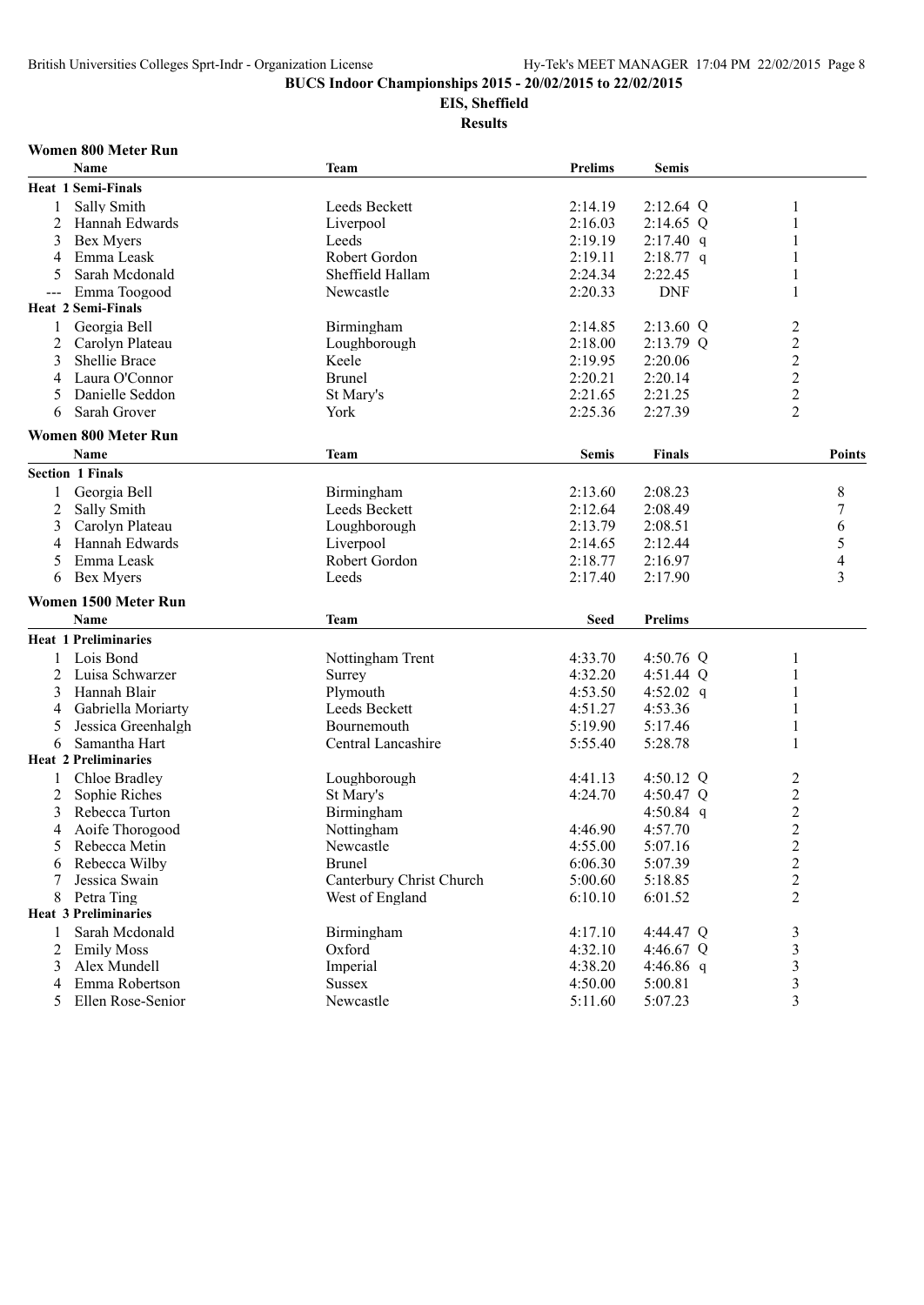**EIS, Sheffield**

|                | Heat 3 Preliminaries  (Women 1500 Meter Run) |                    |                |                |                          |
|----------------|----------------------------------------------|--------------------|----------------|----------------|--------------------------|
|                | Name                                         | Team               | <b>Seed</b>    | <b>Prelims</b> |                          |
| 6              | Lucinda Simmonds                             | Southampton        | 6:05.00        | 5:54.76        | $\mathfrak{Z}$           |
| 7              | Elizabeth Tranter                            | Huddersfield       | 8:56.90        | 6:24.68        | 3                        |
|                | Women 1500 Meter Run                         |                    |                |                |                          |
|                | Name                                         | <b>Team</b>        | <b>Prelims</b> | <b>Finals</b>  | <b>Points</b>            |
|                | <b>Section 1 Finals</b>                      |                    |                |                |                          |
|                |                                              |                    |                |                |                          |
| 1              | Sarah Mcdonald                               | Birmingham         | 4:44.47        | 4:45.04        | 8                        |
| 2              | <b>Emily Moss</b>                            | Oxford             | 4:46.67        | 4:47.65        | 7                        |
| 3              | Chloe Bradley                                | Loughborough       | 4:50.12        | 4:48.10        | 6                        |
| 4              | Sophie Riches                                | St Mary's          | 4:50.47        | 4:50.07        | 5                        |
| 5              | Rebecca Turton                               | Birmingham         | 4:50.84        | 4:50.89        | $\overline{\mathcal{A}}$ |
| 6              | Hannah Blair                                 | Plymouth           | 4:52.02        | 4:52.06        | $\mathfrak{Z}$           |
| 7              | Lois Bond                                    | Nottingham Trent   | 4:50.76        | 4:53.10        | $\overline{c}$           |
| 8              | Alex Mundell                                 | Imperial           | 4:46.86        | 4:53.60        | 1                        |
| 9              | Luisa Schwarzer                              | Surrey             | 4:51.44        | 4:55.19        |                          |
|                | Women 3000 Meter Run                         |                    |                |                |                          |
|                | Name                                         | <b>Team</b>        | <b>Seed</b>    | <b>Prelims</b> |                          |
|                | <b>Heat 1 Preliminaries</b>                  |                    |                |                |                          |
| 1              | Jennifer Walsh                               | Durham             | 9:24.80        | 10:17.20 Q     | 1                        |
| $\overline{2}$ | Maryse Haynes                                | Birmingham         | 9:39.50        | 10:41.89 Q     | 1                        |
| 3              | <b>Emily Brown</b>                           | Cardiff Met        | 10:11.50       | 10:59.05 Q     |                          |
| 4              | Caroline Lambert                             | Loughborough       | 9:52.70        | 11:05.58 Q     |                          |
| 5              | Rebecca Neill                                | Central Lancashire | 11:38.80       | $11:13.92$ q   | 1                        |
| 6              | Esme Sheridan                                | Southampton        | 11:36.90       | 11:54.47 q     | 1                        |
| 7              | Zoe Mayo                                     | Gloucestershire    | 12:46.80       | 12:44.27       | 1                        |
|                | <b>Heat 2 Preliminaries</b>                  |                    |                |                |                          |
| 1              | Elinor Kirk                                  | Southampton        | 9:10.00        | $10:13.16$ Q   | $\overline{\mathbf{c}}$  |
| $\overline{2}$ | Tanja Griessbaum                             | Cardiff Met        | 10:19.80       | 10:32.08 Q     | $\overline{c}$           |
| 3              | Victoria Walker                              | Birmingham         | 10:25.70       | 10:37.42 Q     | $\overline{c}$           |
| 4              | Philippa Bowden                              | <b>Brunel</b>      | 10:11.10       | 10:42.68 Q     | $\overline{c}$           |
| 5              | <b>Ashley Berry</b>                          | Loughborough       | 9:52.69        | 10:43.77 q     | $\overline{c}$           |
| 6              | Victoria Budd                                | Exeter             | 10:13.80       | $10:46.44$ q   | $\overline{c}$           |
| 7              | Clare Dignan                                 | Huddersfield       | 13:04.70       | 13:09.69       | $\overline{c}$           |
| 8              | Leah Hopton                                  | Gloucestershire    | 14:09.80       | 13:38.17       | $\overline{c}$           |
| 9              | Hannah Paul                                  | Plymouth           | 14:09.80       | 13:59.33       | $\overline{c}$           |
|                |                                              |                    |                |                |                          |
|                | Women 3000 Meter Run                         |                    |                |                |                          |
|                | Name                                         | <b>Team</b>        | <b>Prelims</b> | <b>Finals</b>  | <b>Points</b>            |
|                | <b>Section 1 Finals</b>                      |                    |                |                |                          |
| 1              | Elinor Kirk                                  | Southampton        | 10:13.16       | 9:14.58        | 8                        |
| $\overline{2}$ | Jennifer Walsh                               | Durham             | 10:17.20       | 9:35.97        | $\boldsymbol{7}$         |
| 3              | Maryse Haynes                                | Birmingham         | 10:41.89       | 9:38.03        | 6                        |
| 4              | <b>Ashley Berry</b>                          | Loughborough       | 10:43.77       | 9:52.20        | 5                        |
| 5              | Caroline Lambert                             | Loughborough       | 11:05.58       | 10:06.68       | 4                        |
| 6              | Tanja Griessbaum                             | Cardiff Met        | 10:32.08       | 10:13.84       | $\mathfrak{Z}$           |
| 7              | Victoria Walker                              | Birmingham         | 10:37.42       | 10:21.12       | $\overline{c}$           |
| 8              | Philippa Bowden                              | <b>Brunel</b>      | 10:42.68       | 10:32.80       | 1                        |
| 9              | Victoria Budd                                | Exeter             | 10:46.44       | 10:40.38       |                          |
| 10             | <b>Emily Brown</b>                           | Cardiff Met        | 10:59.05       | 10:43.58       |                          |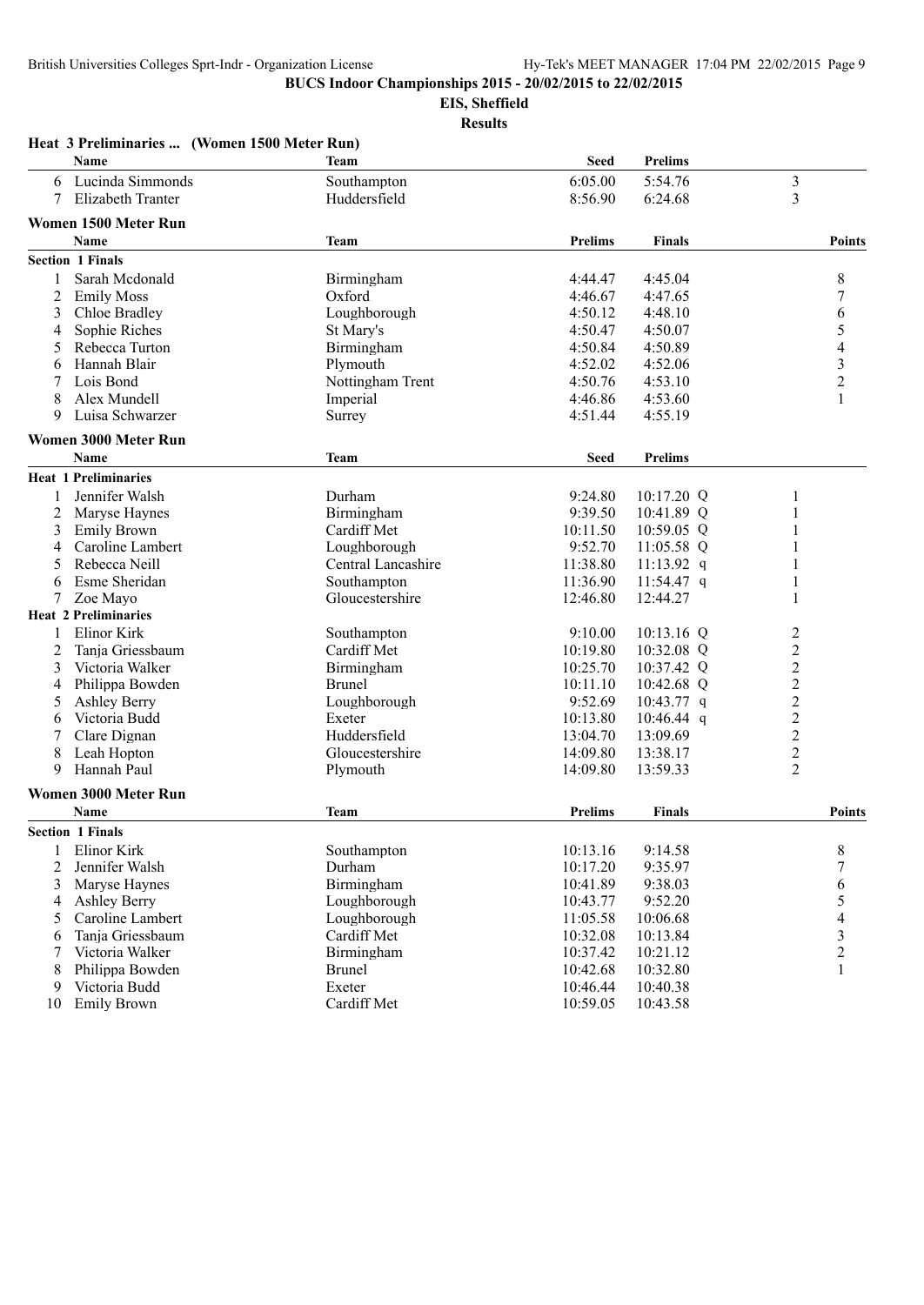**EIS, Sheffield**

|                | Section 1 Finals  (Women 3000 Meter Run) |                    |                |                |                  |
|----------------|------------------------------------------|--------------------|----------------|----------------|------------------|
|                | Name                                     | Team               | <b>Prelims</b> | <b>Finals</b>  | <b>Points</b>    |
| 11             | Rebecca Neill                            | Central Lancashire | 11:13.92       | 11:16.93       |                  |
| 12             | Esme Sheridan                            | Southampton        | 11:54.47       | 11:48.04       |                  |
|                | <b>Women 60 Meter Hurdles</b>            |                    |                |                |                  |
|                | Name                                     | <b>Team</b>        | <b>Seed</b>    | <b>Prelims</b> |                  |
|                |                                          |                    |                |                |                  |
|                | <b>Heat 1 Preliminaries</b>              |                    |                |                |                  |
| 1              | Emma Buckett                             | Loughborough       | 9.07           | 9.09 $q$       |                  |
| 2              | Emma Brown                               | Strathclyde        | 9.02           | 9.11 q         | 1                |
| 3              | Laura Hanagan                            | Sheffield Hallam   | 9.14           | 9.21           | 1                |
| $---$          | Rosie Kingston                           | Cardiff Met        | 8.72           | <b>DNF</b>     | 1                |
|                | <b>Heat 2 Preliminaries</b>              |                    |                |                |                  |
| 1              | <b>Bethany Close</b>                     | Bath               | 8.73           | $8.61\ q$      | $\overline{c}$   |
| 2              | Karla Drew                               | Sheffield Hallam   | 8.33           | $8.63$ q       | $\overline{c}$   |
| 3              | Claire Humphries                         | Birmingham         | 8.66           | 9.00 $q$       | $\overline{c}$   |
| 4              | Gabi Burton                              | Durham             | 9.06           | 9.07 q         | $\overline{c}$   |
| 5              | Dionne Samuels                           | Loughborough       | 9.04           | 9.21           | $\overline{c}$   |
| 6              | Adela Hussain                            | Oxford Brookes     | 9.44           | 9.48           | $\overline{2}$   |
| 7              | Charlotte Sadler                         | Nottingham         | 10.70          | 10.76          | $\overline{2}$   |
|                | <b>Heat 3 Preliminaries</b>              |                    |                |                |                  |
| 1              | Marilyn Nwawulor                         | Middlesex          | 8.35           | 8.50 q         | 3                |
| 2              | Olivia Walker                            | Durham             | 8.45           | 8.97 q         | $\mathfrak{Z}$   |
| 3              | Kaeshelle Cooke                          | Bath               | 9.04           | 9.16           | $\mathfrak{Z}$   |
|                | Yasmin Milne                             | Queen Margaret     | 9.06           | 9.18           | $\mathfrak{Z}$   |
| 5              | Jo Rowland                               | <b>Brunel</b>      | 8.91           | 9.21           | $\mathfrak{Z}$   |
|                | Clare Robinson                           | Edinburgh          | 9.71           | <b>DNF</b>     | 3                |
|                |                                          |                    |                |                |                  |
|                | <b>Women 60 Meter Hurdles</b>            |                    |                |                |                  |
|                | Name                                     | <b>Team</b>        | <b>Prelims</b> | <b>Finals</b>  | <b>Points</b>    |
|                | <b>Section 1 Finals</b>                  |                    |                |                |                  |
|                | Karla Drew                               | Sheffield Hallam   | 8.63           | 8.38           | 8                |
| 2              | Marilyn Nwawulor                         | Middlesex          | 8.50           | 8.50           | 7                |
| 3              | <b>Bethany Close</b>                     | Bath               | 8.61           | 8.66           | 6                |
| 4              | Claire Humphries                         | Birmingham         | 9.00           | 8.91           | 5                |
| 5              | Olivia Walker                            | Durham             | 8.97           | 8.96           | 4                |
| 6              | Gabi Burton                              | Durham             | 9.07           | 9.06           | $\mathfrak{Z}$   |
|                | Emma Buckett                             | Loughborough       | 9.09           | 9.08           | $\boldsymbol{2}$ |
| 8              | Emma Brown                               | Strathclyde        | 9.11           | 9.18           | 1                |
|                |                                          |                    |                |                |                  |
|                | <b>Women 4x200 Meter Relay</b>           |                    |                |                |                  |
|                | Team                                     | Relay              | <b>Seed</b>    | <b>Prelims</b> |                  |
|                | <b>Heat 1 Preliminaries</b>              |                    |                |                |                  |
| $\mathbf{1}$   | Bath                                     |                    |                | 1:43.82 $q$    | 1                |
| $\overline{2}$ | St Mary's                                |                    |                | 1:45.57        | 1                |
| 3              | Nottingham                               |                    |                | 1:53.61        | 1                |
| 4              | Surrey                                   |                    |                | 2:03.50        | 1                |
| 5              | Plymouth                                 |                    |                | 2:05.17        | 1                |
|                | <b>Heat 2 Preliminaries</b>              |                    |                |                |                  |
| 1              | <b>Brunel</b>                            |                    |                | 1:41.39 q      | $\overline{c}$   |
| 2              | Birmingham                               |                    |                | 1:41.43 $q$    | $\overline{c}$   |
|                | 3 East Anglia                            |                    |                | 1:53.77        | $\overline{2}$   |
|                |                                          |                    |                |                |                  |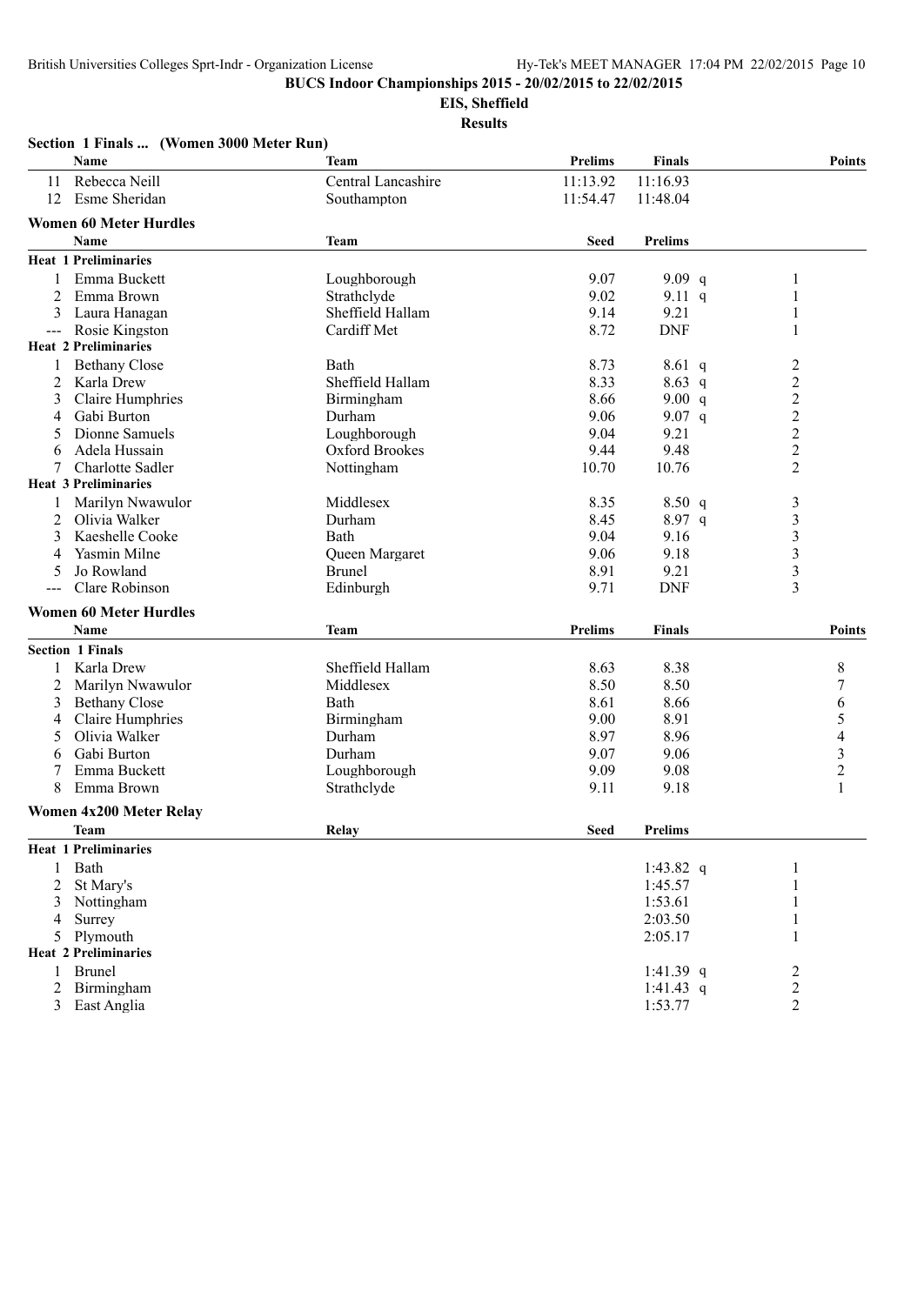**EIS, Sheffield**

|              | Heat 2 Preliminaries  (Women 4x200 Meter Relay) |                    |                |                |                |
|--------------|-------------------------------------------------|--------------------|----------------|----------------|----------------|
|              | <b>Team</b>                                     | Relay              | <b>Seed</b>    | <b>Prelims</b> |                |
|              | 4 Newcastle                                     |                    |                | 1:55.36        | $\overline{2}$ |
|              | <b>Heat 3 Preliminaries</b>                     |                    |                |                |                |
|              | Loughborough                                    |                    |                | 1:39.35 q      | $\mathfrak{Z}$ |
| 2            | Cardiff Met                                     |                    |                | 1:39.97 q      | 3              |
| 3            | Sheffield Hallam                                |                    |                | 1:44.21 q      | 3              |
| 4            | Durham                                          |                    |                | 1:44.44        | 3              |
|              | East London                                     |                    |                | DQ             | 3              |
|              | <b>Heat 4 Preliminaries</b>                     |                    |                |                |                |
| 1            | Leeds Beckett                                   |                    |                | 1:44.56        | 4              |
| 2            | Exeter                                          |                    |                | 1:48.41        | 4              |
| 3            | Liverpool                                       |                    |                | 1:53.16        | 4              |
| 4            | Coventry                                        |                    |                | 1:53.96        | 4              |
|              | Gloucestershire                                 |                    |                | DQ             | 4              |
|              |                                                 |                    |                |                |                |
|              | <b>Women 4x200 Meter Relay</b>                  |                    |                |                |                |
|              | <b>Team</b>                                     | Relay              | <b>Prelims</b> | <b>Finals</b>  | Points         |
|              | <b>Section 1 Finals</b>                         |                    |                |                |                |
|              | Loughborough                                    |                    | 1:39.35        | 1:38.35        | 8              |
| 2            | Cardiff Met                                     |                    | 1:39.97        | 1:39.36        | 7              |
| 3            | Sheffield Hallam                                |                    | 1:44.21        | 1:41.00        | 6              |
| 4            | <b>Brunel</b>                                   |                    | 1:41.39        | 1:41.08        | 5              |
| 5            | Birmingham                                      |                    | 1:41.43        | 1:41.16        | 4              |
| 6            | Bath                                            |                    | 1:43.82        | 1:42.76        | 3              |
|              | <b>Women High Jump</b>                          |                    |                |                |                |
|              | <b>Name</b>                                     | Team               | <b>Seed</b>    | <b>Prelims</b> |                |
|              | <b>Flight 1 Preliminaries</b>                   |                    |                |                |                |
|              | Emma Cowell                                     | St Mary's          | 1.76m          | $1.63m$ q      | 1              |
|              | Jo Rowland                                      | <b>Brunel</b>      | 1.68m          | $1.63m$ q      | 1              |
|              | Kate Anson                                      | Manchester         | 1.68m          | $1.63m$ q      |                |
|              | Robyn Petit                                     | Portsmouth         | 1.80m          | $1.63m$ q      |                |
|              | Reagan Dee                                      | Loughborough       | 1.74m          | $1.63m$ q      |                |
|              | Amelia Hemp-Adams                               | Birmingham         | 1.70m          | $1.63m$ q      | 1              |
|              | Jordanna Morrish                                | York               | 1.79m          | $1.63m$ q      | 1              |
|              | Eline Helmer                                    | Oxford             | 1.50m          | 1.57m          |                |
| 8            | Hazel Jamieson                                  | Glasgow            | 1.60m          | 1.57m          | 1              |
|              | Renate O'Connor                                 | Southampton Solent | 1.50m          | <b>NH</b>      | 1              |
|              | <b>Flight 2 Preliminaries</b>                   |                    |                |                |                |
| $\mathbf{1}$ | Emma Canning                                    | Strathclyde        | 1.67m          | $1.63m$ q      | $\overline{2}$ |
| 1            | Georgia Nwawulor                                | City               | 1.69m          | $1.63m$ q      |                |
| 1            | Amy Tarver                                      | Loughborough       | 1.71m          | $1.63m$ q      | $\frac{2}{2}$  |
| 1            | Janet Browne                                    | <b>Brunel</b>      | 1.68m          | $1.63m$ q      | $\overline{c}$ |
|              | Camellia Hayes                                  | Royal Holloway     | 1.81m          | $1.63m$ q      |                |
| 1<br>1       | Nikki Manson                                    | Glasgow            | 1.77m          | $1.63m$ q      | $\frac{2}{2}$  |
| 1            | Karla Drew                                      | Sheffield Hallam   | 1.78m          | $1.63m$ q      | $\overline{c}$ |
| 8            | Georgina Evans                                  | Liverpool          | 1.53m          | 1.57m          |                |
| 9            | Liza Keleynova                                  | Exeter             | 1.40m          | 1.51m          | $\frac{2}{2}$  |
| 10           | Laurel Phelan                                   | York               | 1.52m          | 1.43m          | $\overline{c}$ |
| $---$        | Elizabeth Lake                                  | Birmingham         | 1.60m          | NH             | $\overline{2}$ |
|              |                                                 |                    |                |                |                |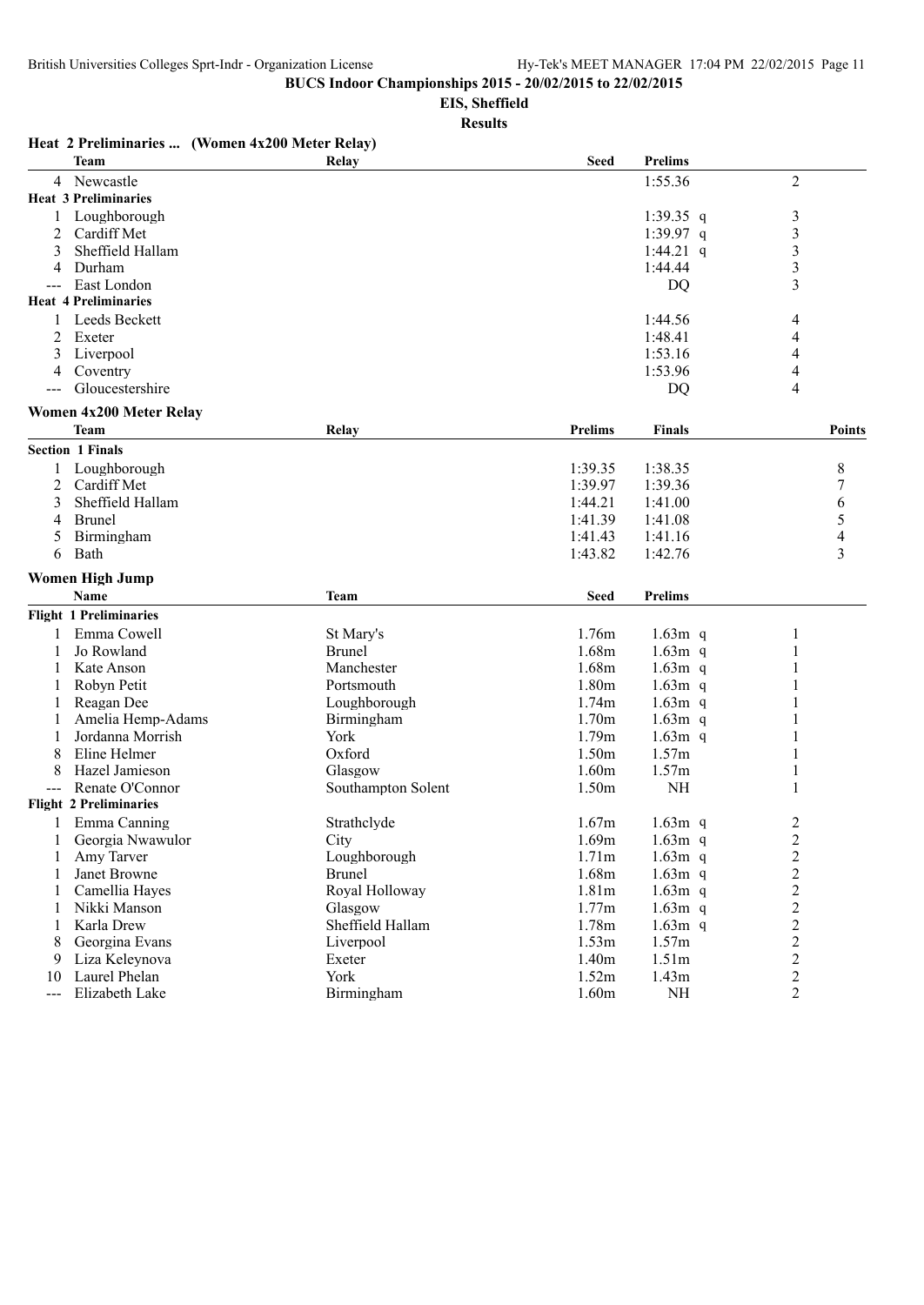## **EIS, Sheffield Results**

| Women High Jump |  |  |
|-----------------|--|--|
|-----------------|--|--|

|                | Name                          | <b>Team</b>           | <b>Prelims</b> | <b>Finals</b>     | <b>Points</b>            |
|----------------|-------------------------------|-----------------------|----------------|-------------------|--------------------------|
|                | Flight 1 Finals               |                       |                |                   |                          |
| 1              | Nikki Manson                  | Glasgow               | 1.63m          | 1.78m             | 8                        |
| 2              | Kate Anson                    | Manchester            | 1.63m          | 1.75m             | 7                        |
| 3              | Georgia Nwawulor              | City                  | 1.63m          | 1.72m             | 6                        |
| 4              | Karla Drew                    | Sheffield Hallam      | 1.63m          | 1.72m             | 5                        |
| 5              | Jordanna Morrish              | York                  | 1.63m          | 1.69m             | $\overline{\mathcal{L}}$ |
| 6              | Camellia Hayes                | Royal Holloway        | 1.63m          | 1.69m             | $\mathfrak{Z}$           |
| 7              | Robyn Petit                   | Portsmouth            | 1.63m          | 1.69m             | $\overline{c}$           |
| 8              | Amy Tarver                    | Loughborough          | 1.63m          | 1.66m             |                          |
| 9              | Jo Rowland                    | <b>Brunel</b>         | 1.63m          | 1.66m             |                          |
| 10             | Amelia Hemp-Adams             | Birmingham            | 1.63m          | 1.66m             |                          |
| 11             | Janet Browne                  | <b>Brunel</b>         | 1.63m          | 1.63m             |                          |
| 12             | Emma Canning                  | Strathclyde           | 1.63m          | 1.63m             |                          |
| 13             | Emma Cowell                   | St Mary's             | 1.63m          | 1.55m             |                          |
| 13             | Reagan Dee                    | Loughborough          | 1.63m          | 1.55m             |                          |
|                |                               |                       |                |                   |                          |
|                | <b>Women Pole Vault</b>       |                       |                |                   |                          |
|                | Name                          | <b>Team</b>           | <b>Seed</b>    | <b>Finals</b>     | <b>Points</b>            |
| Flight 1       |                               |                       |                |                   |                          |
| 1              | Sophie Cook                   | Coventry              | 4.02m          | 3.90m             | 8                        |
| $\overline{2}$ | Sarah Mckeever                | Cardiff               | 3.70m          | 3.70m             | 7                        |
| 3              | Clare Maurer                  | Bath                  | 3.60m          | 3.60m             | 6                        |
| 4              | Hannah Lawler                 | Glasgow               | 3.50m          | 3.50m             | 5                        |
| 5              | Sam Morrison                  | Nottingham Trent      | 3.40m          | 3.50m             | 4                        |
| 6              | Jenny Robbins                 | Manchester            | 3.70m          | 3.50m             | $\mathfrak{Z}$           |
| 7              | Anne Rees                     | Bath                  | 3.70m          | 3.40m             | $\overline{2}$           |
| 8              | Victoria Harding              | Swansea               | 3.20m          | 3.10m             | .50                      |
| 8              | Hannah Grubb                  | Cardiff Met           | 3.70m          | 3.10m             | .50                      |
| 10             | Kerry Maguire                 | Northumbria           | 3.00m          | 2.90 <sub>m</sub> |                          |
| 10             | Shannon Rapacchi              | East London           | 3.02m          | 2.90 <sub>m</sub> |                          |
| 10             | Loryn Mccrudden               | Edge Hill             | 3.10m          | 2.90 <sub>m</sub> |                          |
| 13             | Vicky Price                   | Sheffield Hallam      | 3.20m          | 2.90m             |                          |
| 14             | Rhianna Mccarthy              | Birmingham            | 2.70m          | 2.70m             |                          |
| 15             | Enfys Jones                   | West of England       | 2.90m          | 2.30m             |                          |
|                |                               |                       |                |                   |                          |
|                | <b>Women Long Jump</b>        |                       |                |                   |                          |
|                | Name                          | <b>Team</b>           | <b>Seed</b>    | <b>Prelims</b>    |                          |
|                | <b>Flight 1 Preliminaries</b> |                       |                |                   |                          |
|                | Rebecca Chapman               | Cardiff Met           | 6.17m          | 5.72m q           | 1                        |
| 2              | Jo Rowland                    | <b>Brunel</b>         | 5.97m          | $5.51m$ q         | 1                        |
| 3              | Gabrielle Rowsell             | Bournemouth           | 5.89m          | 5.39m q           |                          |
| 4              | Bethan Pilley                 | Liverpool John Moores | 5.27m          | 5.32m q           |                          |
| 5              | Laura Hanagan                 | Sheffield Hallam      | 5.36m          | 5.20m q           |                          |
| 6              | Rachel Williamson             | Loughborough          | 5.73m          | $5.15m$ q         |                          |
| 7              | <b>Bethany Porter</b>         | Leeds Beckett         | 5.25m          | 5.14m q           |                          |
| 8              | Clara Boothby                 | Liverpool             | 5.65m          | 5.14m             |                          |
| 9              | Clare Robinson                | Edinburgh             | 5.03m          | 4.80m             |                          |
| 10             | Kimberley Morgan              | Chester (Chester)     | 4.78m          | 4.57m             |                          |
| 11             | Emma Watkins                  | Imperial              | 4.81m          | 4.52m             | 1                        |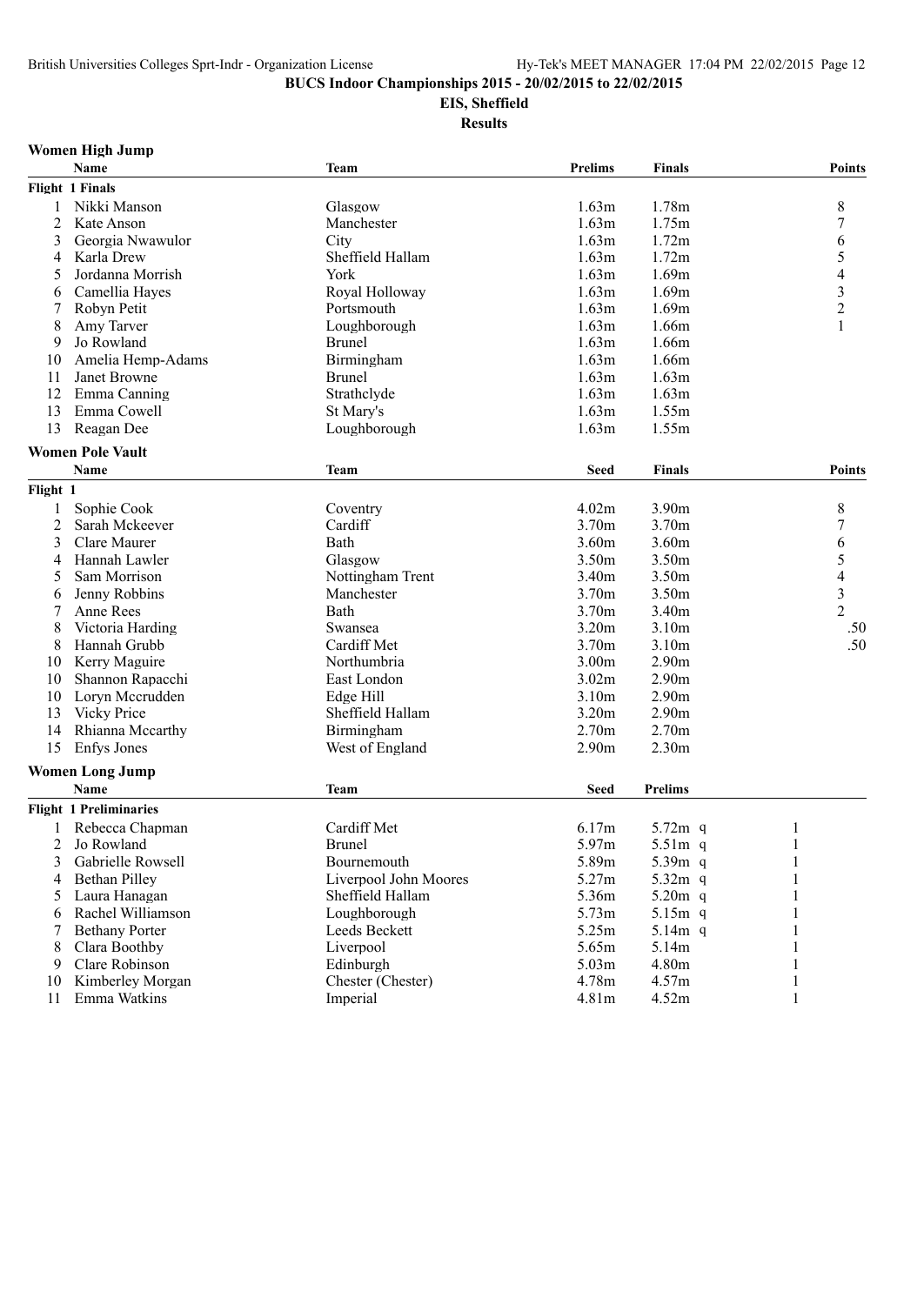**EIS, Sheffield**

**Results**

#### **Flight 1 Preliminaries ... (Women Long Jump)**

|                | Name                                  | Team                         | <b>Seed</b>       | <b>Prelims</b>           |                |
|----------------|---------------------------------------|------------------------------|-------------------|--------------------------|----------------|
| 12             | Christina Krispler                    | University College London    | 4.92m             | 4.48m                    | 1              |
| 13             | Sara Henderson                        | East Anglia                  | 4.42m             | 4.23m                    | 1              |
| 14             | Dafni Mitropoulou                     | <b>Sussex</b>                | 3.90m             | 4.16m                    |                |
| 15             | Georgia Carrington                    | Plymouth                     | 4.54m             | 4.14m                    |                |
| 16             | Sidi Agoro                            | Glasgow                      | 4.24m             | 4.01m                    |                |
| 17             | <b>Bethan Cooper</b>                  | Chichester                   | 3.78m             | 3.79m                    |                |
| 18             | Sarah Purkis                          | Manchester                   | 5.20m             | 2.85m                    |                |
|                | <b>Flight 2 Preliminaries</b>         |                              |                   |                          |                |
| 1              | Emma Canning                          | Strathclyde                  | 5.69m             | 5.66m q                  | $\overline{c}$ |
| 2              | Kitan Eleyae                          | London                       | 6.12m             | $5.52m$ q                | $\sqrt{2}$     |
| 3              | Faye Nicholson                        | Edinburgh                    | 5.99m             | 5.48m q                  | $\overline{c}$ |
| 4              | Emma Buckett                          | Loughborough                 | 5.84m             | 5.45m q                  | $\overline{c}$ |
| 5              | Danielle Erskine                      | Edge Hill                    | 5.38m             | $5.21m$ q                | $\overline{c}$ |
| 6              | Dee-Ann Rogers                        | Birmingham                   | 5.17m             | 5.06m                    | $\overline{c}$ |
| 7              | Victoria Snook                        | Chester (Chester)            | 4.72m             | 4.99m                    | $\overline{c}$ |
| 8              | Adela Hussain                         | Oxford Brookes               | 5.25m             | 4.89m                    | $\overline{c}$ |
| 9              | Katy Townsend                         | Cardiff Met                  | 5.10m             | 4.73m                    | $\overline{c}$ |
| 10             | Ellen Sagar-Hesketh                   | Sheffield Hallam             | 5.26m             | 4.63m                    | $\overline{c}$ |
| 11             | Lucy Hooper                           | Southampton Solent           | 5.51m             | 4.58m                    | $\overline{c}$ |
| 12             | Elise Williams                        | East Anglia                  | 4.41 <sub>m</sub> | 4.53m                    | $\mathfrak{2}$ |
| 12             | <b>Edidiong Akpan</b>                 | Glasgow                      | 4.04m             | 4.53m                    | $\overline{2}$ |
| 14             | Mackenzie Kemps                       | <b>Brunel</b>                | 4.55m             | 4.40m                    | $\sqrt{2}$     |
| 15             | Liza Keleynova                        | Exeter                       | 4.56m             | 4.35m                    | $\overline{c}$ |
| 16             | Charlotte Gorman                      | Nottingham                   | 5.13m             | 4.25m                    | $\overline{c}$ |
| 17             |                                       |                              |                   | 4.24m                    | $\overline{2}$ |
|                | <b>Tessa Young</b>                    | Gloucestershire              | 4.18m             |                          |                |
|                | <b>Women Long Jump</b>                |                              |                   |                          |                |
|                | Name                                  | <b>Team</b>                  | <b>Prelims</b>    | <b>Finals</b>            | <b>Points</b>  |
|                | <b>Flight 1 Finals</b>                |                              |                   |                          |                |
|                | Rebecca Chapman                       | Cardiff Met                  | 5.72m             | 6.06m                    | 8              |
| $\overline{c}$ | Jo Rowland                            | <b>Brunel</b>                | 5.51m             | 5.83m                    | 7              |
| 3              | Faye Nicholson                        | Edinburgh                    | 5.48m             | 5.78m                    | 6              |
| 4              | Kitan Eleyae                          | London                       | 5.52m             | 5.76m                    | 5              |
| 5              | Emma Canning                          | Strathclyde                  | 5.66m             | 5.69m                    | 4              |
| 6              | Emma Buckett                          | Loughborough                 | 5.45m             | 5.49m                    | 3              |
|                | Gabrielle Rowsell                     | Bournemouth                  | 5.39m             | 5.41m                    | $\overline{c}$ |
| 8              | <b>Bethan Pilley</b>                  | Liverpool John Moores        | 5.32m             | 5.32m                    | 1              |
| 9              | Laura Hanagan                         | Sheffield Hallam             | 5.20m             | 5.29m                    |                |
| 10             | Rachel Williamson                     | Loughborough                 | 5.15m             | 5.19m                    |                |
| 11             | <b>Bethany Porter</b>                 | Leeds Beckett                | 5.14m             | 5.13m                    |                |
|                | 12 Danielle Erskine                   | Edge Hill                    | 5.21m             | 5.03m                    |                |
|                | <b>Women Triple Jump</b>              |                              |                   |                          |                |
|                | Name                                  | <b>Team</b>                  | <b>Seed</b>       | <b>Prelims</b>           |                |
|                | <b>Flight 1 Preliminaries</b>         |                              |                   |                          |                |
|                | 1 Emma Pringle                        | Northumbria                  | 13.01m            | $12.25m$ q               |                |
| 2              | Chanel Hemmings                       | Kent                         | 11.22m            | 11.26 $m$ q              |                |
| 3              | Karen Mcclymont                       | Glasgow                      | 10.31m            | 11.04 $m$ q              |                |
|                |                                       |                              |                   |                          |                |
|                |                                       |                              |                   |                          |                |
| 4<br>5         | Carla Mcmullen<br><b>Emily Maltby</b> | Loughborough<br>Bedfordshire | 11.12m<br>11.40m  | $11.02m$ q<br>$10.81m$ q |                |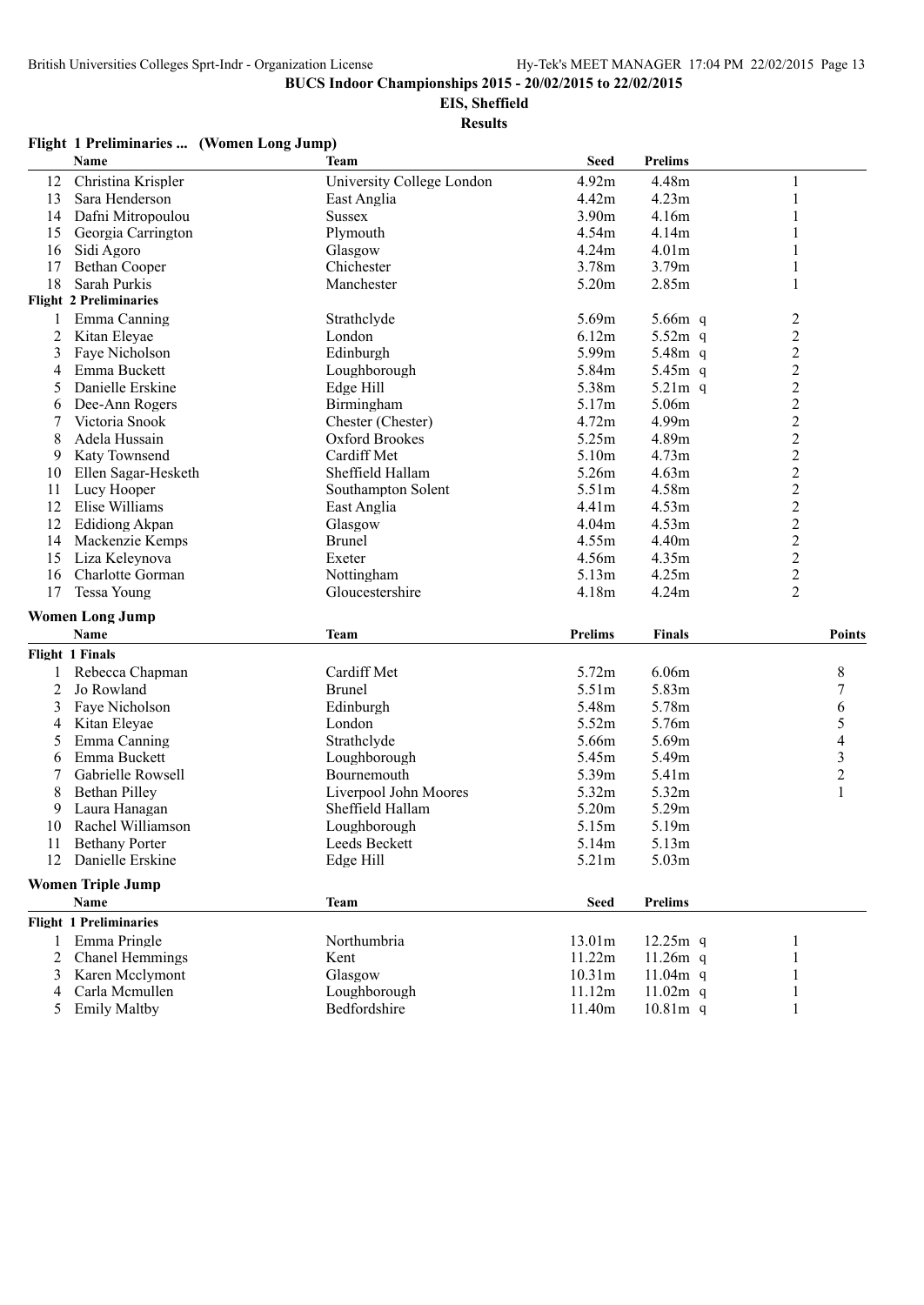**EIS, Sheffield**

|                | Flight 1 Preliminaries  (Women Triple Jump) |                            |                    |                |                |
|----------------|---------------------------------------------|----------------------------|--------------------|----------------|----------------|
|                | Name                                        | <b>Team</b>                | <b>Seed</b>        | Prelims        |                |
| 6              | Carolyn Harvey                              | Strathclyde                | 11.13m             | $10.76m$ q     | 1              |
| 7              | Rachel Dinsdale                             | <b>St Andrews</b>          | 11.01m             | $10.66m$ q     | 1              |
| 8              | Grace Adevinka                              | Coventry                   | 11.61m             | 10.33m         | 1              |
| 9              | Mackenzie Kemps                             | <b>Brunel</b>              | 9.52m              | 10.16m         | 1              |
| 10             | <b>Shanie Stathers</b>                      | Lincoln                    | 10.34m             | 9.31m          | 1              |
|                | <b>Flight 2 Preliminaries</b>               |                            |                    |                |                |
| 1              | Sian Swanson                                | Cardiff Met                | 11.80m             | $11.62m$ q     |                |
| 2              | Yasmin Lakin                                | London School of Economics | 11.73m             | $11.51m$ q     | $\frac{2}{2}$  |
| 3              | Hannah Pringle                              | Northumbria                | 11.34m             | 11.50 $m$ q    |                |
| 4              | Jessica Fox                                 | Loughborough               | 11.39m             | $11.35m$ q     | $\frac{2}{2}$  |
| 5              | Sophie Worrall                              | Birmingham                 | 11.47m             | $11.25m$ q     |                |
| 6              | Rebecca Cope                                | Sheffield                  | 10.59m             | 10.60m         | $\overline{c}$ |
| 7              | <b>Kirsty Ronald</b>                        | Cumbria                    | 11.05m             | 10.32m         | $\overline{c}$ |
| 8              | <b>Sarah Rawlings</b>                       | Central Lancashire         | 10.53m             | 10.02m         | $\overline{2}$ |
| 9              | Elise Williams                              | East Anglia                | 9.55m              | 9.84m          | $\overline{2}$ |
|                |                                             |                            |                    |                |                |
|                | <b>Women Triple Jump</b><br>Name            |                            | <b>Prelims</b>     | Finals         | Points         |
|                |                                             | <b>Team</b>                |                    |                |                |
|                | <b>Flight 1 Finals</b>                      |                            |                    |                |                |
| 1              | Emma Pringle                                | Northumbria                | 12.25m             | 12.49m         | 8              |
| 2              | Hannah Pringle                              | Northumbria                | 11.50m             | 11.89m         | $\overline{7}$ |
| 3              | Sian Swanson                                | Cardiff Met                | 11.62m             | 11.59m         | 6              |
| 4              | Yasmin Lakin                                | London School of Economics | 11.51m             | 11.51m         | 5              |
| 5              | Jessica Fox                                 | Loughborough               | 11.35m             | 11.23m         | 4              |
| 6              | Chanel Hemmings                             | Kent                       | 11.26m             | 11.16m         | 3              |
| 7              | Sophie Worrall                              | Birmingham                 | 11.25m             | 11.10m         | $\overline{c}$ |
| 8              | Rachel Dinsdale                             | <b>St Andrews</b>          | 10.66m             | 11.03m         | 1              |
| 9              | <b>Emily Maltby</b>                         | Bedfordshire               | 10.81 <sub>m</sub> | 11.02m         |                |
| 10             | Carla Mcmullen                              | Loughborough               | 11.02m             | 10.98m         |                |
| 11             | Karen Mcclymont                             | Glasgow                    | 11.04m             | 10.95m         |                |
| 12             | Carolyn Harvey                              | Strathclyde                | 10.76m             | 10.82m         |                |
|                | <b>Women Shot Put</b>                       |                            |                    |                |                |
|                | Name                                        | <b>Team</b>                | <b>Seed</b>        | <b>Prelims</b> |                |
|                | <b>Flight 1 Preliminaries</b>               |                            |                    |                |                |
|                | Danielle Opara                              | Derby                      | 14.34m             | 13.70m q       | 1              |
| 2              | Jo Rowland                                  | <b>Brunel</b>              | 13.71m             | $12.62m$ q     | 1              |
| 3              | Lucy Griffiths                              | Cardiff Met                | 12.11m             | 12.60m q       | $\mathbf{1}$   |
| 4              | Pippa Wingate                               | St Mary's                  | 12.69m             | $12.22m$ q     | $\mathbf{1}$   |
| 5              | Christina Nick                              | Oxford                     | 11.00m             | 11.89m q       | 1              |
| 6              | Kelly Bramhald                              | Loughborough               | 10.82m             | $10.67m$ q     |                |
| 7              | Laura Hanagan                               | Sheffield Hallam           | 9.92m              | 9.95m          | 1              |
| 8              | Adela Hussain                               | Oxford Brookes             | 9.77m              | 9.92m          | 1              |
| 9              | Ellie Duffy-Penny                           | Bournemouth                | 9.50m              | 9.29m          | 1              |
| 10             | Dee-Ann Rogers                              | Birmingham                 | 9.27m              | 8.52m          | 1              |
|                | <b>Flight 2 Preliminaries</b>               |                            |                    |                |                |
| $\mathbf{1}$   | Clare Fitzgerald                            | Surrey                     | 16.20m             | 13.70m q       | 2              |
| 2              | Emily Campbell                              | Leeds Beckett              | 12.94m             | $12.49m$ q     | 2              |
| 3              | Chloe Vernon-Hamilton                       | <b>Brunel</b>              | 12.04m             | $12.15m$ q     | $\overline{c}$ |
| $\overline{4}$ | Simi Pam                                    | <b>Bristol</b>             | 13.00m             | $12.10m$ q     | $\overline{2}$ |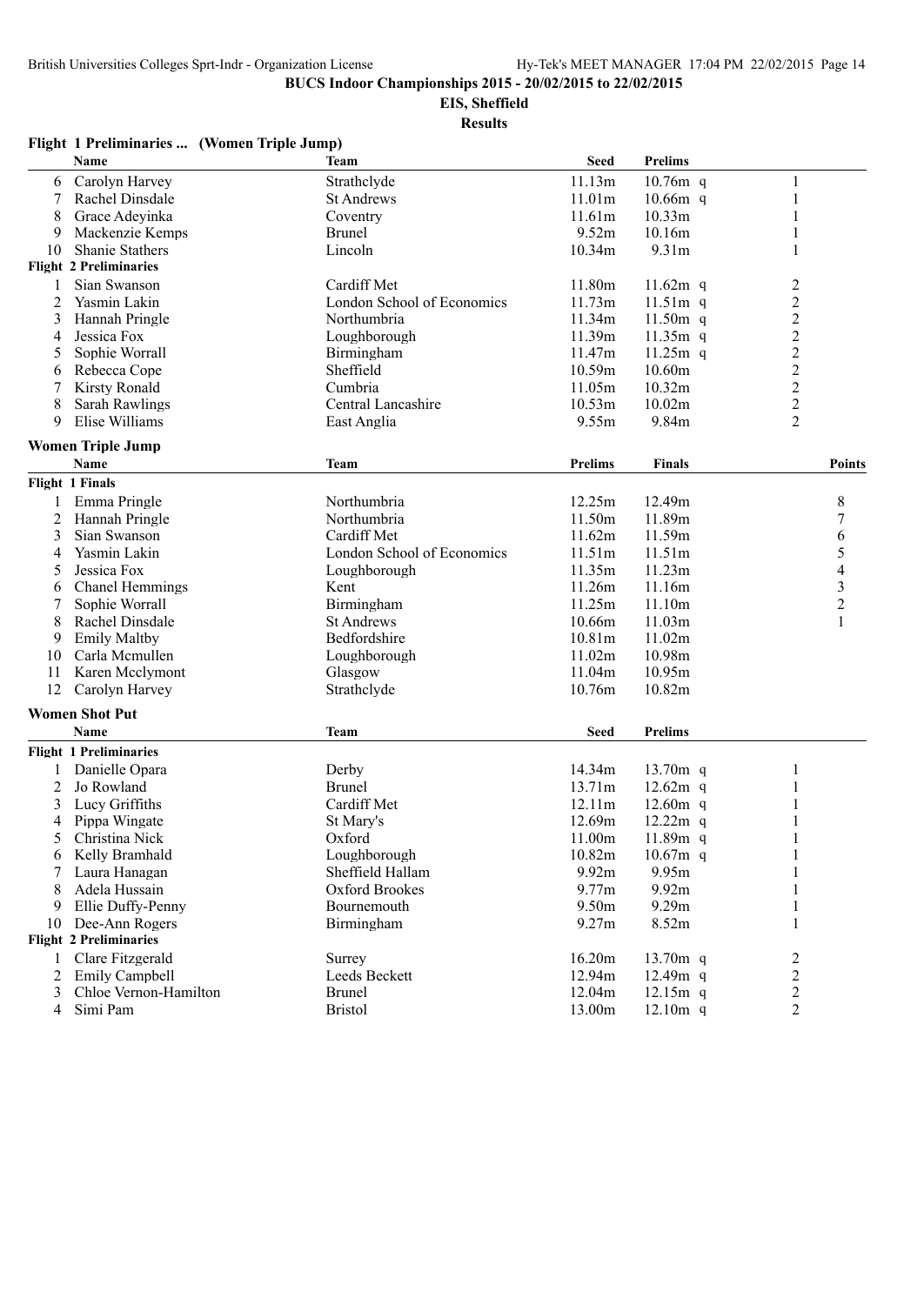## **EIS, Sheffield**

|                | Flight 2 Preliminaries  (Women Shot Put) |                  |             |                    |                          |
|----------------|------------------------------------------|------------------|-------------|--------------------|--------------------------|
|                | Name                                     | Team             | <b>Seed</b> | <b>Prelims</b>     |                          |
| 5              | Samantha Milner                          | Loughborough     | 11.99m      | $11.54m$ q         | $\overline{c}$           |
| 6              | Eleni Zembashi                           | Cardiff          | 10.66m      | $10.31m$ q         | $\overline{c}$           |
| 7              | Elena Richardson                         | Sheffield Hallam | 9.18m       | 10.03m             | $\overline{c}$           |
| 8              | Kisty Wickham                            | Cardiff Met      | 10.17m      | 9.69m              | $\overline{c}$           |
| 9              | Mary Donaldson                           | De Montfort      | 10.22m      | 9.65m              | $\overline{c}$           |
| 10             | Elicia Bones                             | Sheffield        | 9.22m       | 9.22m              | $\overline{2}$           |
|                | <b>Women Shot Put</b>                    |                  |             |                    |                          |
|                | Name                                     | Team             | Prelims     | <b>Finals</b>      | <b>Points</b>            |
|                | <b>Flight 1 Finals</b>                   |                  |             |                    |                          |
| 1              | Clare Fitzgerald                         | Surrey           | 13.70m      | 14.70m             | 8                        |
| $\overline{2}$ | Jo Rowland                               | <b>Brunel</b>    | 12.62m      | 13.30m             | 7                        |
| 3              | Danielle Opara                           | Derby            | 13.70m      | 12.88m             | 6                        |
| 4              | Simi Pam                                 | <b>Bristol</b>   | 12.10m      | 12.77m             | 5                        |
| 5              | Emily Campbell                           | Leeds Beckett    | 12.49m      | 12.48m             | $\overline{\mathcal{L}}$ |
| 6              | Lucy Griffiths                           | Cardiff Met      | 12.60m      | 12.40m             |                          |
| 7              | Pippa Wingate                            | St Mary's        | 12.22m      | 12.21m             | $\frac{3}{2}$            |
| 8              | Chloe Vernon-Hamilton                    | <b>Brunel</b>    | 12.15m      | 12.09m             |                          |
| 9              | Samantha Milner                          | Loughborough     | 11.54m      | 11.74m             |                          |
| 10             | Christina Nick                           | Oxford           | 11.89m      | 11.41m             |                          |
| 11             | Eleni Zembashi                           | Cardiff          | 10.31m      | 10.53m             |                          |
| 12             | Kelly Bramhald                           | Loughborough     | 10.67m      | 10.31 <sub>m</sub> |                          |
|                | Men 60 Meter Run                         |                  |             |                    |                          |
|                | <b>Name</b>                              | Team             | <b>Seed</b> | <b>Prelims</b>     |                          |
|                | <b>Heat 1 Preliminaries</b>              |                  |             |                    |                          |
| 1              | Ben Stephenson                           | Loughborough     | 6.87        | $7.03$ q           | 1                        |
| 2              | <b>Usman Musa</b>                        | Coventry         | 7.03        | 7.14 $q$           | 1                        |
| 3              | Aaron Shearer                            | Nottingham Trent | 7.16        | 7.26               |                          |
| 4              | Maranga Mokaya                           | Durham           | 7.46        | 7.51               |                          |
| 5              | Liam Sandford                            | Gloucestershire  | 7.65        | 7.64               | $\mathbf{1}$             |
| 6              | Karl Tucker                              | Reading          | 7.34        | 7.67               | $\mathbf{1}$             |
| 7              | Mathew Gilbert                           | Plymouth         | 8.85        | 7.89               | 1                        |
|                | <b>Heat 2 Preliminaries</b>              |                  |             |                    |                          |
|                | Hassan Hassan                            | Coventry         | 6.95        | $7.02$ q           | 2                        |
| 2              | Theodore Reeve                           | Lancaster        | 6.92        | $7.05$ q           | $\overline{c}$           |
| 3              | Adam Vaughan                             | East Anglia      | 7.40        | 7.38               | $\overline{c}$           |
| 4              | <b>Ornette Matthews</b>                  | <b>Bristol</b>   | 7.20        | 7.39               | $\overline{c}$           |
| 5              | <b>Connor Yeates</b>                     | Huddersfield     | 7.77        | 7.66               | $\overline{c}$           |
| 6              | Chris Chung                              | Imperial         | 7.40        | 7.67               | $\overline{c}$           |
|                | Sam Jackson                              | <b>Sussex</b>    | 7.78        | 7.70               | $\overline{2}$           |
|                | <b>Heat 3 Preliminaries</b>              |                  |             |                    |                          |
| 1              | Marvin Bheka                             | Cardiff Met      | 6.87        | 6.99 q             | 3                        |
| 2              | Gareth Tennison                          | S. Wales         | 7.16        | 7.31               | $\overline{\mathbf{3}}$  |
| 3              | Ciaran Mcguire                           | Northumbria      | 7.23        | 7.38               |                          |
|                | Myles Lynch                              | East Anglia      | 7.34        | 7.40               | $\overline{\mathbf{3}}$  |
| 4<br>5         | Kashayar Shahidan                        | Sheffield        | 7.45        | 7.50               | $\frac{3}{3}$            |
|                | Callum Jefferies                         | Surrey           | 7.68        | 7.76               | $\overline{\mathbf{3}}$  |
| 6              | Peter Rice                               | Cumbria          | 8.18        | 8.20               | $\overline{\mathbf{3}}$  |
| 7              |                                          |                  |             |                    |                          |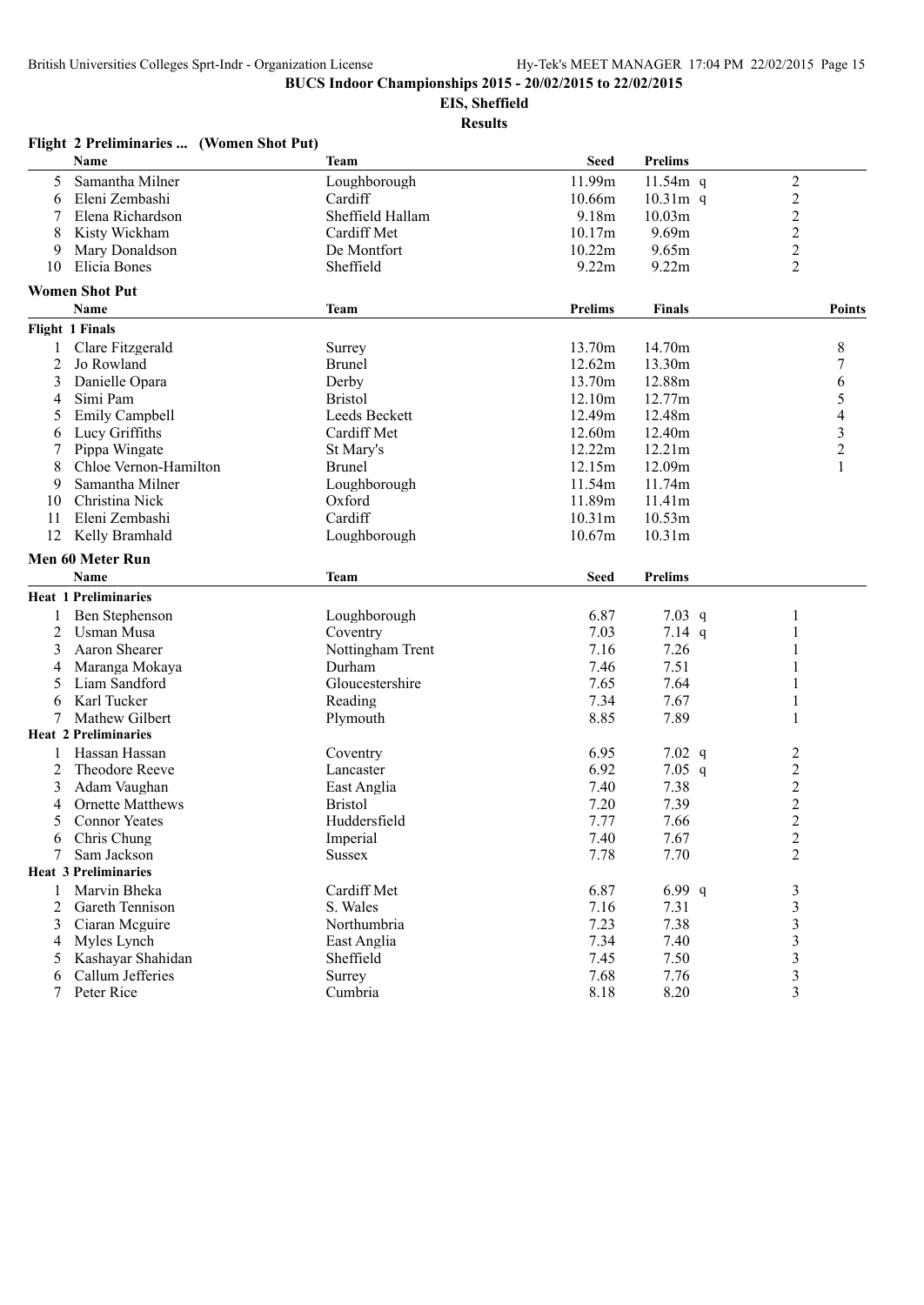**EIS, Sheffield**

| Heat 4 Preliminaries  (Men 60 Meter Run) |  |
|------------------------------------------|--|
|------------------------------------------|--|

|                | Name                         | <b>Team</b>               | <b>Seed</b> | <b>Prelims</b> |                  |  |
|----------------|------------------------------|---------------------------|-------------|----------------|------------------|--|
|                | <b>Heat 4 Preliminaries</b>  |                           |             |                |                  |  |
| 1              | Clinton George               | Bedfordshire              | 7.11        | 7.19 $q$       | 4                |  |
| 2              | Callum Aldridge              | Leeds Beckett             | 7.29        | 7.32           | 4                |  |
| 3              | Jordan Dowe                  | West of England           | 7.29        | 7.33           | 4                |  |
| 4              | Daniel Richards              | London                    | 7.60        | 7.66           | 4                |  |
| 5              | Sidney Chan                  | Imperial                  | 7.60        | 7.67           | 4                |  |
| $--$           | John Otugade                 | University College London | 6.70        | <b>DQ</b>      | $\overline{4}$   |  |
|                | <b>Heat 5 Preliminaries</b>  |                           |             |                |                  |  |
| 1              | <b>Ellliot Dowson-Hurley</b> | Leeds Beckett             | 6.85        | 6.94 $q$       | 5                |  |
| $\overline{c}$ | Sam Ige                      | Swansea                   | 7.15        | 7.15 $q$       | 5                |  |
| 3              | Peter Oliver                 | Bath                      | 7.04        | 7.22 $q$       | 5                |  |
| 4              | Ogochukwu Anochirionye       | <b>B</b> pp               | 7.25        | 7.24           | $\sqrt{5}$       |  |
| 5              | Victor Oyesola               | Northampton               | 7.29        | 7.34           | 5                |  |
| 6              | Josh Dixey                   | Nottingham                | 7.50        | 7.56           | 5                |  |
| 7              | Jonathan Le Grange           | Plymouth                  | 7.62        | 7.61           | 5                |  |
| 8              | Jack Hurst                   | Chichester                | 10.00       | 7.63           | 5                |  |
|                | <b>Heat 6 Preliminaries</b>  |                           |             |                |                  |  |
|                | Richard Tremblen             | Cardiff Met               | 6.89        | 6.99 q         | 6                |  |
| 2              | Tom Holligan                 | Aberdeen                  | 7.00        | $7.09$ q       | 6                |  |
| 3              | <b>Emmanuel Mintah</b>       | Middlesex                 | 7.15        | $7.21$ q       | 6                |  |
| 4              | Callum Rea                   | Swansea                   | 7.44        | 7.24           | 6                |  |
| 5              | Pierre Walker                | Nottingham                | 7.23        | 7.36           | 6                |  |
| 6              | <b>Ross Tonks</b>            | Derby                     | 7.35        | 7.50           | 6                |  |
| 7              | Jake Andrews                 | <b>Bristol</b>            | 8.00        | 8.04           | 6                |  |
|                | <b>Heat 7 Preliminaries</b>  |                           |             |                |                  |  |
|                | Renard Frederick             | London Met                | 6.92        | 7.03 $q$       | 7                |  |
| 2              | Kyle Ennis                   | East London               | 6.97        | $7.07$ q       | $\tau$           |  |
| 3              | James Barratt                | Northumbria               | 7.18        | 7.22 q         | $\boldsymbol{7}$ |  |
| 4              | David Pratt                  | Chester (Chester)         | 7.20        | 7.38           | $\tau$           |  |
| 5              | Dominic Adjei                | Gloucestershire           | 7.39        | 7.43           | $\tau$           |  |
| 6              | Joshua Hall-Brown            | Leeds                     | 7.83        | 7.70           | $\tau$           |  |
| 7              | Bharat Khanna                | Southampton               | 7.71        | 7.78           | $\tau$           |  |
|                | <b>Heat 8 Preliminaries</b>  |                           |             |                |                  |  |
| 1              | Onajite Okoro                | Hertfordshire             | 7.16        | 7.24           | 8                |  |
| 2              | Kyle Laing                   | Edinburgh                 | 7.46        | 7.50           | $\,$ $\,$        |  |
| 3              | Nazir Karim                  | Hull                      | 7.30        | 7.58           | 8                |  |
| 4              | Jacob Briscombe              | Bangor                    | 8.85        | 7.61           | 8                |  |
| 5              | Nick Lynch                   | <b>Bradford</b>           | 7.25        | 7.62           | $\,$ $\,$        |  |
| 6              | Chuka Okoye-Ahaneku          | Chichester                | 7.63        | 7.82           | 8                |  |
|                | <b>Heat 9 Preliminaries</b>  |                           |             |                |                  |  |
| 1              | Imran Rahman                 | Birmingham                | 6.80        | $6.93$ q       | 9                |  |
| 2              | <b>Timmion Skervin</b>       | Nottingham Trent          | 7.12        | 7.02 $q$       | 9                |  |
| 3              | Gift Mclaren                 | <b>Brunel</b>             | 7.10        | $7.13$ q       | 9                |  |
| 4              | Edwin Eshun                  | Newcastle                 | 7.29        | 7.23           | 9                |  |
| 5              | Neng Wildman                 | Stirling                  | 7.27        | 7.46           | 9                |  |
| 6              | Daniel-Dee Lofthouse-Smith   | Liverpool                 | 7.56        | 7.51           | 9                |  |
| 7              | Alexandre Young              | Surrey                    | 7.60        | 7.89           | 9                |  |
|                | <b>Heat 10 Preliminaries</b> |                           |             |                |                  |  |
| 1              | Joshua Olawore               | Bath                      | 7.40        | $7.07$ q       | 10               |  |
| 2              | Jordan Duvigneau             | St Mary's                 | 6.92        | 7.08 q         | 10               |  |
|                |                              |                           |             |                |                  |  |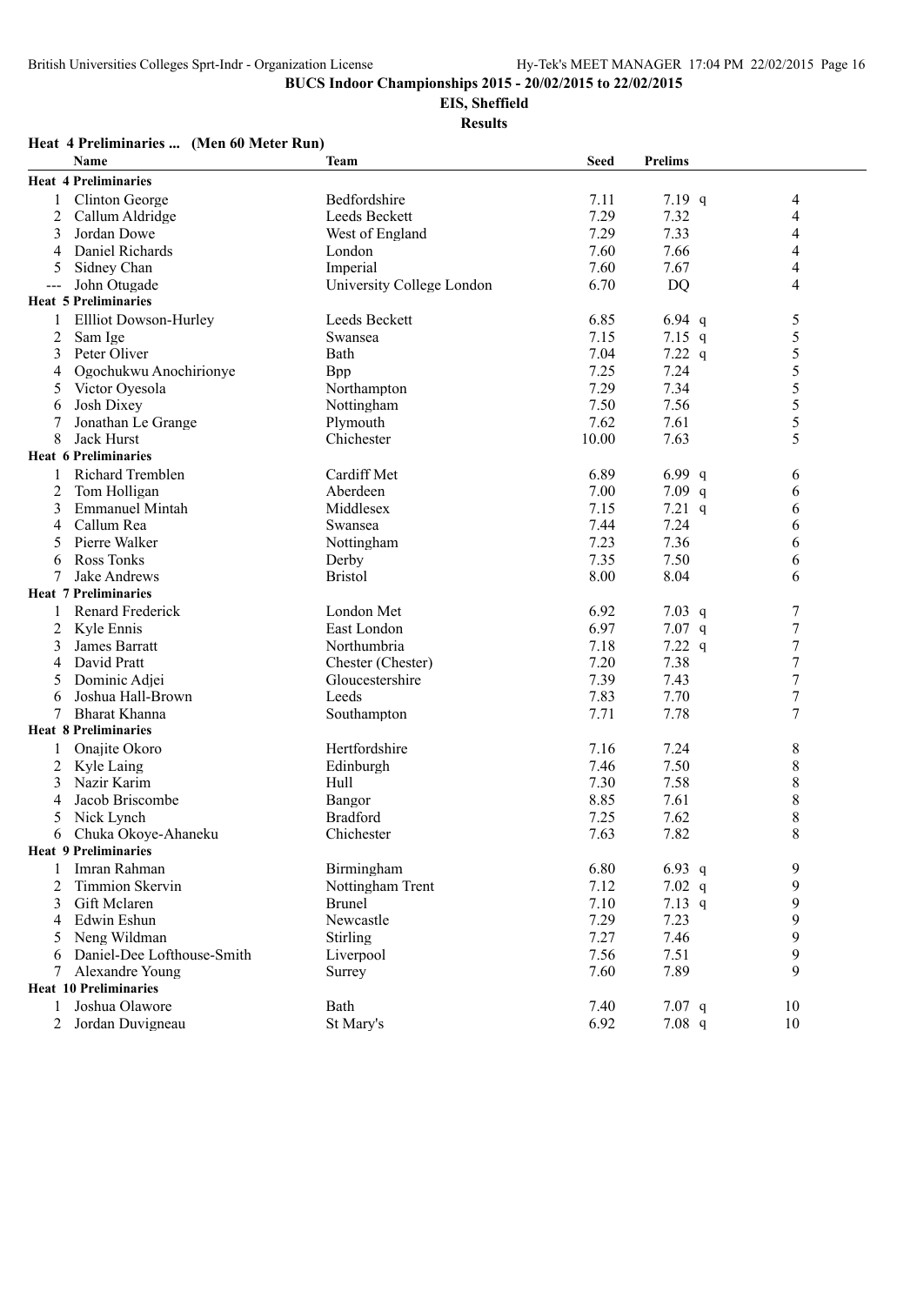**EIS, Sheffield**

**Results**

### **Heat 10 Preliminaries ... (Men 60 Meter Run)**

| Name                         | <b>Team</b>               | <b>Seed</b>    | <b>Prelims</b> |                |
|------------------------------|---------------------------|----------------|----------------|----------------|
| <b>Joel Parkes</b><br>3      | Bedfordshire              | 6.97           | $7.09$ q       | 10             |
| Jones Gareth<br>4            | Leeds City College        | 7.19           | 7.23           | 10             |
| Gideon Okoh<br>5             | Hull                      | 7.20           | 7.29           | 10             |
| Nick Logan<br>6              | Exeter                    | 7.40           | 7.56           | 10             |
| <b>Alastair Eccles</b><br>7  | Cumbria                   | 7.80           | 7.80           | 10             |
| <b>Heat 11 Preliminaries</b> |                           |                |                |                |
| Daniel Obeng                 | Loughborough              | 6.90           | 6.94 $q$       | 11             |
| Damien Powell<br>2           | St Mary's                 | 6.98           | $7.09$ q       | 11             |
| Isaac Kitchen-Smith<br>3     | Oxford                    | 7.17           | $7.17$ q       | 11             |
| Matt Atkin<br>4              | West of England           | 7.44           | 7.44           | 11             |
| Lee Rollinson<br>5           | Lincoln                   | 7.36           | 7.46           | 11             |
| George Karkera<br>6          | Exeter                    | 7.70           | 7.64           | 11             |
| Bryan Wong-Pin-Young         | University College London | 7.90           | 7.97           | 11             |
| <b>Heat 12 Preliminaries</b> |                           |                |                |                |
| Omari Mark-Mont              | London                    | 6.90           | 7.13 $q$       | 12             |
| 2<br>Alex Hately             | Southampton               | 7.00           | 7.19 $q$       | 12             |
| 3<br>Mathias Francis         | Wolverhampton             | 7.17           | $7.20$ q       | 12             |
| Declan O'Riley<br>4          | Portsmouth                | 7.36           | 7.35           | 12             |
| Callum Hunter<br>5           | Bath Spa                  | 7.22           | 7.48           | 12             |
| Neil Mcblane<br>6            | Edinburgh                 | 7.69           | 7.60           | 12             |
| Alisdair Hill                | Durham                    |                | <b>DQ</b>      | 12             |
| <b>Heat 13 Preliminaries</b> |                           |                |                |                |
| Stephen Dunlop<br>1          | Aberdeen                  | 6.90           | $6.96$ q       | 13             |
| 2<br>Kyal Palmer-Francis     | East London               | 6.98           | $7.14$ q       | 13             |
| Jerome Mcintosh<br>3         | Manchester                | 7.20           | 7.22           | 13             |
| Joshua Ingham<br>4           | Lancaster                 | 7.38           | 7.29           | 13             |
| Jermaine Aryeetey<br>5       | Northampton               | 7.18           | 7.37           | 13             |
| Ethan Bednash<br>6           | Oxford Brookes            | 7.70           | 7.67           | 13             |
| <b>Conlloyd Gumbs</b><br>7   | <b>Bradford</b>           | 7.89           | 7.79           | 13             |
| <b>Heat 14 Preliminaries</b> |                           |                |                |                |
| Oliver Back<br>1             | Leeds                     | 6.82           | 6.99 $q$       | 14             |
| 2<br>Callum Mclean           | Manchester                | 7.07           | $7.09$ q       | 14             |
| Nathan Harris<br>3           | Liverpool John Moores     | 7.13           | $7.18$ q       | 14             |
| Cam Barrows<br>4             | Brunel                    | 7.29           | 7.27           | 14             |
| Jacob Burton<br>5            | Sheffield Hallam          | 7.27           | 7.31           | 14             |
| Daniel Ogun<br>6             | Brighton                  | 7.60           | 7.37           | 14             |
| Tom Burton<br>7              | Huddersfield              | 8.10           | 8.05           | 14             |
| Men 60 Meter Run             |                           |                |                |                |
| Name                         | Team                      | <b>Prelims</b> | <b>Semis</b>   |                |
|                              |                           |                |                |                |
| <b>Heat 1 Semi-Finals</b>    |                           |                |                |                |
| Imran Rahman                 | Birmingham                | 6.93           | 6.88 Q         | 1              |
| Timmion Skervin<br>2         | Nottingham Trent          | 7.02           | 7.02           | 1              |
| 3<br>Damien Powell           | St Mary's                 | 7.09           | 7.05           | 1              |
| Tom Holligan<br>4            | Aberdeen                  | 7.09           | 7.10           | 1              |
| Hassan Hassan<br>5           | Coventry                  | 7.02           | 7.15           |                |
| Sam Ige<br>6                 | Swansea                   | 7.15           | 7.16           |                |
| Isaac Kitchen-Smith<br>7     | Oxford                    | 7.17           | 7.20           | 1              |
| <b>Heat 2 Semi-Finals</b>    |                           |                |                |                |
| Daniel Obeng<br>$\mathbf{1}$ | Loughborough              | 6.94           | 6.88 Q         | $\overline{2}$ |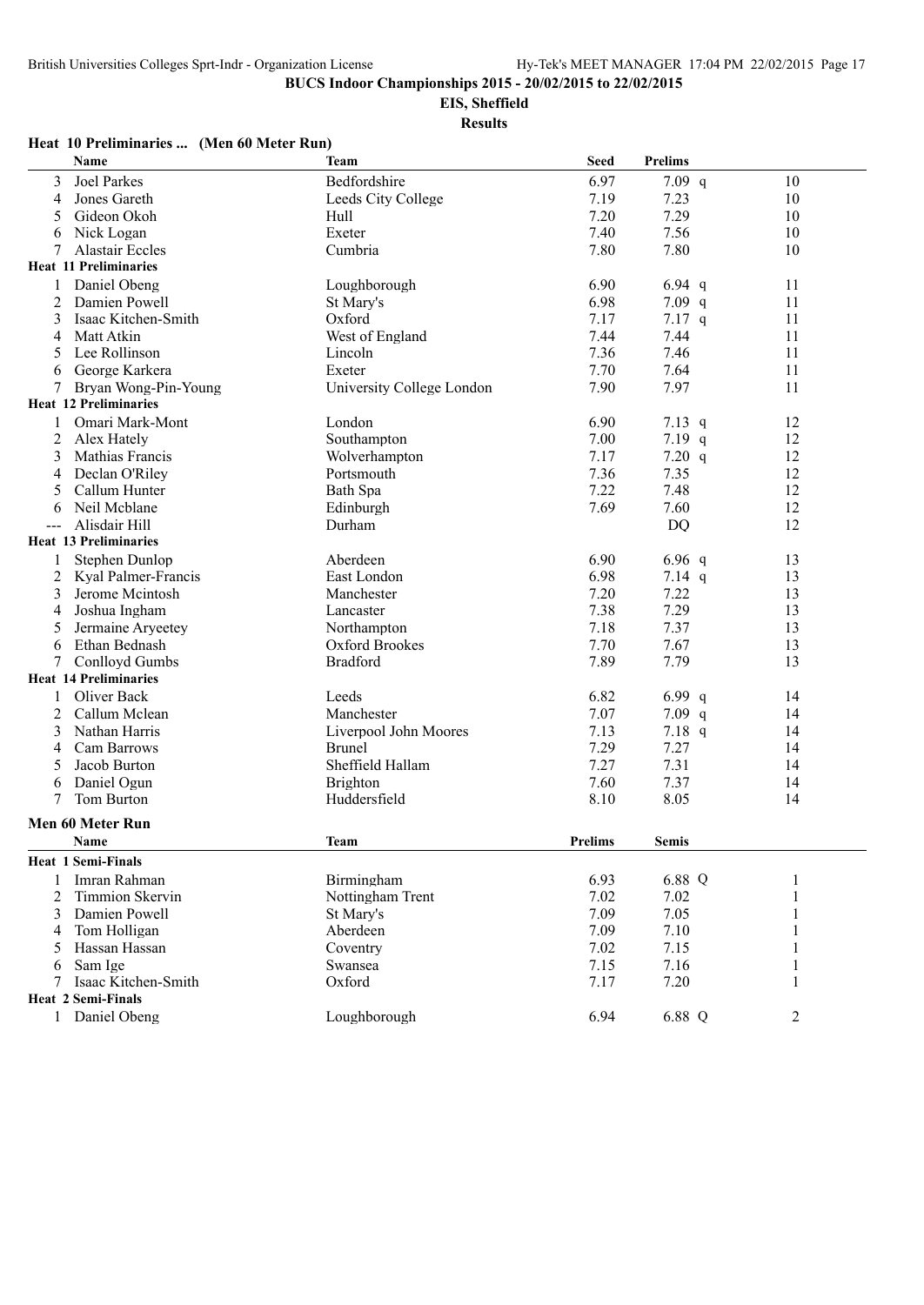**EIS, Sheffield**

**Results**

#### **Name Team Prelims Semis** 2 Marvin Bheka Cardiff Met 6.99 6.92 q 2<br>3 Renard Frederick London Met 7.03 7.00 2 3 Renard Frederick London Met 7.03 7.00 2<br>Callum Mclean Manchester 7.09 7.10 2 4 Callum Mclean 1.10 2<br>
5 Kyle Ennis East London 1.10 2<br>
6 Usman Musa 1.14 7.10 2<br>
2 Coventry 2.14 7.10 2 5 Kyle Ennis East London 7.07 7.10 2 6 Usman Musa Coventry 7.14 7.10 2 7 Emmanuel Mintah 19 Middlesex 1.13 2<br>
8 Alex Hately 1.19 2<br>
2 2 8 Alex Hately Southampton 2.19 7.21 **Heat 3 Semi-Finals** 1 Ellliot Dowson-Hurley Leeds Beckett 6.94 6.87 Q 3<br>2 Ben Stephenson 1. Loughborough 6.94 6.95 q 3 2 Ben Stephenson Loughborough 7.03 3 Oliver Back Leeds Leeds 6.99 6.97 q 3 4 Joel Parkes **Bedfordshire** 7.09 6.97 q 3 5 Jordan Duvigneau St Mary's 7.08 7.07 3 6 Kyal Palmer-Francis East London 7.14 7.18 3 7 Nathan Harris Liverpool John Moores 7.18 7.24 3<br>8 Peter Oliver 8 Rath 7.22 7.25 3 8 Peter Oliver 3 **Bath** 8 **Peter Oliver 3** 3 **Heat 4 Semi-Finals** 1 Richard Tremblen Cardiff Met 6.99 6.97 Q 4 2 Omari Mark-Mont London London 2.13 6.98 4 3 Joshua Olawore Bath 7.07 7.02 4 4 Gift Mclaren 19 Brunel 1.13 7.05 4<br>5 Clinton George 1.16 5 Clinton George 1.16 4 5 Clinton George Bedfordshire 7.19 7.16 6 Theodore Reeve Lancaster 2.05 7.17 4 --- Stephen Dunlop Aberdeen 6.96 DQ 4 **Men 60 Meter Run Name Team Semis Finals Points Section 1 Finals** 1 Imran Rahman Birmingham 6.88 6.79 8 2 Ellliot Dowson-Hurley Leeds Beckett 6.87 6.83 3 Daniel Obeng Loughborough 6.88 6.83 6 4 Ben Stephenson Loughborough 6.95 6.88 5 5 Marvin Bheka **Cardiff Met** 6.92 6.88 4 6 Richard Tremblen Cardiff Met 6.97 6.97 3 7 Oliver Back 2 Leeds 6.97 6.99 2 8 Joel Parkes **Bedfordshire** 6.97 7.03 1 **Men 200 Meter Run Name Team Seed Prelims Heat 1 Preliminaries** 1 Josh Street St Mary's 20.90 22.59 Q 1 2 Alex Atkins Bristol 22.85 23.29 q 1 3 Elliot Thompson Leeds 24.50 24.06 1 --- Charlie Mcmoran Huddersfield 24.83 DQ 1 --- James Mclaren Glasgow 23.00 DQ 1 **Heat 2 Preliminaries** 1 James Williams Liverpool John Moores 21.23 22.37 Q 2 2 Matthew Bartlett Gloucestershire 23.00 23.68 2<br>3 James Roughneen 1 – 1 – 1 – 1 – 1 – 24.87 24.87 2 3 James Roughneen Imperial 24.87 24.87 2 --- Nathan Harris Liverpool John Moores 22.40 DQ 2

### **Heat 2 Semi-Finals ... (Men 60 Meter Run)**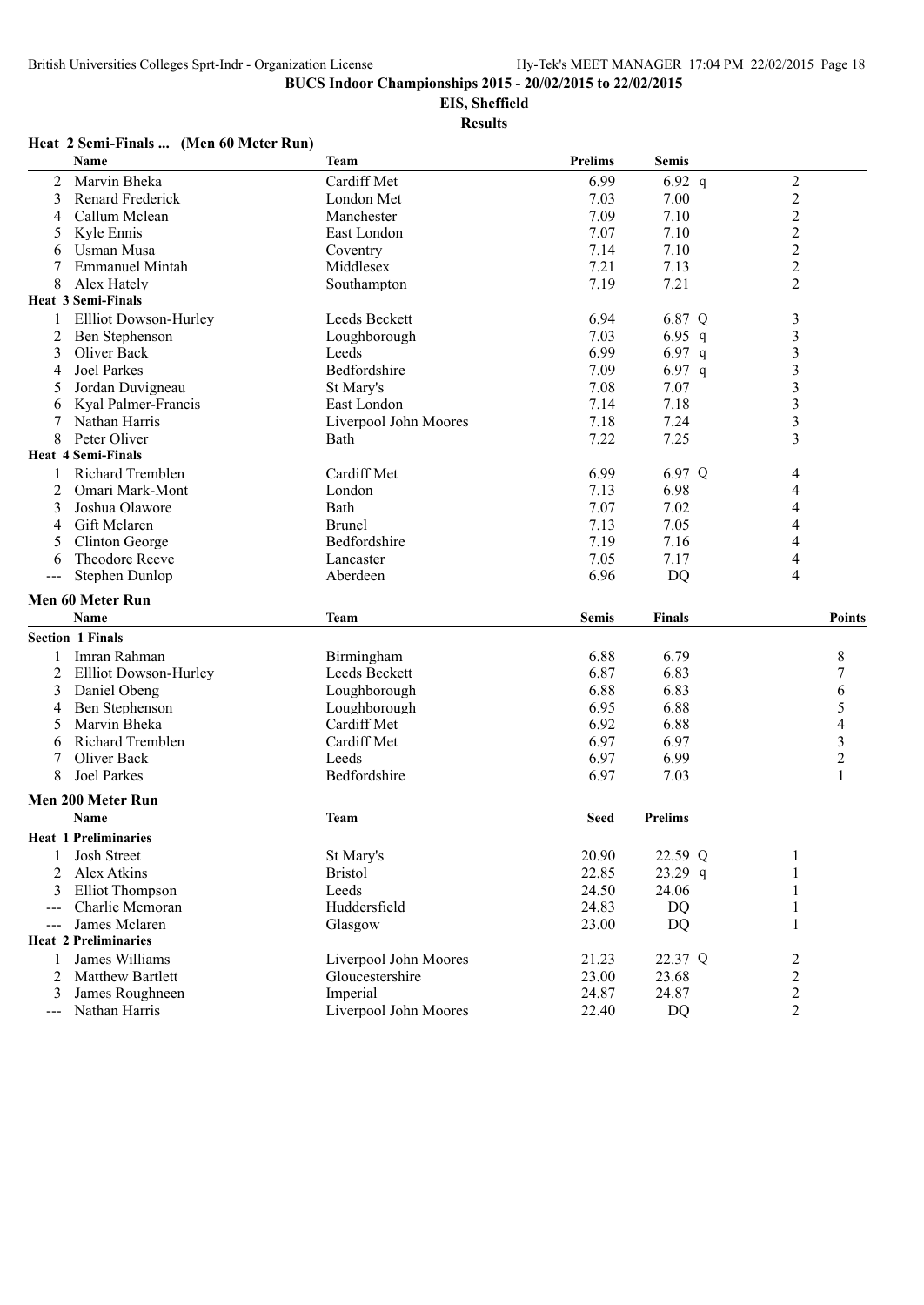**EIS, Sheffield**

**Results**

#### **Heat 3 Preliminaries ... (Men 200 Meter Run) Name Team Seed Prelims Heat 3 Preliminaries** 1 Tom Holligan Aberdeen 21.60 22.61 Q 3 2 Alex Currie 19 Nottingham Trent 22.58 23.12 q 3<br>3 Jonathan Le Grange 19 Plymouth 24.08 24.46 3 Jonathan Le Grange 24.08 24.46 4 Edrea Pan Imperial 25.19 24.86 3 **Heat 4 Preliminaries** 1 Lemarl Freckleton Cardiff 21.48 22.31 Q 4 2 Alec Crowter Sheffield Hallam 23.00 22.95 q 4<br>3 Andrew Cruickshank Bath 22.80 23.58 4 3 Andrew Cruickshank Bath 22.80 23.58 4 4 Liam Slater **12.12 Vork** 124.46 23.86 4 **Heat 5 Preliminaries** 1 Aaron Shearer 1 1 Aaron Shearer 1 22.30 23.01 Q 5 2 Karl Williams Swansea 23.66 23.42 q 5<br>3 Alastair Eccles 6 Cumbria 23.50 24.56 5 3 Alastair Eccles Cumbria 23.50 24.56 5<br>4 Daniel Whittam Stirling 26.30 25.57 5 4 Daniel Whittam Stirling 26.30 25.57 5 Charlie Barnes 26.42 25.79 5 S **Heat 6 Preliminaries** 1 Gareth Hopkins **Cardiff Met** 21.50 22.69 Q 6 2 Thomas Conant 22.70 23.43 q 6<br>
23 Elijah Vidal 23.06 23.45 q 6<br>
23 Elijah Vidal 23.06 23.45 q 6 3 Elijah Vidal St Mary's 23.06 23.45 q 6 4 Jamie Jupp Bournemouth 24.40 24.97 6 --- Luke Mcmahon Exeter 25.00 DQ 6 **Heat 7 Preliminaries** 1 Jones Gareth 1 Leeds City College 22.41 22.86 Q 7<br>2 Tobi Akin-Taylor 1 Newcastle 23.70 23.76 7 2 Tobi Akin-Taylor Newcastle 23.70 23.76 3 Taiwo Ademola Surrey 26.00 26.32 7 4 Sam Cartwright Brunel 23.46 33.38 7 **Heat 8 Preliminaries** 1 John Coyle Southampton Solent 22.03 22.72 Q 8<br>2 Pierre Walker Nottingham 22.48 23.41 q 8 2 Pierre Walker Nottingham 22.48 23.41 q 8<br>3 Lee Rollinson 23.54 q 8 3 Lee Rollinson 23.41 23.41 23.41 23.41 23.70 23.70 4 Matthew Fraser-Bubb Bedfordshire 23.70 24.44 8<br>5 Daniel Gaymor Bournemouth 25.76 24.82 8 5 Daniel Gaymor **Heat 9 Preliminaries** 1 Demetric Nelson Leeds Beckett 21.50 22.30 Q 9 2 Jack Olsen 24.07 19 Newcastle 24.40 24.07 9 3 Gianni Cumbo Northampton 22.67 24.32 9 4 Chris Williams Cumbria 23.10 24.61 9 --- Jacob Briscombe Bangor Bangor 25.03 DQ 9 **Heat 10 Preliminaries** 1 Nathan Selby Loughborough 21.54 22.43 Q 10 2 Myles Lynch East Anglia 23.20 23.72 10 3 Seb Mathewson Nottingham 22.60 24.30 10 4 Akinwumi Akinloye Chester (Chester) 24.15 24.36 10 5 Simon Zeffertt Durham 25.10 24.82 10 **Heat 11 Preliminaries** 1 Mark Williams Birmingham 22.49 22.20 Q 11 2 Stephen Dunlop Aberdeen 21.90 22.49 q 11 3 Chris Churcher Exeter 23.90 24.05 11 4 Atheer Galdagon Sheffield 25.40 25.57 11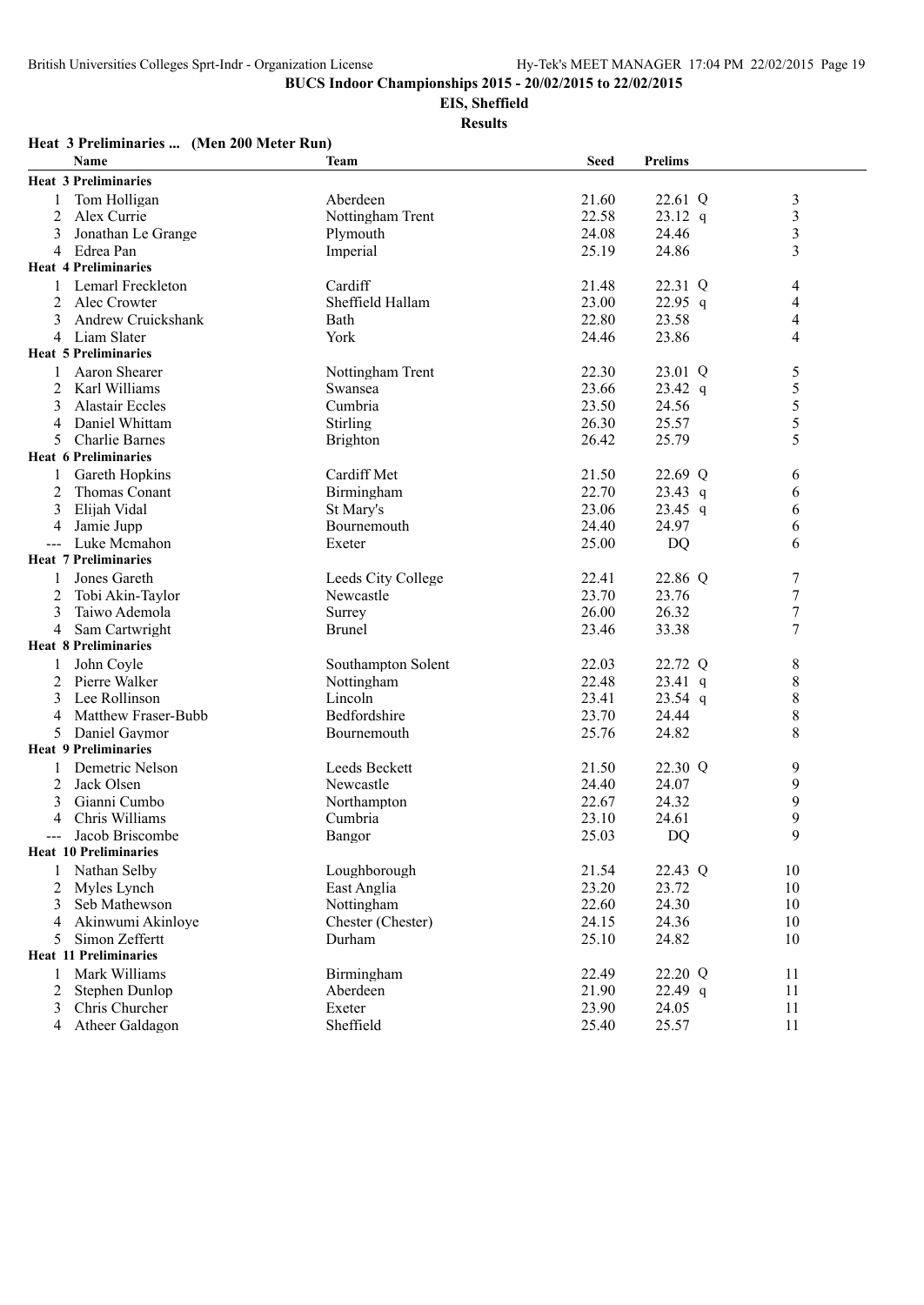**EIS, Sheffield**

|       | Heat 12 Preliminaries  (Men 200 Meter Run) |                    |                |                |               |  |
|-------|--------------------------------------------|--------------------|----------------|----------------|---------------|--|
|       | <b>Name</b>                                | Team               | <b>Seed</b>    | <b>Prelims</b> |               |  |
|       | <b>Heat 12 Preliminaries</b>               |                    |                |                |               |  |
|       | Jerome Mcintosh                            | Manchester         | 22.20          | 22.95 Q        | 12            |  |
| 2     | Charlie Oakley                             | Oxford             | 23.50          | 23.75          | 12            |  |
| 3     | Daniel-Dee Lofthouse-Smith                 | Liverpool          | 23.68          | 24.24          | 12            |  |
| 4     | Ben Lyszkowski                             | <b>Bristol</b>     | 26.20          | 25.50          | 12            |  |
| 5     | Nick Marsh                                 | Cardiff            | 27.72          | 28.75          | 12            |  |
|       | <b>Heat 13 Preliminaries</b>               |                    |                |                |               |  |
|       | <b>Emmanuel Mintah</b>                     | Middlesex          | 22.35          | 23.03 Q        | 13            |  |
| 2     | Gift Mclaren                               | <b>Brunel</b>      | 22.40          | 23.03 q        | 13            |  |
| 3     | Adam Vaughan                               | East Anglia        | 23.50          | 24.16          | 13            |  |
| 4     | Kieran Spittle                             | Plymouth           | 27.10          | 25.30          | 13            |  |
| $---$ | Daniel Ogun                                | <b>Brighton</b>    | 23.60          | DQ             | 13            |  |
|       | <b>Heat 14 Preliminaries</b>               |                    |                |                |               |  |
|       | Dan Trueman                                | Cardiff Met        | 21.50          | 22.05 Q        | 14            |  |
| 2     | Saoirse Edoo                               | Coventry           | 22.61          | $23.15$ q      | 14            |  |
| 3     | Ross Tonks                                 | Derby              | 23.20          | 24.09          | 14            |  |
| 4     | Daniel Richards                            | London             | 24.22          | 24.26          | 14            |  |
|       | <b>Heat 15 Preliminaries</b>               |                    |                |                |               |  |
| 1     | Daniel Lafferty                            | Glasgow            | 23.21          | 23.22 Q        | 15            |  |
| 2     | Isaac Ogunlade                             | Middlesex          | 21.87          | $23.42$ q      | 15            |  |
| 3     | Samuel Henriquez                           | Hull               | 23.90          | 24.37          | 15            |  |
| 4     | Matt Pullen                                | Oxford Brookes     | 25.29          | 25.03          | 15            |  |
|       | Joshua Ingham                              | Lancaster          | 22.50          | DQ             | 15            |  |
|       | <b>Heat 16 Preliminaries</b>               |                    |                |                |               |  |
| 1     | Omololu Abiodun                            | East London        | 21.48          | 21.38 Q        | 16            |  |
| 2     | Alex Nicholas                              | Gloucestershire    | 23.00          | $23.28$ q      | 16            |  |
| 3     | Dimitri Mosendz                            | <b>Bradford</b>    | 22.71          | 23.70          | 16            |  |
| 4     | Alisdair Hill                              | Durham             | 24.40          | 23.71          | 16            |  |
| 5     | Kyle Laing                                 | Edinburgh          | 24.96          | 23.99          | 16            |  |
|       | <b>Heat 17 Preliminaries</b>               |                    |                |                |               |  |
| 1     | Benjamin Snaith                            | Loughborough       | 20.88          | 22.36 Q        | 17            |  |
| 2     | Neng Wildman                               | Stirling           | 22.90          | 23.61          | 17            |  |
| 3     | Ian Shevlin                                | Oxford             | 22.98          | 23.68          | 17            |  |
| 4     | <b>Scott Stoll</b>                         | East London        | 24.74          | 24.67          | 17            |  |
| 5     | Alexandre Young                            | Surrey             | 24.67          | 24.94          | 17            |  |
|       | Men 200 Meter Run                          |                    |                |                |               |  |
|       | Name                                       | Team               | <b>Prelims</b> | <b>Semis</b>   |               |  |
|       | <b>Heat 1 Semi-Finals</b>                  |                    |                |                |               |  |
|       | Dan Trueman                                | Cardiff Met        | 22.05          | 21.80 Q        | 1             |  |
| 2     | Josh Street                                | St Mary's          | 22.59          | $21.81$ q      | 1             |  |
| 3     | John Coyle                                 | Southampton Solent | 22.72          | 22.38          | 1             |  |
| 4     | Alec Crowter                               | Sheffield Hallam   | 22.95          | 22.89          | 1             |  |
| 5     | Saoirse Edoo                               | Coventry           | 23.15          | 23.33          | $\mathbf 1$   |  |
| 6     | Elijah Vidal                               | St Mary's          | 23.45          | 23.38          | $\mathbf{1}$  |  |
|       | <b>Heat 2 Semi-Finals</b>                  |                    |                |                |               |  |
| 1     | Mark Williams                              | Birmingham         | 22.20          | 21.83 Q        |               |  |
| 2     | Nathan Selby                               | Loughborough       | 22.43          | 21.91          | $\frac{2}{2}$ |  |
| 3     | Stephen Dunlop                             | Aberdeen           | 22.49          | 22.39          |               |  |
| 4     | Jones Gareth                               | Leeds City College | 22.86          | 22.95          | $\frac{2}{2}$ |  |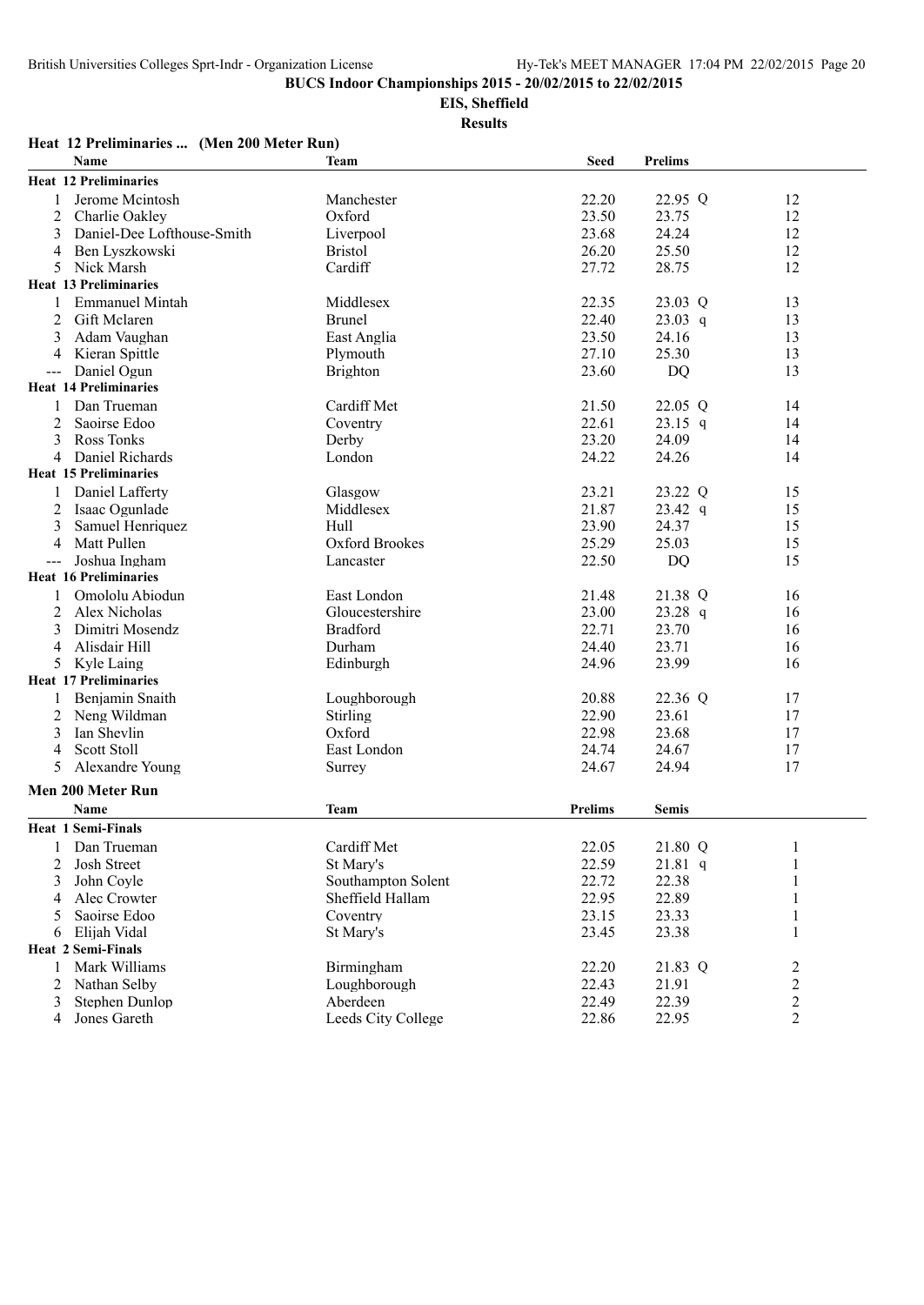**EIS, Sheffield**

**Results**

#### **Heat 2 Semi-Finals ... (Men 200 Meter Run)**

|                | Name                        | <b>Team</b>           | <b>Prelims</b> | <b>Semis</b>   |                         |
|----------------|-----------------------------|-----------------------|----------------|----------------|-------------------------|
| 5              | Thomas Conant               | Birmingham            | 23.43          | 23.53          | $\boldsymbol{2}$        |
| 6              | Alex Nicholas               | Gloucestershire       | 23.28          | 23.79          | $\overline{2}$          |
|                | <b>Heat 3 Semi-Finals</b>   |                       |                |                |                         |
|                | Benjamin Snaith             | Loughborough          | 22.36          | 21.70 Q        | 3                       |
| 2              | Lemarl Freckleton           | Cardiff               | 22.31          | 21.96          | $\mathfrak{Z}$          |
| 3              | Aaron Shearer               | Nottingham Trent      | 23.01          | 23.03          | $\mathfrak{Z}$          |
| 4              | <b>Emmanuel Mintah</b>      | Middlesex             | 23.03          | 23.08          | $\mathfrak{Z}$          |
| 5              | Isaac Ogunlade              | Middlesex             | 23.42          | 23.23          | $\mathfrak{Z}$          |
| 6              | Pierre Walker               | Nottingham            | 23.41          | 23.37          | 3                       |
|                | <b>Heat 4 Semi-Finals</b>   |                       |                |                |                         |
|                | Demetric Nelson             | Leeds Beckett         | 22.30          | 21.75 Q        | 4                       |
| 2              | James Williams              | Liverpool John Moores | 22.37          | 21.98          | 4                       |
| 3              | Jerome Mcintosh             | Manchester            | 22.95          | 22.50          | 4                       |
| 4              | Daniel Lafferty             | Glasgow               | 23.22          | 23.21          | 4                       |
| 5              | Karl Williams               | Swansea               | 23.42          | 23.42          | 4                       |
| 6              | Alex Atkins                 | <b>Bristol</b>        | 23.29          | 23.50          | $\overline{4}$          |
|                | <b>Heat 5 Semi-Finals</b>   |                       |                |                |                         |
| 1              | Omololu Abiodun             | East London           | 21.38          | 21.54 Q        | 5                       |
| $\overline{2}$ | Tom Holligan                | Aberdeen              | 22.61          | 22.01          | 5                       |
| 3              | Gareth Hopkins              | Cardiff Met           | 22.69          | 22.70          | 5                       |
| 4              | Gift Mclaren                | <b>Brunel</b>         | 23.03          | 22.93          | 5                       |
| 5              | Alex Currie                 | Nottingham Trent      | 23.12          | 23.50          | 5                       |
| 6              | Lee Rollinson               | Lincoln               | 23.54          | 24.08          | 5                       |
|                |                             |                       |                |                |                         |
|                | Men 200 Meter Run           |                       |                |                |                         |
|                | Name                        | <b>Team</b>           | Semis          | <b>Finals</b>  | Points                  |
|                | <b>Section 1 Finals</b>     |                       |                |                |                         |
|                | Omololu Abiodun             | East London           | 21.54          | 21.24          | 8                       |
| 2              | Demetric Nelson             | Leeds Beckett         | 21.75          | 21.75          | 7                       |
| 3              | Benjamin Snaith             | Loughborough          | 21.70          | 21.81          | 6                       |
| 4              | Dan Trueman                 | Cardiff Met           | 21.80          | 21.99          | 5                       |
| 5              | Mark Williams               | Birmingham            | 21.83          | 22.25          | 4                       |
| 6              | Josh Street                 | St Mary's             | 21.81          | 22.30          | $\overline{\mathbf{3}}$ |
|                | Men 400 Meter Run           |                       |                |                |                         |
|                | Name                        | <b>Team</b>           | <b>Seed</b>    | <b>Prelims</b> |                         |
|                |                             |                       |                |                |                         |
|                | <b>Heat 1 Preliminaries</b> |                       |                |                |                         |
|                | Tom Hole                    | Nottingham            | 50.90          | 53.74 Q        | 1                       |
| 2              | Matthew Jones               | Sheffield Hallam      | 51.00          | 55.06          | 1                       |
| 3              | Adam Hughes                 | Cardiff               | 54.20          | 55.72          | 1                       |
| 4              | Thomas Fraser               | Huddersfield          | 54.29          | 56.10          | 1                       |
|                | <b>Heat 2 Preliminaries</b> |                       |                |                |                         |
| 1              | Christian Byron             | Nottingham Trent      | 47.53          | 50.82 Q        | $\overline{c}$          |
| 2              | <b>Bill Rungay</b>          | Greenwich             | 54.60          | 54.44          | $\overline{c}$          |
| 3              | Luke Francis                | Lancaster             | 51.16          | 55.04          | $\overline{c}$          |
|                | 4 Miles Seavill             | <b>Sussex</b>         | 53.80          | 59.75          | $\overline{2}$          |
|                | <b>Heat 3 Preliminaries</b> |                       |                |                |                         |
| 1              | Gavin Lock                  | Nottingham            | 48.60          | 51.75 Q        | $\mathfrak{Z}$          |
| 2              | Justin Cooper               | Newcastle             | 53.00          | 53.48          | 3                       |
| 3              | Sam Corsan                  | Nottingham Trent      | 50.10          | 53.88          | 3                       |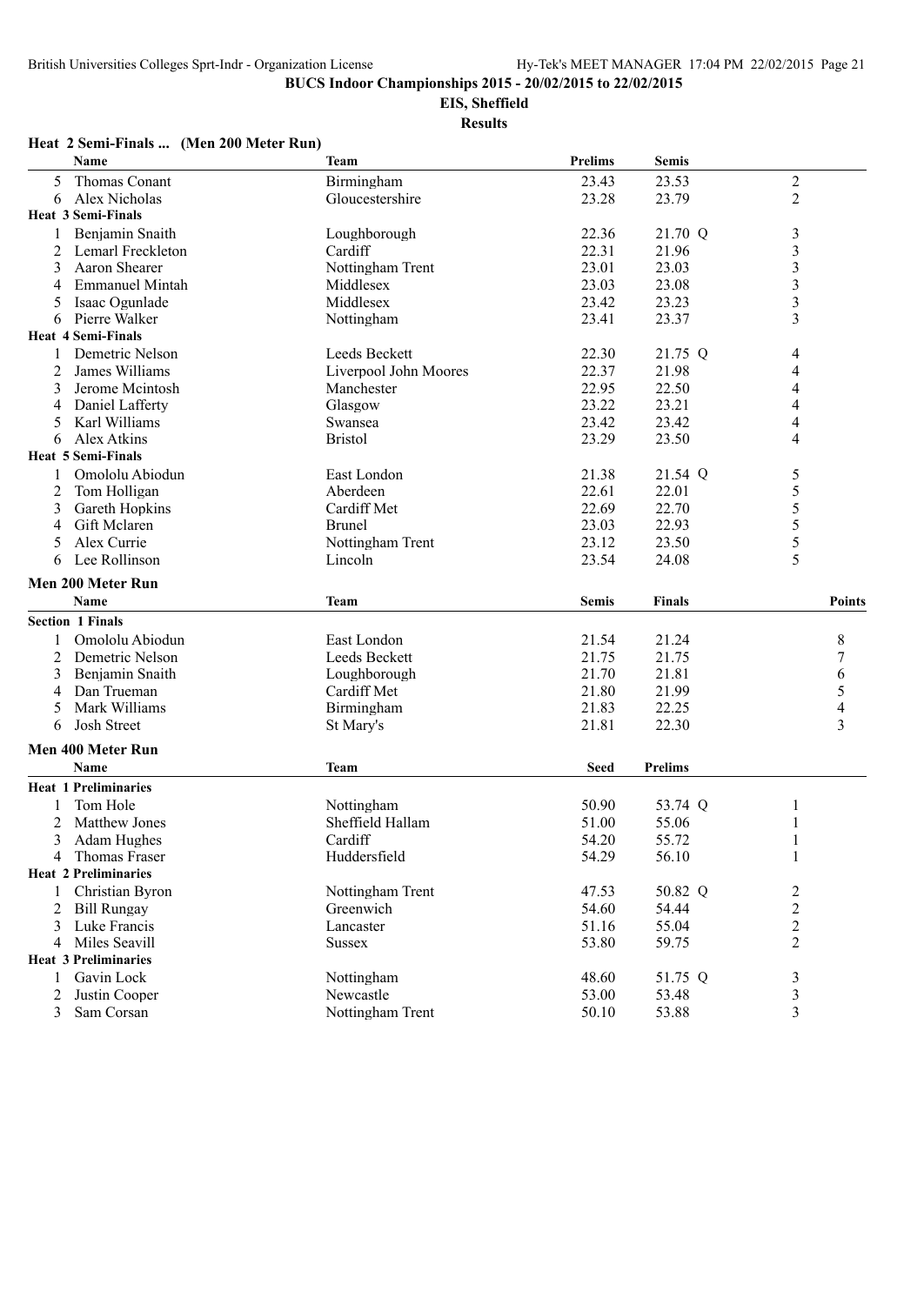**EIS, Sheffield**

**Results**

## **Heat 3 Preliminaries ... (Men 400 Meter Run)**

|        | Name                                     | Team                  | <b>Seed</b>    | <b>Prelims</b>   |                                      |
|--------|------------------------------------------|-----------------------|----------------|------------------|--------------------------------------|
| 4      | Liam Skyner                              | Liverpool John Moores | 51.50          | 54.18            | $\mathfrak{Z}$                       |
| $---$  | <b>Connor Murphy</b>                     | Chichester            | 55.93          | <b>DQ</b>        | $\overline{\mathbf{3}}$              |
|        | <b>Heat 4 Preliminaries</b>              |                       |                |                  |                                      |
| 1      | Alex Boyce                               | Liverpool             | 47.51          | 49.25 Q          | 4                                    |
| 2      | Adam Taylor                              | Bath                  | 51.06          | 50.70 $q$        | 4                                    |
| 3      | Matthew Mayne                            | Leeds Beckett         | 50.83          | 52.00 $q$        | 4                                    |
| 4      | Jack Tootell                             | Gloucestershire       | 54.20          | 52.04 q          | 4                                    |
| $---$  | Elvis Mugenyi                            | Central Lancashire    | 54.50          | DQ               | 4                                    |
|        | <b>Heat 5 Preliminaries</b>              |                       |                |                  |                                      |
| 1      | Mikel M. Gutierrez                       | Lancaster             | 49.60          | 52.27 Q          | 5                                    |
| 2      | Spartak Ljasenko                         | Loughborough          |                | 54.06            | 5                                    |
| 3      | Samuel Harry                             | St Mary's             | 52.40          | 54.74            | 5                                    |
| 4      | Obinna Okeke                             | Oxford Brookes        | 60.77          | 56.68            | 5                                    |
| 5      | <b>Andrew Milne</b>                      | Aberdeen              | 58.60          | 58.56            | 5                                    |
|        | <b>Heat 6 Preliminaries</b>              |                       |                |                  |                                      |
|        | Lennox Thompson                          | <b>Brunel</b>         | 49.23          | 50.91 Q          | 6                                    |
| 2      | Joseph Robertshaw                        | York                  | 49.75          | 51.04 $q$        | 6                                    |
| 3      | Luke Butler                              | Imperial              | 52.60          | 53.98            | 6                                    |
| 4      | Daniel Ravenscroft                       | Manchester            | 52.00          | 54.84            | 6                                    |
| 5      | Sam Ekins<br><b>Heat 7 Preliminaries</b> | Gloucestershire       | 56.50          | 58.97            | 6                                    |
|        |                                          |                       |                |                  |                                      |
|        | Tom Gifford<br>Matthew Jones             | Birmingham<br>Bath    | 49.70<br>49.29 | 49.74 Q          | 7                                    |
| 2<br>3 | Alexander Williams-Baffoe                | York                  | 52.50          | 51.38 q<br>53.60 | $\boldsymbol{7}$<br>$\boldsymbol{7}$ |
| 4      | Chris Williams                           | Cumbria               | 52.00          | 54.39            | 7                                    |
| 5      | Nick Marsh                               | Cardiff               | 61.18          | 63.79            | $\boldsymbol{7}$                     |
|        | <b>Heat 8 Preliminaries</b>              |                       |                |                  |                                      |
|        | David Hall                               | <b>Brunel</b>         | 47.85          | 48.89 Q          | 8                                    |
| 2      | Chirs Mcalister                          | Birmingham            | 50.45          | 49.72 q          | 8                                    |
| 3      | Allen Farrington                         | <b>St Andrews</b>     | 51.24          | 52.69            | 8                                    |
| 4      | Ibegbunam Badipe                         | Southampton           | 54.90          | 55.68            | 8                                    |
|        | <b>Heat 9 Preliminaries</b>              |                       |                |                  |                                      |
|        | Krishawn Aiken                           | Glasgow               | 50.27          | 50.59 Q          | 9                                    |
| 2      | George Gundle                            | Oxford                | 48.27          | 50.74 $q$        | 9                                    |
| 3      | Sam Harvey                               | Manchester            | 53.38          | 52.47            | 9                                    |
| 4      | Matthew Fraser-Bubb                      | Bedfordshire          | 55.50          | 57.49            | 9                                    |
|        | Sean Bosman                              | Liverpool John Moores | 51.48          | DQ               | 9                                    |
|        | <b>Heat 10 Preliminaries</b>             |                       |                |                  |                                      |
|        | Joe Thornton                             | <b>Bristol</b>        | 49.00          | 49.84 Q          | 10                                   |
| 2      | Liam Mcgivern                            | Sheffield             | 51.51          | 52.28 q          | 10                                   |
| 3      | Cameron Martin                           | <b>St Andrews</b>     | 52.90          | 53.67            | 10                                   |
| 4      | Akinwumi Akinloye                        | Chester (Chester)     | 56.40          | 54.23            | 10                                   |
| 5      | Amardeep Sangha                          | East Anglia           | 49.80          | 56.21            | 10                                   |
|        | <b>Heat 11 Preliminaries</b>             |                       |                |                  |                                      |
| 1      | Jack Wightman                            | Loughborough          | 48.03          | 51.30 Q          | 11                                   |
|        | 2 Calum Bressington                      | Southampton Solent    | 50.29          | 53.14            | 11                                   |
| 3      | Alex Jones                               | Sheffield             | 53.40          | 53.30            | 11                                   |
| 4      | Nicholas Elvidge                         | Exeter                | 55.10          | 56.24            | 11                                   |
|        | <b>Heat 12 Preliminaries</b>             |                       |                |                  |                                      |
|        | 1 Matthew Lavoipierre                    | Southampton           | 48.35          | 51.13 Q          | 12                                   |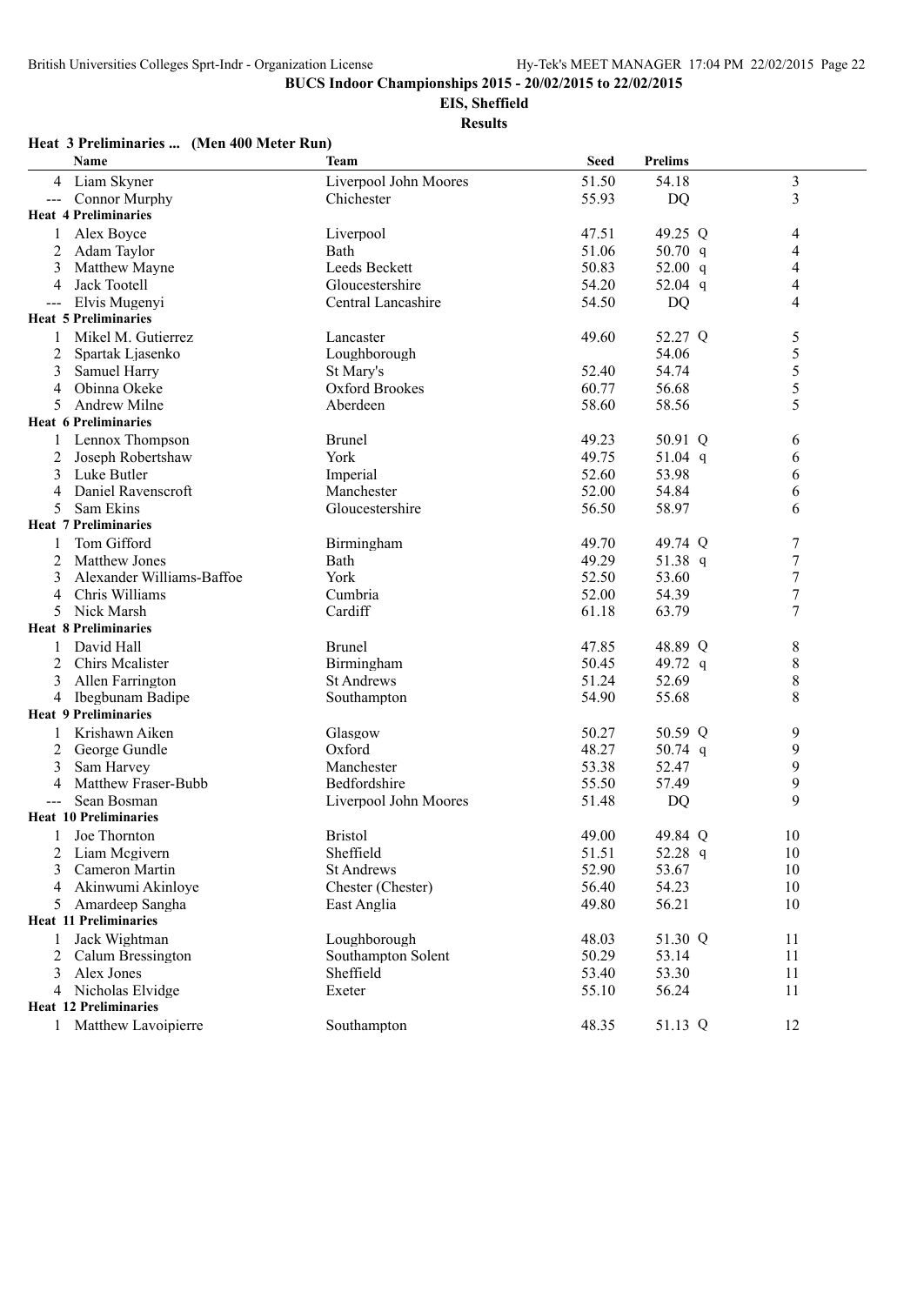**EIS, Sheffield**

|       | Name                         | <b>Team</b>        | <b>Seed</b>    | <b>Prelims</b> |                |
|-------|------------------------------|--------------------|----------------|----------------|----------------|
| 2     | Reece Middleton              | Huddersfield       | 50.12          | 51.67 $q$      | 12             |
| 3     | Louis Gardner                | Oxford             | 53.11          | 53.22          | 12             |
| 4     | <b>Scott Stoll</b>           | East London        | 55.65          | 54.99          | 12             |
|       | <b>Heat 13 Preliminaries</b> |                    |                |                |                |
| 1     | Sean Adams                   | Southampton Solent | 49.81          | 49.76 Q        | 13             |
| 2     | Aiden Davies                 | Leeds Beckett      | 48.93          | 50.10 $q$      | 13             |
| 3     | Jean-Louis Plaatjies         | Hull               | 51.50          | 51.50 q        | 13             |
| 4     | <b>Yousuf Rana</b>           | <b>Bristol</b>     | 52.80          | 52.14 $q$      | 13             |
| 5     | James Gill                   | Plymouth           | 56.20          | 54.81          | 13             |
|       | <b>Heat 14 Preliminaries</b> |                    |                |                |                |
| 1     | Daniel Blain                 | Cardiff Met        | 49.79          | 50.32 Q        | 14             |
| 2     | Thomas Johnson               | Glasgow            | 49.21          | 52.19 q        | 14             |
| 3     | Gareth Holden                | Imperial           | 52.80          | 52.29 q        | 14             |
| 4     | Jesse Roberts                | Edge Hill          | 51.68          | 52.58          | 14             |
|       | Cliff Appau                  | East London        | 56.45          | <b>DQ</b>      | 14             |
|       | <b>Heat 15 Preliminaries</b> |                    |                |                |                |
| 1     | Joe Reid                     | Cardiff Met        | 47.68          | 50.25 Q        | 15             |
| 2     | Luke Morbey                  | Wolverhampton      | 51.22          | 52.40 q        | 15             |
| 3     | Daniel Vilaseca Evans        | Reading            | 53.77          | 52.69          | 15             |
| 4     | Andrew Ajube                 | London             | 50.55          | 52.84          | 15             |
| 5     | Sean Garmory                 | Newcastle          | 54.60          | 55.50          | 15             |
|       |                              |                    |                |                |                |
|       | <b>Men 400 Meter Run</b>     |                    |                |                |                |
|       | Name                         | <b>Team</b>        | <b>Prelims</b> | <b>Semis</b>   |                |
|       | <b>Heat 1 Semi-Finals</b>    |                    |                |                |                |
| 1     | Joe Reid                     | Cardiff Met        | 50.25          | 49.33 Q        | 1              |
| 2     | <b>Chirs Mcalister</b>       | Birmingham         | 49.72          | 49.97          | 1              |
| 3     | Jack Tootell                 | Gloucestershire    | 52.04          | 52.56          | 1              |
| 4     | Yousuf Rana                  | <b>Bristol</b>     | 52.14          | 52.67          | 1              |
|       | Joe Thornton                 | <b>Bristol</b>     | 49.84          | <b>DNF</b>     | 1              |
| $---$ | Tom Hole                     | Nottingham         | 53.74          | DQ             | 1              |
|       | <b>Heat 2 Semi-Finals</b>    |                    |                |                |                |
|       | Alex Boyce                   | Liverpool          | 49.25          | 48.37 Q        | $\overline{c}$ |
| 2     | Jack Wightman                | Loughborough       | 51.30          | 48.57 q        | $\overline{c}$ |
| 3     | Christian Byron              | Nottingham Trent   | 50.82          | 48.71          | $\overline{c}$ |
| 4     | George Gundle                | Oxford             | 50.74          | 49.87          |                |
| 5     | Gareth Holden                | Imperial           | 52.29          | 51.68          | $\frac{2}{2}$  |
| 6     | Jean-Louis Plaatjies         | Hull               | 51.50          | 51.85          | $\overline{2}$ |
|       | <b>Heat 3 Semi-Finals</b>    |                    |                |                |                |
|       | David Hall                   | <b>Brunel</b>      | 48.89          | 47.89 Q        | 3              |
|       | Matthew Lavoipierre          | Southampton        | 51.13          | 49.07          | 3              |
| 3     | Lennox Thompson              | <b>Brunel</b>      | 50.91          | 50.00          | 3              |
| 4     | <b>Matthew Jones</b>         | Bath               | 51.38          | 51.59          | 3              |
| 5     | Luke Morbey                  | Wolverhampton      | 52.40          | 52.30          | 3              |
|       | <b>Heat 4 Semi-Finals</b>    |                    |                |                |                |
| 1     | Tom Gifford                  | Birmingham         | 49.74          | 49.41 Q        | 4              |
| 2     | Gavin Lock                   | Nottingham         | 51.75          | 49.92          | 4              |
| 3     | Krishawn Aiken               | Glasgow            | 50.59          | 50.70          | 4              |
| 4     | Reece Middleton              | Huddersfield       | 51.67          | 50.94          | 4              |
|       | 5 Liam Mcgivern              | Sheffield          | 52.28          | 51.91          | 4              |
|       |                              |                    |                |                |                |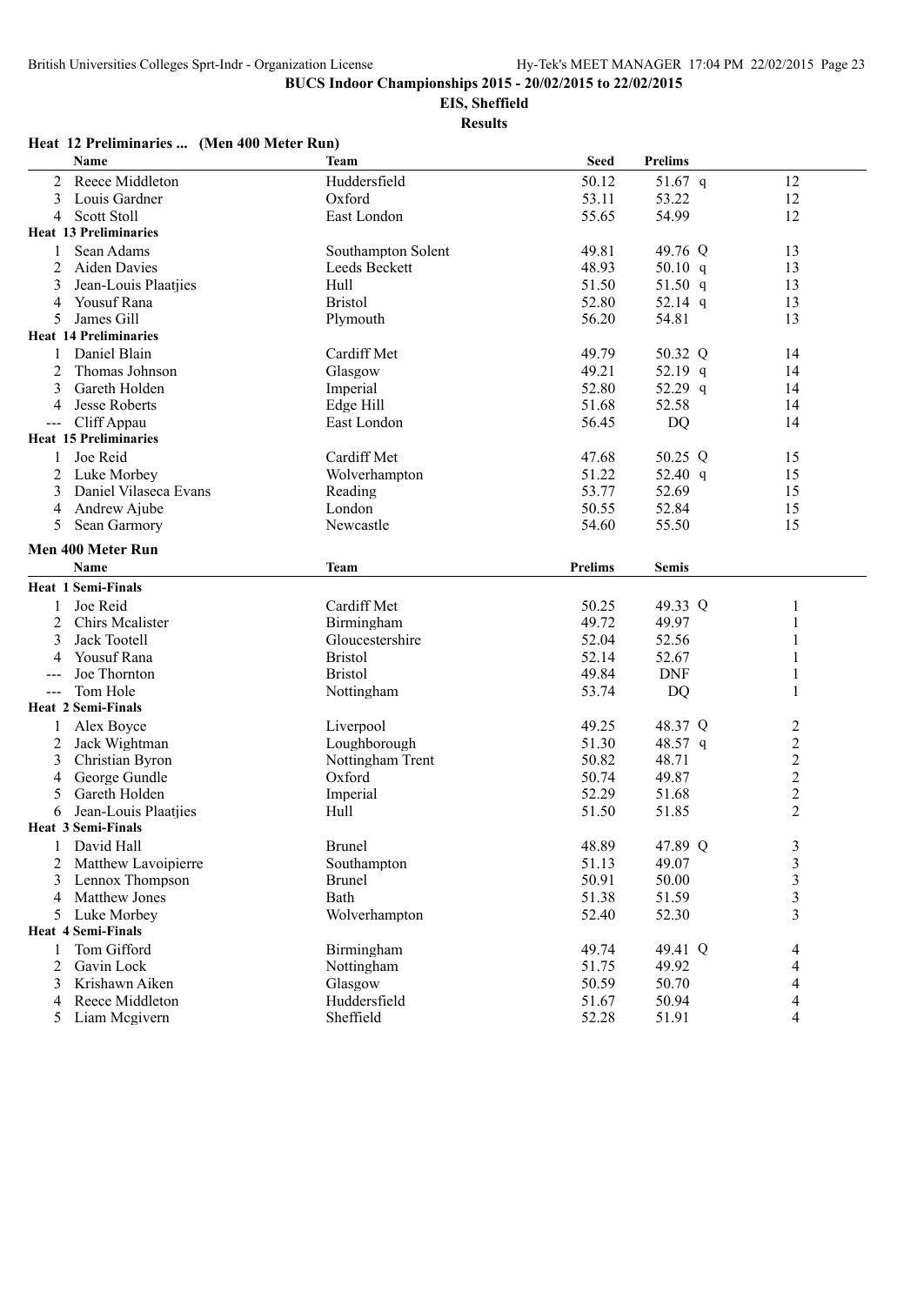**EIS, Sheffield**

|                   | Heat 4 Semi-Finals  (Men 400 Meter Run) |                    |                |                |                         |
|-------------------|-----------------------------------------|--------------------|----------------|----------------|-------------------------|
|                   | Name                                    | <b>Team</b>        | <b>Prelims</b> | <b>Semis</b>   |                         |
| $\qquad \qquad -$ | Adam Taylor                             | Bath               | 50.70          | <b>DQ</b>      | 4                       |
|                   | <b>Heat 5 Semi-Finals</b>               |                    |                |                |                         |
| 1                 | Sean Adams                              | Southampton Solent | 49.76          | 49.32 Q        | 5                       |
| 2                 | Aiden Davies                            | Leeds Beckett      | 50.10          | 49.55          | 5                       |
| 3                 | Daniel Blain                            | Cardiff Met        | 50.32          | 49.68          | 5                       |
| 4                 | Mikel M. Gutierrez                      | Lancaster          | 52.27          | 50.18          | 5                       |
| 5                 | Matthew Mayne                           | Leeds Beckett      | 52.00          | 52.58          | 5                       |
| 6                 | Thomas Johnson                          | Glasgow            | 52.19          | 53.81          | 5                       |
|                   | Men 400 Meter Run                       |                    |                |                |                         |
|                   | <b>Name</b>                             | <b>Team</b>        | <b>Semis</b>   | <b>Finals</b>  | Points                  |
|                   | <b>Section 1 Finals</b>                 |                    |                |                |                         |
| 1                 | David Hall                              | <b>Brunel</b>      | 47.89          | 46.91          | 8                       |
| $\overline{2}$    | Alex Boyce                              | Liverpool          | 48.37          | 47.49          | 7                       |
| 3                 | Joe Reid                                | Cardiff Met        | 49.33          | 48.77          | 6                       |
| 4                 | Jack Wightman                           | Loughborough       | 48.57          | 48.88          | 5                       |
| 5                 | Sean Adams                              | Southampton Solent | 49.32          | 49.76          | $\overline{4}$          |
| 6                 | Tom Gifford                             | Birmingham         | 49.41          | 50.01          | 3                       |
|                   | Men 800 Meter Run                       |                    |                |                |                         |
|                   | Name                                    | <b>Team</b>        | <b>Seed</b>    | <b>Prelims</b> |                         |
|                   | <b>Heat 1 Preliminaries</b>             |                    |                |                |                         |
| 1                 | Zak Curran                              | Loughborough       | 1:49.50        | 1:54.06 $Q$    | 1                       |
| 2                 | Ricky Harvie                            | St Mary's          | 1:54.05        | $1:54.40$ q    |                         |
| 3                 | Joe Strange                             | Bedfordshire       | 1:56.00        | $1:55.83$ q    | 1                       |
| 4                 | David Fisher                            | Bath               | 1:58.60        | 2:00.60        | 1                       |
| 5                 | Michael Todd                            | Northumbria        | 2:01.70        | 2:04.38        | 1                       |
| 6                 | Warren Herridge                         | Huddersfield       | 2:07.10        | 2:12.80        | 1                       |
| 7                 | Alex Beattie Child                      | Central Lancashire | 2:22.00        | 2:24.20        | $\mathbf{1}$            |
|                   | <b>Heat 2 Preliminaries</b>             |                    |                |                |                         |
|                   | David Dempsey                           | Sheffield          | 1:49.90        | $1:57.13$ Q    | $\overline{c}$          |
| 2                 | Dean Smith                              | West of England    | 1:57.90        | 1:58.90        | $\overline{2}$          |
| 3                 | Jerome Castelow                         | Chester (Chester)  | 1:56.00        | 2:04.22        | $\overline{c}$          |
| 4                 | Alex Bradford                           | Nottingham         | 2:01.80        | 2:04.65        |                         |
| 5                 | <b>Bill Rungay</b>                      | Greenwich          | 2:04.10        | 2:06.49        | $\frac{2}{2}$           |
| 6                 | Adam Gilbert                            | <b>Brighton</b>    | 1:53.70        | 2:09.16        | $\overline{c}$          |
|                   | <b>Jonathan Brooks</b>                  | Newcastle          | 2:28.10        | 2:18.49        | $\overline{2}$          |
|                   | <b>Heat 3 Preliminaries</b>             |                    |                |                |                         |
|                   | Matthew O'Leary                         | Cardiff Met        | 1:57.60        | 1:56.70 $Q$    | 3                       |
| 2                 | Neville Harris                          | <b>Brunel</b>      | 1:53.30        | $1:57.12$ q    | $\mathfrak{Z}$          |
| 3                 | Viktor Markovskij                       | Surrey             | 1:56.00        | $1:57.58$ q    | 3                       |
| 4                 | Hugo Fleming                            | Oxford             | 1:51.90        | 1:58.67 q      | $\overline{\mathbf{3}}$ |
| 5                 | Patrick Baatz                           | Cardiff            | 2:03.70        | 2:02.10        |                         |
| 6                 | Robin Lane                              | <b>Bristol</b>     | 2:02.00        | 2:05.34        | $\frac{3}{3}$           |
| 7                 | Oliver Howse                            | Cumbria            | 2:28.10        | 2:28.87        | $\overline{3}$          |
|                   | <b>Heat 4 Preliminaries</b>             |                    |                |                |                         |
| 1                 | Kane Lee                                | Southampton Solent | 1:56.90        | $1:58.45$ Q    | 4                       |
| $\overline{2}$    | Massi Dendani                           | Bedfordshire       | 1:52.80        | 1:58.85 q      | $\overline{4}$          |
| 3                 | Jack Hutchens                           | Plymouth           | 1:56.70        | 1:59.69        | 4                       |
| 4                 | Ryan Sciacca                            | Lancaster          | 2:02.80        | 2:04.69        | 4                       |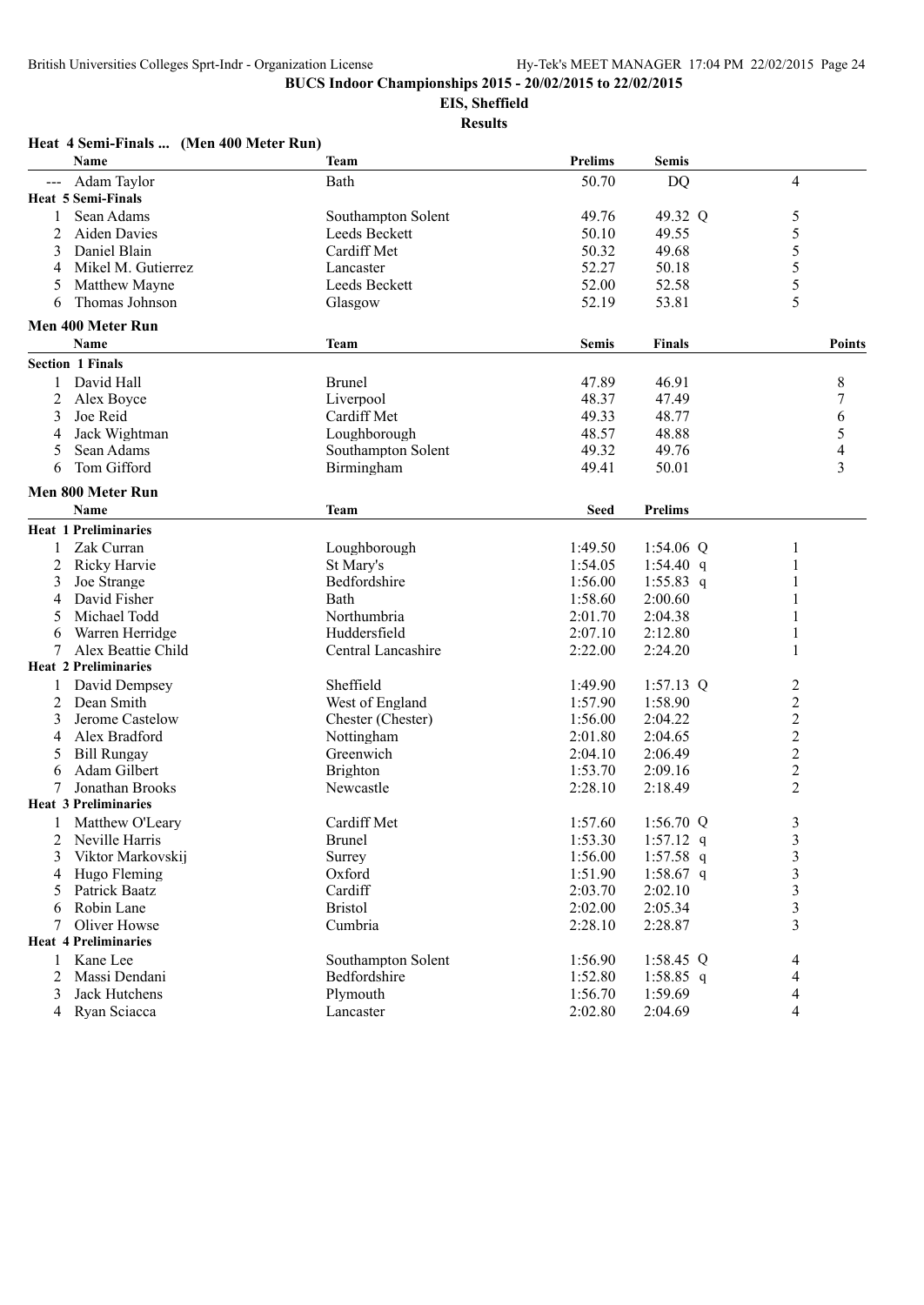**EIS, Sheffield**

**Results**

## **Heat 4 Preliminaries ... (Men 800 Meter Run)**

|                     | Name                        | <b>Team</b>                | <b>Seed</b>    | <b>Prelims</b> |                |
|---------------------|-----------------------------|----------------------------|----------------|----------------|----------------|
|                     | 5 Einar Gregersen           | Liverpool                  | 2:02.80        | 2:04.80        | $\overline{4}$ |
|                     | <b>Heat 5 Preliminaries</b> |                            |                |                |                |
| 1                   | Ben Waterman                | Birmingham                 | 1:48.30        | 1:58.40 Q      | 5              |
| $\overline{c}$      | Ben Topley                  | <b>Bristol</b>             | 1:55.80        | 1:58.98        | 5              |
| 3                   | Andrew Ajube                | University College London  | 2:01.20        | 2:01.87        | 5              |
| 4                   | Tom Mulligan                | York                       | 2:28.10        | 2:02.30        | 5              |
| 5                   | Jack Gavin                  | Exeter                     | 2:07.90        | 2:08.09        | 5              |
| 6                   | <b>Andrew Miles</b>         | Central Lancashire         | 1:58.70        | 2:09.87        | 5              |
| $\qquad \qquad - -$ | Will Reynolds               | Northumbria                | 1:54.20        | <b>DNF</b>     | 5              |
|                     | <b>Heat 6 Preliminaries</b> |                            |                |                |                |
|                     | <b>Scott Greeves</b>        | East Anglia                | 1:52.40        | $1:55.54$ Q    | 6              |
| 2                   | Stephen Strange             | Writtle                    | 1:57.40        | $1:55.83$ q    | 6              |
| 3                   | Jono Ketley                 | Canterbury Christ Church   | 1:53.30        | 1:55.93 q      | 6              |
| $\overline{4}$      | Charlie Walker              | Cardiff                    | 1:56.30        | 1:58.68 $q$    | 6              |
| 5                   | Reece Surridge              | Southampton Solent         | 2:03.10        | 2:06.36        | 6              |
| 6                   | Jonnie Nisbet               | Stirling                   | 2:02.20        | 2:06.67        | 6              |
|                     | <b>Heat 7 Preliminaries</b> |                            |                |                |                |
|                     | <b>Richard Charles</b>      | St Mary's                  | 1:48.30        | 1:56.06 $Q$    | 7              |
| 2                   | Paul Scanlan                | <b>Brunel</b>              | 1:55.40        | 1:57.33 q      | 7              |
| 3                   | Sparrow Morley              | Newcastle                  | 1:59.00        | 1:57.46 $q$    | $\overline{7}$ |
| 4                   | Michael Walker              | Leicester                  | 2:09.70        | 2:07.58        | $\overline{7}$ |
| 5                   | Craig Mcdowall              | Glasgow                    | 1:59.20        | 2:09.83        | $\overline{7}$ |
| 6                   | <b>Matt Rowe</b>            | Gloucestershire            | 2:16.80        | 2:15.34        | $\overline{7}$ |
|                     | <b>Heat 8 Preliminaries</b> |                            |                |                |                |
|                     | Sam Ellison                 | Birmingham                 | 1:47.60        | 1:57.55 $Q$    | 8              |
| 2                   | Joe Saissi                  | Exeter                     | 1:54.60        | 1:57.69 q      | 8              |
| 3                   | Daniel Kelland              | Bath                       | 1:55.20        | 1:58.41 q      | $\,$ 8 $\,$    |
| 4                   | Hugh Baker                  | Oxford                     | 1:59.09        | 2:00.11        | 8              |
| 5                   | Thomas Joassin              | London School of Economics | 2:13.30        | 2:16.26        | 8              |
| 6                   | Miles Seavill               | <b>Sussex</b>              | 2:12.00        | 2:16.33        | 8              |
|                     | <b>Heat 9 Preliminaries</b> |                            |                |                |                |
|                     | Jamie Webb                  | Manchester Met             | 1:48.30        | $1:55.40$ Q    | 9              |
| 2                   | Dominic Walton              | Sheffield Hallam           | 1:55.70        | $1:55.84$ q    | 9              |
| 3                   | Matt Seddon                 | Cardiff Met                | 1:54.20        | $1:57.75$ q    | 9              |
| 4                   | Luke Scott                  | Nottingham Trent           | 1:59.80        | 2:00.94        | 9              |
| 5                   | Michael Porter              | Essex                      | 1:58.70        | 2:01.56        | 9              |
| 6                   | Michael Jarvis              | Plymouth                   | 2:08.20        | 2:10.91        | 9              |
|                     | Liam Pattison               | Huddersfield               | 2:21.00        | 2:23.97        | 9              |
|                     | Men 800 Meter Run           |                            |                |                |                |
|                     | Name                        | <b>Team</b>                | <b>Prelims</b> | <b>Semis</b>   |                |
|                     | <b>Heat 1 Semi-Finals</b>   |                            |                |                |                |
| 1                   | Ben Waterman                | Birmingham                 | 1:58.40        | 1:50.59 $Q$    | 1              |
| 2                   | Zak Curran                  | Loughborough               | 1:54.06        | $1:50.80$ q    |                |
| 3                   | Joe Saissi                  | Exeter                     | 1:57.69        | 1:54.75        |                |
| 4                   | Kane Lee                    | Southampton Solent         | 1:58.45        | 1:55.41        |                |
| 5                   | Daniel Kelland              | Bath                       | 1:58.41        | 1:55.46        |                |
|                     | Sparrow Morley              | Newcastle                  | 1:57.46        | <b>DNF</b>     |                |
|                     | <b>Heat 2 Semi-Finals</b>   |                            |                |                |                |
|                     | 1 Richard Charles           | St Mary's                  | 1:56.06        | 1:55.45 Q      | $\overline{2}$ |
|                     |                             |                            |                |                |                |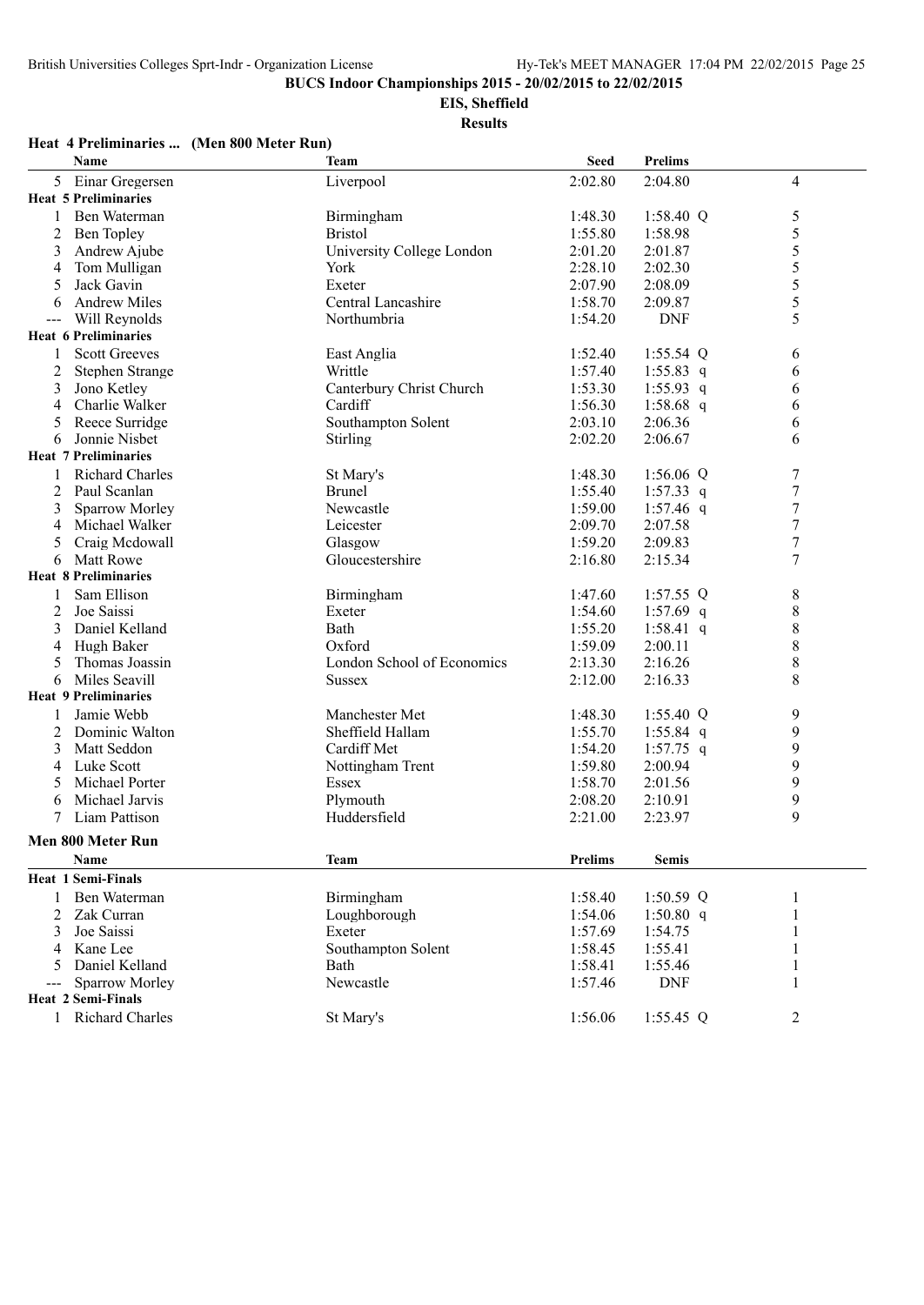**EIS, Sheffield**

**Results**

#### **Heat 2 Semi-Finals ... (Men 800 Meter Run)**

|                | Name                             | <b>Team</b>              | <b>Prelims</b> | <b>Semis</b>   |                         |
|----------------|----------------------------------|--------------------------|----------------|----------------|-------------------------|
| 2              | Jono Ketley                      | Canterbury Christ Church | 1:55.93        | 1:56.70        | $\overline{c}$          |
| 3              | Matthew O'Leary                  | Cardiff Met              | 1:56.70        | 1:57.02        | $\overline{c}$          |
| 4              | Joe Strange                      | Bedfordshire             | 1:55.83        | 1:58.00        | $\overline{c}$          |
| 5              | Stephen Strange                  | Writtle                  | 1:55.83        | 2:01.36        | $\overline{c}$          |
| 6              | Neville Harris                   | <b>Brunel</b>            | 1:57.12        | 2:02.01        | $\overline{2}$          |
|                | <b>Heat 3 Semi-Finals</b>        |                          |                |                |                         |
| 1              | Jamie Webb                       | Manchester Met           | 1:55.40        | 1:50.99 $Q$    | $\mathfrak{Z}$          |
| 2              | Sam Ellison                      | Birmingham               | 1:57.55        | $1:51.17$ q    | $\overline{\mathbf{3}}$ |
| 3              | Paul Scanlan                     | <b>Brunel</b>            | 1:57.33        | 1:55.96        | $\mathfrak{Z}$          |
| 4              | Charlie Walker                   | Cardiff                  | 1:58.68        | 1:57.07        | $\mathfrak{Z}$          |
| 5              | Hugo Fleming                     | Oxford                   | 1:58.67        | 1:57.25        | $\mathfrak{Z}$          |
| 6              | Matt Seddon                      | Cardiff Met              | 1:57.75        | 1:57.54        | 3                       |
|                | <b>Heat 4 Semi-Finals</b>        |                          |                |                |                         |
|                | David Dempsey                    | Sheffield                | 1:57.13        | 1:52.63 $Q$    | 4                       |
| 2              | Ricky Harvie                     | St Mary's                | 1:54.40        | 1:54.00        | 4                       |
| 3              | <b>Scott Greeves</b>             | East Anglia              | 1:55.54        | 1:54.65        | 4                       |
| 4              | Viktor Markovskij                | Surrey                   | 1:57.58        | 1:56.18        | 4                       |
| 5              | Dominic Walton                   | Sheffield Hallam         | 1:55.84        | 1:57.66        | 4                       |
| 6              | Massi Dendani                    | Bedfordshire             | 1:58.85        | 2:03.74        | 4                       |
|                |                                  |                          |                |                |                         |
|                | Men 800 Meter Run<br><b>Name</b> | <b>Team</b>              | <b>Semis</b>   | <b>Finals</b>  | Points                  |
|                | <b>Section 1 Finals</b>          |                          |                |                |                         |
|                | <b>Richard Charles</b>           | St Mary's                | 1:55.45        | 1:50.03        | 8                       |
| 2              | Ben Waterman                     | Birmingham               | 1:50.59        | 1:50.31        | 7                       |
| 3              | Zak Curran                       | Loughborough             | 1:50.80        | 1:50.85        | 6                       |
| 4              | David Dempsey                    | Sheffield                | 1:52.63        | 1:50.91        | 5                       |
| 5              | Sam Ellison                      | Birmingham               | 1:51.17        | 1:51.47        | 4                       |
| 6              | Jamie Webb                       | Manchester Met           | 1:50.99        | 1:52.21        | 3                       |
|                |                                  |                          |                |                |                         |
|                | Men 1500 Meter Run               |                          |                |                |                         |
|                | <b>Name</b>                      | <b>Team</b>              | <b>Seed</b>    | <b>Prelims</b> |                         |
|                | <b>Heat 1 Preliminaries</b>      |                          |                |                |                         |
| 1              | John Ashcroft                    | <b>Bristol</b>           | 3:51.00        | 4:16.26 $Q$    | 1                       |
| $\overline{c}$ | Matthew Edwards                  | Cardiff Met              | 3:52.00        | 4:16.46 Q      | 1                       |
| 3              | Owen Stepney                     | Swansea                  | 4:07.00        | 4:17.04 $q$    |                         |
| 4              | Mohamed Hashi                    | Greenwich                | 4:04.10        | 4:17.67 q      |                         |
| 5              | Jordan Blair                     | Plymouth                 | 4:17.00        | 4:29.71        | 1                       |
| 6              | Andrzej Lenartowicz              | Reading                  | 4:35.40        | 4:37.37        |                         |
| 7              | Einar Gregersen                  | Liverpool                | 4:17.90        | 4:45.21        | $\mathbf{1}$            |
| 8              | Andrew Robertson                 | Lincoln                  | 4:32.20        | 4:54.92        | 1                       |
| 9              | Sam Hudson                       | Huddersfield             | 5:32.80        | 5:03.68        | $\mathbf{1}$            |
| 10             | <b>Adam Stevens</b>              | Gloucestershire          | 4:58.80        | 5:08.27        | 1                       |
|                | <b>Heat 2 Preliminaries</b>      |                          |                |                |                         |
| 1              | Ben Coldray                      | St Mary's                | 3:44.00        | 4:14.56 Q      | $\overline{c}$          |
| 2              | Andrew Smith                     | York St John             | 3:58.60        | 4:15.68 Q      | $\overline{c}$          |
| 3              | Nathan Ditton                    | Brunel                   | 4:12.15        | 4:16.29 q      | $\overline{c}$          |
| 4              | Callum Chambers                  | Sheffield                | 3:58.00        | 4:16.71 q      | $\overline{c}$          |
| 5              | <b>Thomas Claessens</b>          | Bath                     | 4:10.40        | 4:18.10 q      | $\overline{c}$          |
| 6              | Sam Shuttleworth                 | Durham                   | 4:23.20        | 4:22.64        | $\overline{2}$          |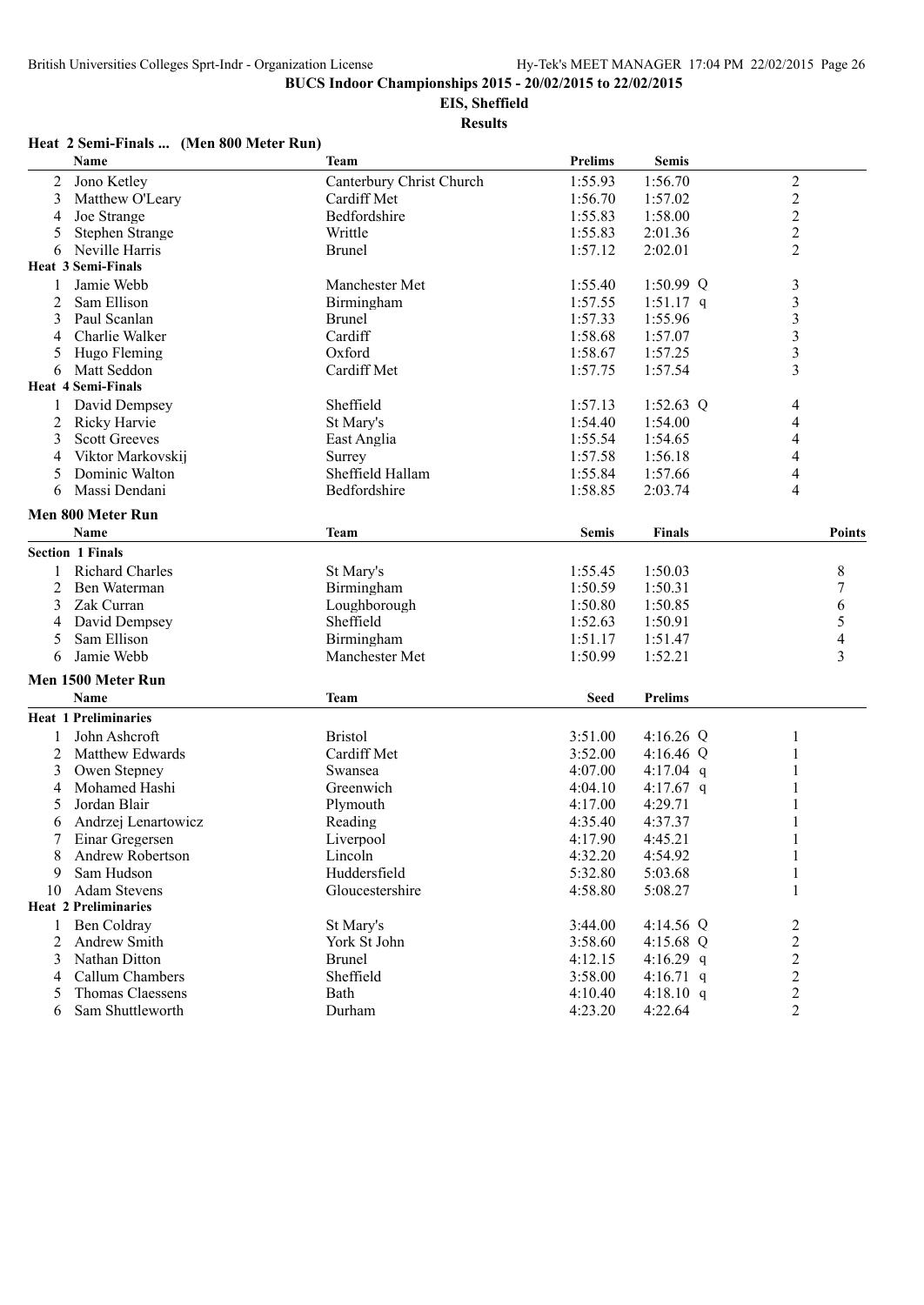**EIS, Sheffield**

**Results**

#### **Name Team Seed Prelims** 7 Jo Donkin Exeter 4:27.80 4:26.92 2 8 Alfie Bentley **East Anglia** East Anglia 4:41.30 4:40.09 2 9 Yu-Chai Tsai Leeds 4:48.28 4:43.74 2 **Heat 3 Preliminaries** 1 Robert Needham Nottingham Trent 3:53.70 4:16.65 Q 3 2 Niall Holt **Cardiff Met** 4:02.60 4:17.00 Q 3 3 Sam Davies Glasgow Glasgow 4:07.30 4:18.13 q 3 4 Tom Halloway Sheffield Hallam 4:16.00 4:30.76 3 5 Sam Turner Gloucestershire 4:32.00 4:32.22 3 6 Andrew Cross Leeds Beckett 4:36.20 4:43.28 3 7 Nathan Davies Reading 4:21.00 4:49.58 3 8 Andrew Meredith Plymouth 5:03.10 5:04.12 3 9 Alex Beattie Child Central Lancashire 4:57.50 5:04.16 3 **Heat 4 Preliminaries** 1 James West 1 1 Loughborough 1 3:48.50 4:12.98 Q 4 2 Sparrow Morley Newcastle 4:02.10 4:13.58 Q 4 3 Lloyd Heckler Birmingham 3:57.10 4:15.09 q 4 4 Tom Mulligan York 4:15.00 4:18.88 4 5 Niki Faulkner Oxford 4:10.20 4:20.59 4 6 Patrick Bowman Glasgow 4:22.50 4:31.69 4 7 Hugh Saunders Cardiff 21.31.60 4:31.80 4<br>
8 Chris Parkes Bowen 1.eicester 4:37.00 4:35.10 4 8 Chris Parkes Bowen Leicester 4:37.00 4:35.10 4 9 Callum Mckenna Stirling 4:54.10 4:53.86 4 **Heat 5 Preliminaries** 1 Daniel Cheeseman St Mary's 3:44.40 4:13.14 Q 5<br>2 Rob Torch Durham 3:58.90 4:13.63 Q 5 2 Rob Torch 2 Durham 2:58.90 4:13.63 Q 5 3 Benjamin Everson Bath 3:57.80 4:16.31 q 5<br>4 Sam Benge Bedfordshire 4:12.70 4:21.06 5 4 Sam Benge Bedfordshire 4:12.70 4:21.06 5 5 Alex Warna **Exeter** Exeter 4:31.50 4:24.35 5 6 Tim Dowling Sussex 4:27.20 4:27.53 5 7 Patrick Gillespie Edinburgh 4:12.00 4:39.03 5 8 Micheal Smith Central Lancashire 4:50.40 4:44.77 5<br>9 Craig Woods 6 Nottingham 4:39.40 4:44.98 5 9 Craig Woods **1.44.98** 5 Nottingham 1.44.98 4:39.40 4:44.98 **Men 1500 Meter Run Name Team Prelims Semis Heat 1 Semi-Finals** 1 James West Loughborough 4:12.98 4:01.37 Q 1 2 John Ashcroft **Bristol** Bristol **Bristol** 4:16.26 4:01.60 Q 1 3 Robert Needham 1 2 Nottingham Trent 4:16.65 4:02.67 Q 1<br>4 Matthew Edwards Cardiff Met 4:16.46 4:03.33 q 1 4 Matthew Edwards Cardiff Met 4:16.46 4:03.33 q 1 5 Callum Chambers Sheffield 4:16.71 4:08.88 1 6 Sam Davies Glasgow 4:18.13 4:08.93 1 7 Andrew Smith York St John 4:15.68 4:10.95 1 8 Benjamin Everson Bath 4:16.31 4:11.18 1 9 Thomas Claessens Bath 4:18.10 4:12.25 1 **Heat 2 Semi-Finals** 1 Ben Coldray 3 St Mary's 3 3 4:14.56 4:01.32 Q 2 2 Daniel Cheeseman St Mary's 4:13.14 4:02.40 Q 2 3 Niall Holt **Cardiff Met** 4:17.00 4:03.05 Q 2

#### **Heat 2 Preliminaries ... (Men 1500 Meter Run)**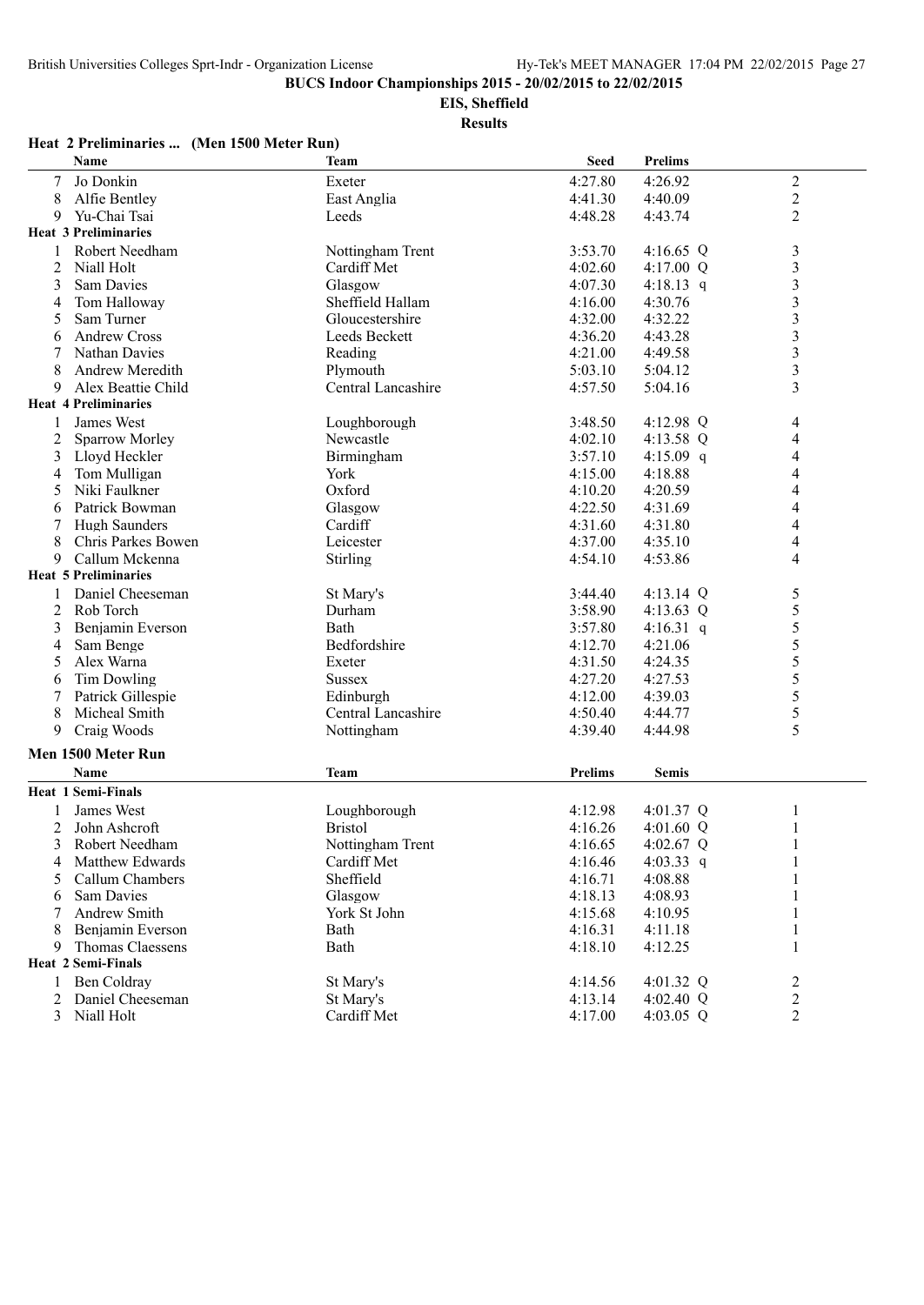**Heat 2 Semi-Finals ... (Men 1500 Meter Run)**

**BUCS Indoor Championships 2015 - 20/02/2015 to 22/02/2015**

**EIS, Sheffield**

|                | Name                        | <b>Team</b>          | <b>Prelims</b> | <b>Semis</b>   |                                           |
|----------------|-----------------------------|----------------------|----------------|----------------|-------------------------------------------|
| 4              | Owen Stepney                | Swansea              | 4:17.04        | 4:05.07 q      | $\overline{c}$                            |
| 5              | Sparrow Morley              | Newcastle            | 4:13.58        | 4:05.16 $q$    | $\overline{c}$                            |
| 6              | Rob Torch                   | Durham               | 4:13.63        | 4:08.30        | $\overline{c}$                            |
| 7              | Lloyd Heckler               | Birmingham           | 4:15.09        | 4:12.47        | $\overline{c}$                            |
| 8              | Mohamed Hashi               | Greenwich            | 4:17.67        | 4:12.49        | $\overline{c}$                            |
| 9              | Nathan Ditton               | <b>Brunel</b>        | 4:16.29        | 4:15.35        | 2                                         |
|                | Men 1500 Meter Run          |                      |                |                |                                           |
|                | <b>Name</b>                 | <b>Team</b>          | <b>Semis</b>   | <b>Finals</b>  | <b>Points</b>                             |
|                | <b>Section 1 Finals</b>     |                      |                |                |                                           |
|                | Ben Coldray                 |                      |                |                |                                           |
| 1              |                             | St Mary's            | 4:01.32        | 3:59.55        | 8                                         |
| $\overline{2}$ | James West                  | Loughborough         | 4:01.37        | 4:00.15        | 7                                         |
| 3              | Daniel Cheeseman            | St Mary's            | 4:02.40        | 4:01.51        | 6                                         |
| 4              | John Ashcroft               | <b>Bristol</b>       | 4:01.60        | 4:02.00        | 5                                         |
| 5              | Matthew Edwards             | Cardiff Met          | 4:03.33        | 4:02.03        | 4                                         |
| 6              | Niall Holt                  | Cardiff Met          | 4:03.05        | 4:04.03        | 3                                         |
| 7              | Robert Needham              | Nottingham Trent     | 4:02.67        | 4:05.16        | $\overline{c}$                            |
| 8              | Sparrow Morley              | Newcastle            | 4:05.16        | 4:06.12        | 1                                         |
| 9              | Owen Stepney                | Swansea              | 4:05.07        | 4:07.81        |                                           |
|                | Men 3000 Meter Run          |                      |                |                |                                           |
|                | <b>Name</b>                 | <b>Team</b>          | <b>Seed</b>    | <b>Prelims</b> |                                           |
|                | <b>Heat 1 Preliminaries</b> |                      |                |                |                                           |
|                | Jonathan Hopkins            | Cardiff Met          | 8:20.90        | 8:31.94 Q      | 1                                         |
| 2              | Daniel Nash                 | Cardiff              | 8:36.60        | $8:35.14$ q    |                                           |
| 3              | Tom Bains                   | <b>Leeds Beckett</b> | 8:31.00        | $8:38.22$ q    | 1                                         |
| 4              | Simon O'Meara               | Manchester           | 9:05.30        | 8:54.93        |                                           |
| 5              | Jonathan Collier            | Sheffield            | 8:49.60        | 8:57.23        | 1                                         |
| 6              | Christopher Hilton          | Southampton Solent   | 9:29.00        | 9:19.84        |                                           |
| 7              | Micheal Smith               | Central Lancashire   | 10:26.70       | 10:10.66       | 1                                         |
| 8              | Alec Vessey                 | Swansea              | 9:39.20        | 10:19.49       | 1                                         |
| 9              | James Rygate                | Plymouth             | 11:13.70       | 10:29.52       | 1                                         |
|                | <b>Heat 2 Preliminaries</b> |                      |                |                |                                           |
| 1              | <b>Scott Halsted</b>        | St Mary's            | 8:21.00        | 8:40.39 Q      | $\overline{c}$                            |
| 2              | <b>Luke Betts</b>           | Salford              | 8:29.00        | 8:41.38 q      | $\overline{c}$                            |
| 3              | Nathan Reed                 | Sunderland           | 8:38.10        | 8:48.49        | $\overline{c}$                            |
| 4              | Jordan Ali                  | Loughborough         | 8:48.55        | 8:51.45        | $\overline{c}$                            |
| 5              | Matthieu Marshall           | Southampton          | 9:14.40        | 9:20.91        | $\overline{c}$                            |
| 6              | Philip Bridge               | Exeter               | 9:23.20        | 9:39.37        | $\overline{c}$                            |
| 7              | Christopher Wilkinson       | Hull                 | 10:12.10       | 9:57.91        | $\overline{c}$                            |
|                | Ieuan Jones                 | <b>Bristol</b>       | 9:47.00        | 10:18.47       |                                           |
| 8<br>9         | Damon Lanfear               | Southampton Solent   | 10:56.70       | 11:24.46       | $\overline{\mathbf{c}}$<br>$\overline{c}$ |
|                | <b>Heat 3 Preliminaries</b> |                      |                |                |                                           |
|                |                             |                      |                |                |                                           |
| 1              | James Mcmurray              | Loughborough         | 8:25.50        | 8:45.11 Q      | 3                                         |
| 2              | <b>Ben Marriott</b>         | Leeds                | 8:44.30        | 8:45.44        | $\overline{\mathbf{3}}$                   |
| 3              | Jack Gooch                  | Swansea              | 8:45.00        | 8:48.16        | 3                                         |
| 4              | <b>Elliott Stones</b>       | Lincoln              | 11:20.00       | 9:00.14        | 3                                         |
| 5              | Joshua Bull                 | Nottingham           | 8:25.80        | 9:04.71        | 3                                         |
| 6              | Shaun Barnsley              | Central Lancashire   | 10:07.20       | 9:37.99        | 3                                         |
| 7              | Tom Halloway                | Sheffield Hallam     | 9:20.30        | 9:45.94        | 3                                         |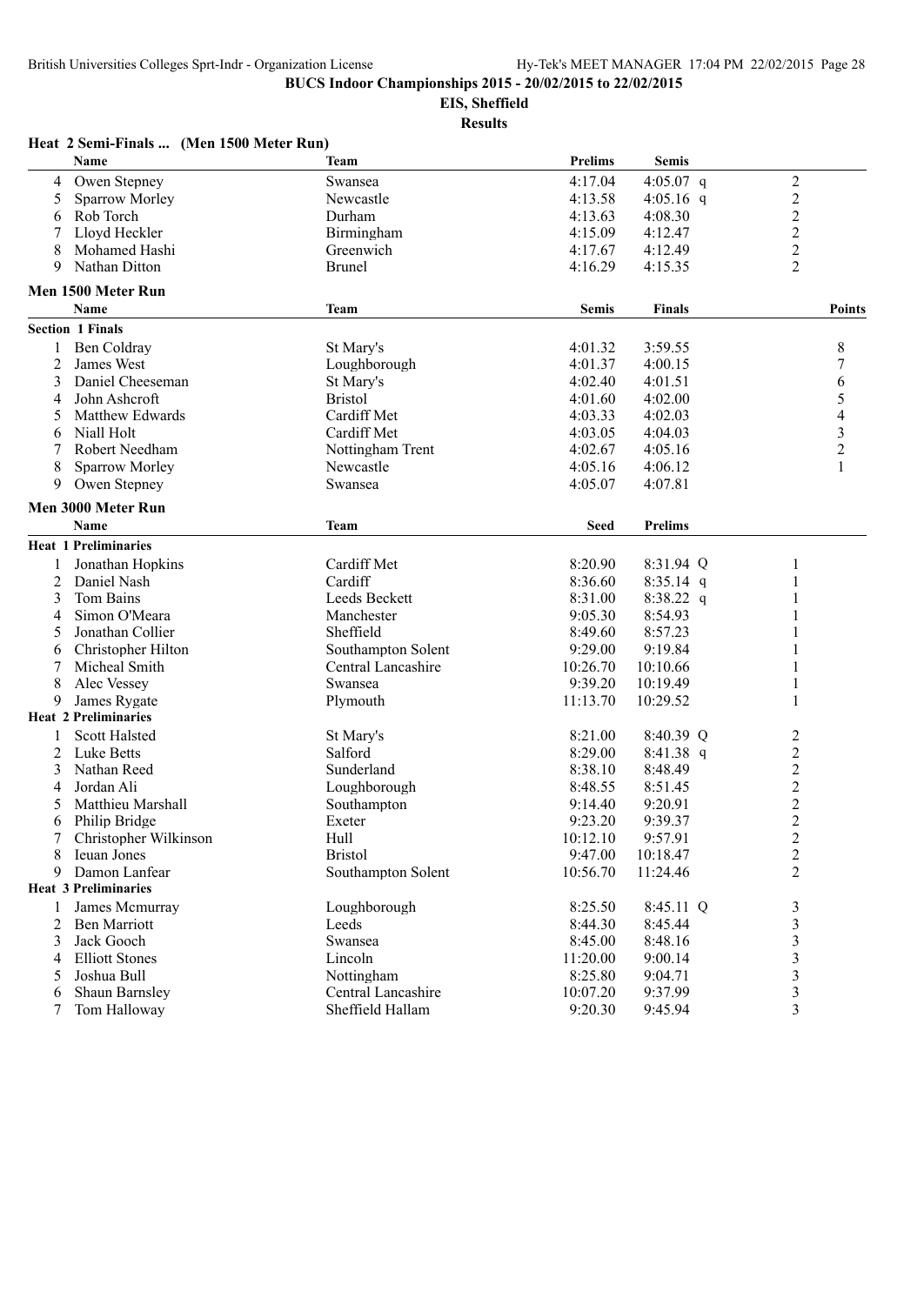**EIS, Sheffield**

**Results**

#### **Heat 3 Preliminaries ... (Men 3000 Meter Run)**

|    | Name                        | <b>Team</b>                | <b>Seed</b>    | <b>Prelims</b> |                |
|----|-----------------------------|----------------------------|----------------|----------------|----------------|
| 8  | George Bettsworth           | London School of Economics | 10:10.30       | 10:10.97       | $\mathfrak{Z}$ |
| 9  | Chris Williams              | Plymouth                   | 11:20.00       | 10:26.31       | 3              |
|    | <b>Heat 4 Preliminaries</b> |                            |                |                |                |
| 1  | Rowan Axe                   | St Mary's                  | 8:52.90        | 8:31.10 Q      | $\overline{4}$ |
| 2  | <b>Edward Shepherd</b>      | Birmingham                 | 8:17.70        | $8:39.73$ q    | 4              |
| 3  | Joshua Griffiths            | Cardiff Met                | 8:33.80        | 8:40.52 q      | 4              |
| 4  | Nyle Clinton                | <b>Brunel</b>              | 8:34.40        | $8:42.83$ q    | 4              |
| 5  | <b>Rory Grant</b>           | Wolverhampton              | 8:54.50        | 8:57.85        | 4              |
| 6  | Andrew Watt                 | Nottingham                 | 9:34.40        | 9:22.59        | 4              |
| 7  | Ryan Faulkner               | Reading                    | 9:30.40        | 9:32.16        | 4              |
| 8  | Jack Morley                 | Southampton                | 10:35.50       | 9:57.17        | 4              |
| 9  | Jonathon Wilks              | Chichester                 | 10:28.70       | 10:45.51       | 4              |
|    | <b>Heat 5 Preliminaries</b> |                            |                |                |                |
| 1  | Sam Bennett                 | Birmingham                 | 8:28.80        | 8:38.16 Q      | 5              |
| 2  | William Mycroft             | Sheffield                  | 8:41.50        | 8:39.59 q      | 5              |
| 3  | Jonathan Cook               | Northumbria                | 8:22.60        | 8:53.83        | 5              |
| 4  | John Tayleur                | Leeds                      | 9:15.40        | 9:03.61        | 5              |
| 5  | Harry Bishop                | Gloucestershire            | 8:47.10        | 9:05.14        | 5              |
| 6  | David Rich                  | Durham                     | 9:21.20        | 9:15.18        | 5              |
| 7  | Conrad Meagher              | <b>Sussex</b>              | 9:49.80        | 9:37.40        | 5              |
| 8  | Jake Jansen                 | Sunderland                 | 10:10.30       | 9:42.85        | 5              |
| 9  | <b>Edward Dunkley</b>       | Bath                       | 11:20.00       | 10:05.58       | 5              |
|    | Men 3000 Meter Run          |                            |                |                |                |
|    | Name                        | <b>Team</b>                | <b>Prelims</b> | <b>Finals</b>  | Points         |
|    |                             |                            |                |                |                |
|    | <b>Section 1 Finals</b>     |                            |                |                |                |
|    | Rowan Axe                   | St Mary's                  | 8:31.10        | 8:18.09        | 8              |
| 2  | <b>Scott Halsted</b>        | St Mary's                  | 8:40.39        | 8:19.45        | 7              |
| 3  | Jonathan Hopkins            | Cardiff Met                | 8:31.94        | 8:21.37        | 6              |
| 4  | James Mcmurray              | Loughborough               | 8:45.11        | 8:21.99        | 5              |
| 5  | Luke Betts                  | Salford                    | 8:41.38        | 8:27.42        | 4              |
| 6  | Sam Bennett                 | Birmingham                 | 8:38.16        | 8:28.41        | $\mathfrak{Z}$ |
|    | Nyle Clinton                | <b>Brunel</b>              | 8:42.83        | 8:30.91        | $\overline{c}$ |
| 8  | Daniel Nash                 | Cardiff                    | 8:35.14        | 8:32.37        | 1              |
| 9  | <b>Edward Shepherd</b>      | Birmingham                 | 8:39.73        | 8:39.62        |                |
| 10 | Joshua Griffiths            | Cardiff Met                | 8:40.52        | 8:44.67        |                |
| 11 | Tom Bains                   | Leeds Beckett              | 8:38.22        | 8:47.08        |                |
| 12 | William Mycroft             | Sheffield                  | 8:39.59        | 8:51.53        |                |
|    | <b>Men 60 Meter Hurdles</b> |                            |                |                |                |
|    | Name                        | <b>Team</b>                | Seed           | Prelims        |                |
|    | <b>Heat 1 Preliminaries</b> |                            |                |                |                |
| 1  | Jake Porter                 | Wolverhampton              | 7.98           | 8.07 q         | 1              |
| 2  | Jack Hatton                 | Bath Spa                   | 8.07           | $8.15$ q       | 1              |
| 3  | Ashley Wilson               | East London                | 8.30           | $8.36$ q       | 1              |
| 4  | Alex Wort                   | <b>Brunel</b>              | 8.39           | $8.39$ q       |                |
| 5  | James Taylor                | Central Lancashire         | 8.54           | 8.71           |                |
| 6  | Chris Marshall              | Cardiff Met                | 8.70           | 8.87           | 1              |
| 7  | Adam Hill                   | Queen's Belfast            | 8.83           | 9.34           | $\mathbf{1}$   |
| 8  | Thomas Mcquillin            | Oxford                     | 9.19           | 9.61           | 1              |
|    |                             |                            |                |                |                |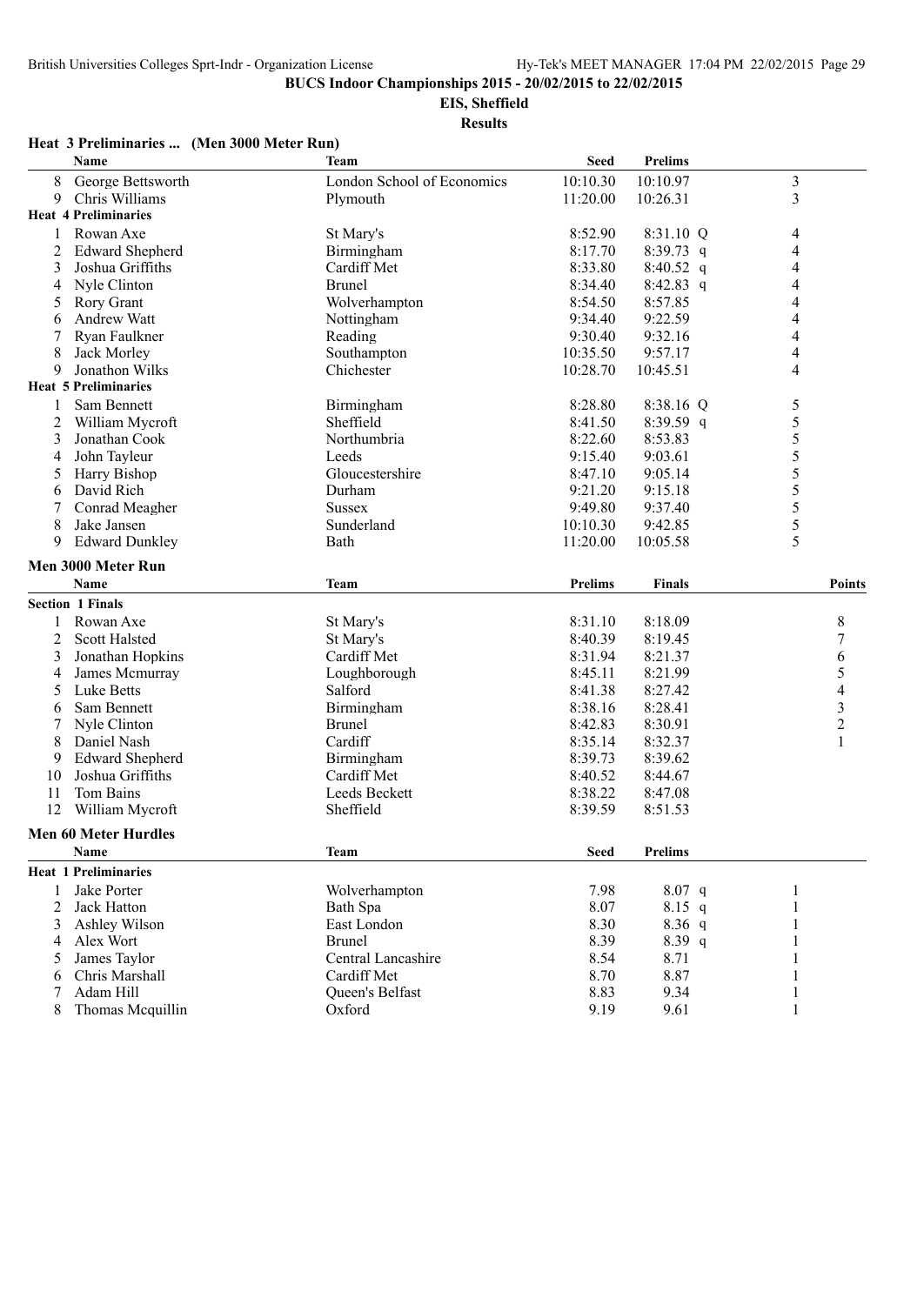**EIS, Sheffield**

|                | Heat 2 Preliminaries  (Men 60 Meter Hurdles) |                                   |                |                |                         |
|----------------|----------------------------------------------|-----------------------------------|----------------|----------------|-------------------------|
|                | Name                                         | <b>Team</b>                       | <b>Seed</b>    | <b>Prelims</b> |                         |
|                | <b>Heat 2 Preliminaries</b>                  |                                   |                |                |                         |
|                | Liam Ramsay                                  | Sheffield Hallam                  | 8.04           | $8.23$ q       | $\overline{c}$          |
| 2              | Nathan Higgins                               | Cardiff Met                       | 8.30           | $8.24$ q       | $\overline{c}$          |
| 3              | Aled Price                                   | Birmingham                        | 8.72           | 8.57           | $\overline{\mathbf{c}}$ |
| 4              | Andrew Murphy                                | Glasgow                           | 8.68           | 8.57           |                         |
| 5              | Alexis F. D. Montgieux                       | Portsmouth                        | 8.36           | 8.58           | $\frac{2}{2}$           |
| 6              | Saoirse Edoo                                 | Coventry                          | 9.00           | 8.95           | $\overline{c}$          |
| 7              | Raul Sosa San Frutos                         | Loughborough                      | 9.09           | 9.02           | $\overline{c}$          |
| $---$          | Daniel Davis                                 | <b>Brunel</b>                     | 7.99           | <b>DQ</b>      | $\overline{2}$          |
|                | <b>Heat 3 Preliminaries</b>                  |                                   |                |                |                         |
| 1              | David King                                   | Bath                              | 7.80           | 7.83 q         | 3                       |
| $\overline{c}$ | James Wright                                 | Loughborough                      | 8.41           | 8.28 q         | 3                       |
| 3              | Onajite Okoro                                | Hertfordshire                     | 8.17           | 8.50           | 3                       |
| 4              | Oliver Jefferies                             | <b>Bristol</b>                    | 8.40           | 8.58           | $\overline{\mathbf{3}}$ |
| 5              | Michael Sweeney                              | Birmingham                        | 8.80           | 8.90           | $\overline{\mathbf{3}}$ |
| 6              | <b>Ben Burton</b>                            | Sheffield Hallam                  | 8.83           | 9.13           | 3                       |
|                | <b>Men 60 Meter Hurdles</b>                  |                                   |                |                |                         |
|                | Name                                         | <b>Team</b>                       | <b>Prelims</b> | <b>Finals</b>  | <b>Points</b>           |
|                | <b>Section 1 Finals</b>                      |                                   |                |                |                         |
|                |                                              | <b>Bath</b>                       |                |                |                         |
| 1<br>2         | David King<br>Jake Porter                    |                                   | 7.83<br>8.07   | 7.86           | 8                       |
|                | Liam Ramsay                                  | Wolverhampton<br>Sheffield Hallam | 8.23           | 8.03<br>8.14   | 7                       |
| 3              | Nathan Higgins                               | Cardiff Met                       | 8.24           | 8.17           | 6<br>5                  |
| 4<br>5         | Ashley Wilson                                | East London                       | 8.36           | 8.31           | 4                       |
|                | James Wright                                 | Loughborough                      | 8.28           | 8.39           | $\mathfrak{Z}$          |
| 6<br>7         | Jack Hatton                                  | Bath Spa                          | 8.15           | 8.44           | $\overline{c}$          |
| 8              | Alex Wort                                    | <b>Brunel</b>                     | 8.39           | 8.50           |                         |
|                |                                              |                                   |                |                |                         |
|                | Men 4x200 Meter Relay                        |                                   |                |                |                         |
|                | <b>Team</b>                                  | Relay                             | <b>Seed</b>    | <b>Prelims</b> |                         |
|                | <b>Heat 1 Preliminaries</b>                  |                                   |                |                |                         |
|                | Leeds Beckett                                |                                   |                | 1:30.28 q      |                         |
| 2              | Southampton Solent                           |                                   |                | 1:31.07        |                         |
| 3              | Chester (Chester)                            |                                   |                | 1:37.08        |                         |
| 4              | Huddersfield                                 |                                   |                | 1:41.78        |                         |
| 5              | Cumbria                                      |                                   |                | 1:43.56        | 1                       |
|                | <b>Heat 2 Preliminaries</b>                  |                                   |                |                |                         |
|                | Sheffield Hallam                             |                                   |                | 1:30.34        | 2                       |
| 2              | Bath                                         |                                   |                | 1:31.73        | $\boldsymbol{2}$        |
| 3              | Swansea                                      |                                   |                | 1:33.21        | $\overline{c}$          |
|                | Nottingham Trent                             |                                   |                | 1:35.72        | $\overline{c}$          |
| ---            | Hull                                         |                                   |                | DQ             | $\overline{c}$          |
|                | <b>Heat 3 Preliminaries</b>                  |                                   |                |                |                         |
|                | Manchester                                   |                                   |                | 1:30.33 q      | $\mathfrak{Z}$          |
| 2              | St Mary's                                    |                                   |                | 1:30.38        | 3                       |
| 3              | Durham                                       |                                   |                | 1:37.67        | 3                       |
| 4              | Brighton                                     |                                   |                | 1:39.32        | 3                       |
| ---            | Chichester                                   |                                   |                | DQ             | 3                       |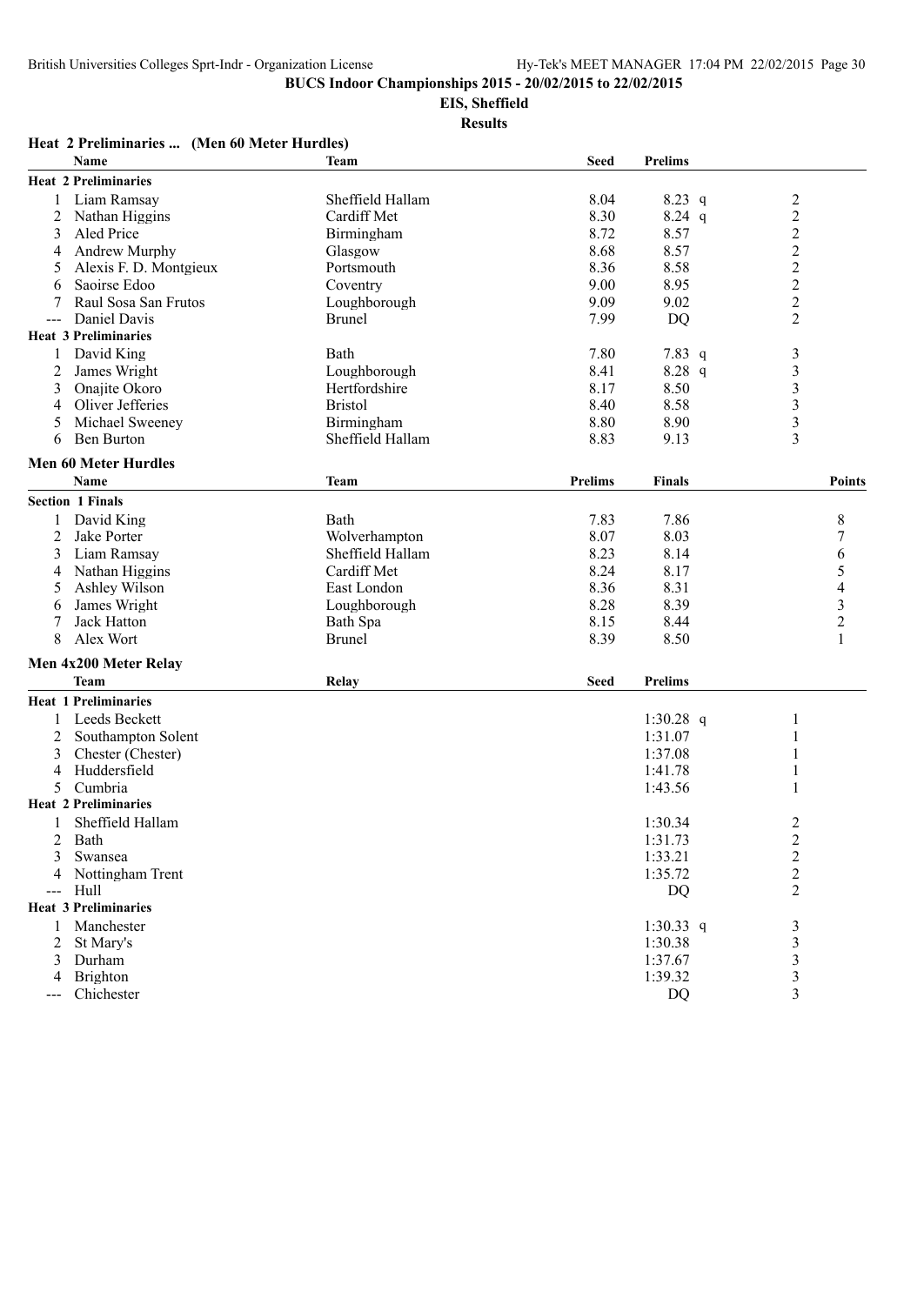**EIS, Sheffield**

|       |                               | Heat 4 Preliminaries  (Men 4x200 Meter Relay) |                   |                |                  |
|-------|-------------------------------|-----------------------------------------------|-------------------|----------------|------------------|
|       | <b>Team</b>                   | Relay                                         | <b>Seed</b>       | <b>Prelims</b> |                  |
|       | <b>Heat 4 Preliminaries</b>   |                                               |                   |                |                  |
|       | Birmingham                    |                                               |                   | 1:29.42 q      | 4                |
| 2     | Bedfordshire                  |                                               |                   | 1:34.96        | 4                |
| 3     | Aberdeen                      |                                               |                   | 1:35.17        | 4                |
| 4     | East Anglia                   |                                               |                   | 1:38.60        | 4                |
|       | <b>Heat 5 Preliminaries</b>   |                                               |                   |                |                  |
| 1     | Cardiff Met                   |                                               |                   | 1:30.29 q      | 5                |
| 2     | <b>Brunel</b>                 |                                               |                   | 1:30.85        | 5                |
| 3     | Glasgow                       |                                               |                   | 1:31.59        | 5                |
| ---   | Nottingham                    |                                               |                   | DQ             | 5                |
| $---$ | Gloucestershire               |                                               |                   | DQ             | 5                |
|       | <b>Heat 6 Preliminaries</b>   |                                               |                   |                |                  |
| 1     | Loughborough                  |                                               |                   | 1:29.27 q      | 6                |
| 2     | <b>Bristol</b>                |                                               |                   | 1:38.02        | 6                |
| 3     | <b>Sussex</b>                 |                                               |                   | 1:43.51        | 6                |
| ---   | Cardiff                       |                                               |                   | DQ             | 6                |
| $---$ | Imperial                      |                                               |                   | DQ             | 6                |
|       | <b>Heat 7 Preliminaries</b>   |                                               |                   |                |                  |
| 1     | East London                   |                                               |                   | 1:28.22 q      | 7                |
| 2     | Newcastle                     |                                               |                   | 1:36.28        | $\overline{7}$   |
| 3     | Leeds                         |                                               |                   | 1:37.10        | 7                |
| 4     | Surrey                        |                                               |                   | 1:38.56        | $\boldsymbol{7}$ |
| $---$ | Plymouth                      |                                               |                   | DQ             | $\boldsymbol{7}$ |
|       | <b>Heat 8 Preliminaries</b>   |                                               |                   |                |                  |
| 1     | London                        |                                               |                   | 1:33.79        | 8                |
| 2     | York                          |                                               |                   | 1:34.11        | 8                |
|       | Sheffield                     |                                               |                   | 1:35.18        | 8                |
| 4     | Exeter                        |                                               |                   | 1:36.06        | 8                |
| $---$ | Northampton                   |                                               |                   | DQ             | 8                |
|       | Men 4x200 Meter Relay         |                                               |                   |                |                  |
|       | <b>Team</b>                   | Relay                                         | <b>Prelims</b>    | <b>Finals</b>  | <b>Points</b>    |
|       | <b>Section 1 Finals</b>       |                                               |                   |                |                  |
|       | Leeds Beckett                 |                                               | 1:30.28           | 1:29.75        | 8                |
| 2     | Loughborough                  |                                               | 1:29.27           | 1:29.97        | 7                |
| 3     | Manchester                    |                                               | 1:30.33           | 1:31.90        | 6                |
| 4     | Cardiff Met                   |                                               | 1:30.29           | 1:38.07        | 5                |
|       | East London                   |                                               | 1:28.22           | DQ             |                  |
|       | --- Birmingham                |                                               | 1:29.42           | DQ             |                  |
|       | <b>Men High Jump</b>          |                                               |                   |                |                  |
|       | Name                          | <b>Team</b>                                   | <b>Seed</b>       | <b>Prelims</b> |                  |
|       | <b>Flight 1 Preliminaries</b> |                                               |                   |                |                  |
| 1     | Dotun Ogunkeyede              | Newcastle                                     | 2.07m             | $1.95m$ q      |                  |
| 2     | Adam Hill                     | Queen's Belfast                               | 1.96m             | $1.95m$ q      | 1                |
| 3     | Damian Shorten                | Sunderland                                    | 1.95m             | $1.95m$ q      |                  |
| 4     | Alexis F. D. Montgieux        | Portsmouth                                    | 1.85m             | $1.90m$ q      |                  |
| 5     | Kashif Jones                  | <b>Brunel</b>                                 | 1.95m             | $1.90m$ q      |                  |
| 5     | Michael Sweeney               | Birmingham                                    | 2.00 <sub>m</sub> | $1.90m$ q      |                  |
|       | Aidan Coree                   | Bath                                          | 1.94m             | 1.90m          |                  |
|       |                               |                                               |                   |                |                  |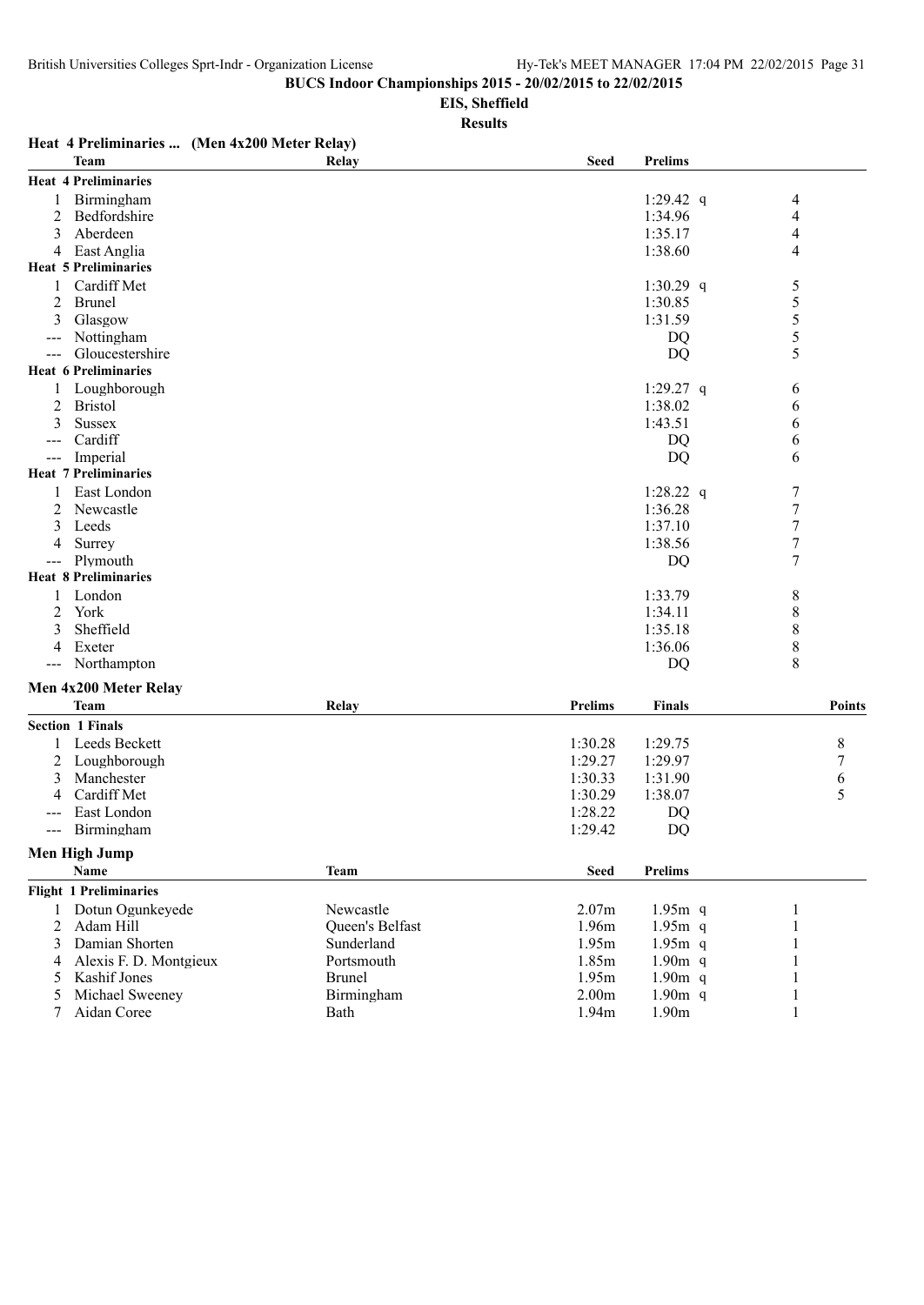## **EIS, Sheffield**

**Results**

| тиgни тт       | $\ldots$ (Mention $\ldots$ ) (Mention $\ldots$ )<br>Name | Team                  | <b>Seed</b>       | <b>Prelims</b> |                         |
|----------------|----------------------------------------------------------|-----------------------|-------------------|----------------|-------------------------|
| 7              | Liam Ramsay                                              | Sheffield Hallam      | 2.03m             | 1.90m          | 1                       |
| 9              | Michael Hartley                                          | Liverpool John Moores | 2.08m             | 1.85m          | 1                       |
| 10             | Jacob Lane                                               | St Mary's             | 1.86m             | 1.80m          | 1                       |
| 11             | Will Strutt                                              | Durham                | 1.85m             | 1.80m          | 1                       |
| 12             | Mathew Gilbert                                           | Plymouth              | 1.96m             | 1.70m          | 1                       |
|                | <b>Flight 2 Preliminaries</b>                            |                       |                   |                |                         |
|                | Thomas Howlett                                           | <b>Brunel</b>         | 1.99m             | $1.95m$ q      | $\overline{c}$          |
| 1              | Joe Pearse                                               | Cardiff Met           | 1.96m             | $1.95m$ q      | $\overline{c}$          |
| 1              | Mitchell Field                                           | York                  | 2.00 <sub>m</sub> | $1.95m$ q      | $\overline{c}$          |
| 4              | Seun Okome                                               | Sheffield Hallam      | 2.12m             | $1.95m$ q      | $\overline{c}$          |
| 5              | Akin Coward                                              | Birmingham            | 2.04 <sub>m</sub> | $1.95m$ q      | $\overline{c}$          |
| 6              | Joshua Watson                                            | Reading               | 1.98m             | $1.90m$ q      | $\overline{c}$          |
| 7              | Callum Rea                                               | Swansea               | 1.80m             | 1.90m          | $\overline{c}$          |
| 8              | Alexander Mackintosh                                     | Bath                  | 1.91m             | 1.85m          | $\overline{\mathbf{c}}$ |
| 9              | Alex Rafferty                                            | Edge Hill             | 1.95m             | 1.80m          | $\overline{c}$          |
| 9              | Will Mulroy                                              | Newcastle             | 1.90m             | 1.80m          | $\overline{c}$          |
| 11             | Laurie Pirie                                             | Sunderland            | 1.95m             | 1.75m          |                         |
| 12             | Sam Edwards                                              | Sheffield             | 1.80m             | 1.70m          | $\frac{2}{2}$           |
|                |                                                          |                       |                   |                |                         |
|                | Men High Jump                                            |                       |                   |                |                         |
|                | Name                                                     | <b>Team</b>           | <b>Prelims</b>    | <b>Finals</b>  | Points                  |
|                | <b>Flight 1 Finals</b>                                   |                       |                   |                |                         |
| 1              | Seun Okome                                               | Sheffield Hallam      | 1.95m             | 2.07m          | 8                       |
| 2              | Dotun Ogunkeyede                                         | Newcastle             | 1.95m             | 2.04m          | 7                       |
| 3              | Joe Pearse                                               | Cardiff Met           | 1.95m             | 2.04m          | 6                       |
| 4              | Thomas Howlett                                           | <b>Brunel</b>         | 1.95m             | 1.98m          | 5                       |
| 5              | Michael Sweeney                                          | Birmingham            | 1.90m             | 1.98m          | $\overline{4}$          |
| 6              | Kashif Jones                                             | <b>Brunel</b>         | 1.90m             | 1.98m          | 3                       |
| 7              | Joshua Watson                                            | Reading               | 1.90m             | 1.93m          | .75                     |
| 7              | Akin Coward                                              | Birmingham            | 1.95m             | 1.93m          | .75                     |
| 7              | Mitchell Field                                           | York                  | 1.95m             | 1.93m          | .75                     |
| 7              | Damian Shorten                                           | Sunderland            | 1.95m             | 1.93m          | .75                     |
| 11             | Alexis F. D. Montgieux                                   | Portsmouth            | 1.90m             | 1.88m          |                         |
| 11             | Adam Hill                                                | Queen's Belfast       | 1.95m             | 1.88m          |                         |
|                | <b>Men Pole Vault</b>                                    |                       |                   |                |                         |
|                | Name                                                     | <b>Team</b>           | <b>Seed</b>       | Finals         | Points                  |
| Flight 1       |                                                          |                       |                   |                |                         |
| 1              | Daniel Gardner                                           | Loughborough          | 5.40m             | 5.35m          | 8                       |
| $\overline{2}$ | Liam Yarwood                                             | Loughborough          | 5.05m             | 5.00m          | $\overline{7}$          |
| 3              | Samuel Adams                                             | Glasgow Caledonian    | 4.80m             | 4.90m          | 6                       |
| 4              | Matthew Lee                                              | <b>Brunel</b>         | 4.35m             | 4.60m          | 5                       |
| 5              | Michael Sweeney                                          | Birmingham            | 4.80m             | 4.50m          | 4                       |
| 6              | Sam Bass-Cooper                                          | Southampton Solent    | 4.70m             | 4.50m          | 2.50                    |
| 6              | Andrew Murphy                                            | Glasgow               | 4.21m             | 4.50m          | 2.50                    |
| 8              | Liam Ramsay                                              | Sheffield Hallam      | 4.60m             | 4.50m          | 1                       |
| 9              | Luke Bailey                                              | Cardiff Met           | 4.40m             | 4.20m          |                         |
| 10             | Euan Bryden                                              | Swansea               | 4.51m             | 4.20m          |                         |
| 11             | Lewis Preece                                             | Cardiff Met           | 4.30m             | 4.00m          |                         |
|                | 12 Adam Lee                                              | Sheffield             | 3.90m             | 3.80m          |                         |
|                |                                                          |                       |                   |                |                         |

## **Flight 1 Preliminaries ... (Men High Jump)**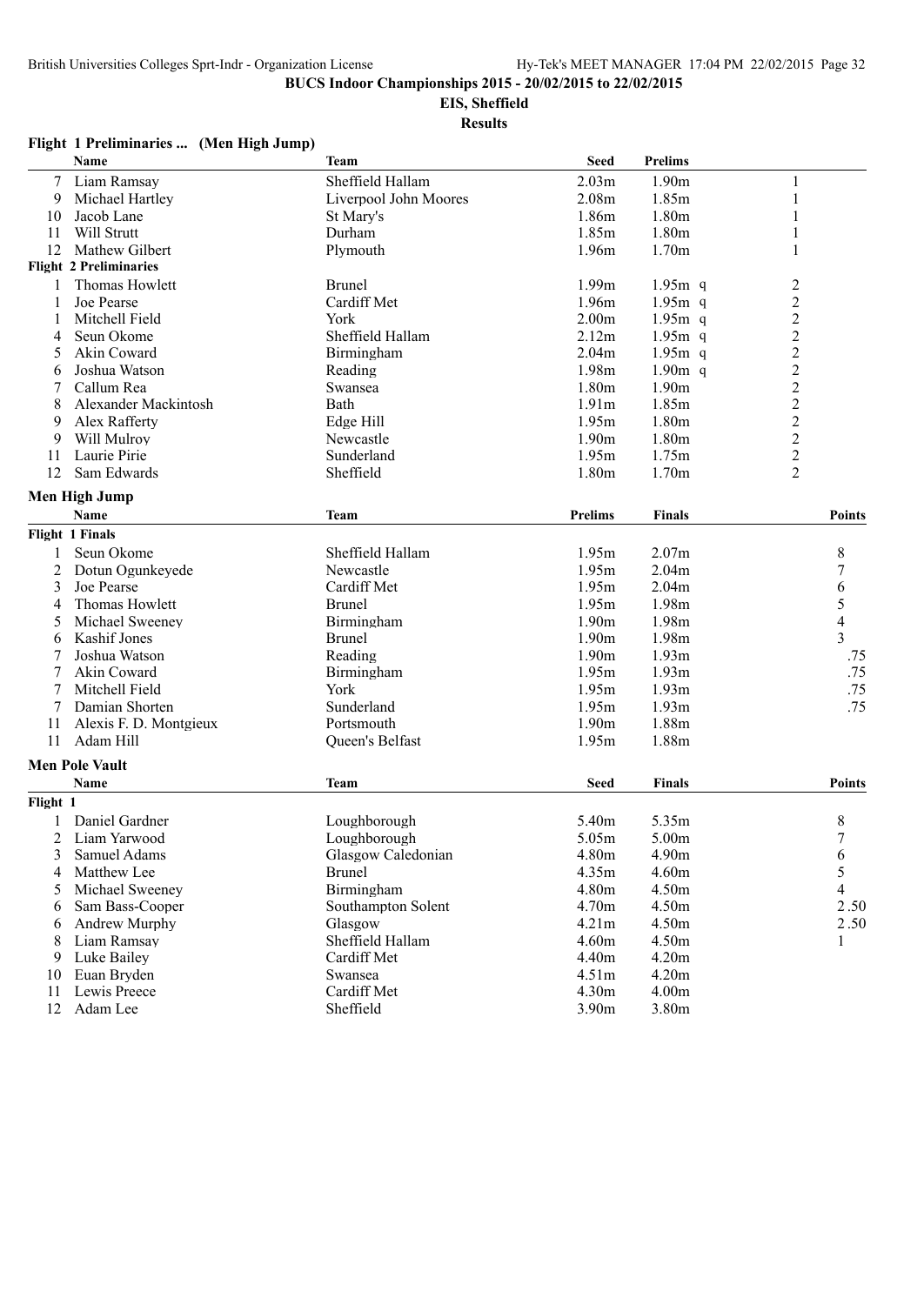**EIS, Sheffield**

|                     | Flight 1  (Men Pole Vault)    |                            |                   |                |                         |
|---------------------|-------------------------------|----------------------------|-------------------|----------------|-------------------------|
|                     | Name                          | <b>Team</b>                | <b>Seed</b>       | <b>Finals</b>  | Points                  |
| 12                  | Matt Curtis                   | Birmingham                 | 3.61m             | 3.80m          |                         |
| 14                  | Gordon Lester                 | <b>Brunel</b>              | 4.46m             | 3.60m          |                         |
| 14                  | Josh Blysniuk                 | Northumbria                | 3.71m             | 3.60m          |                         |
| 14                  | Erik Tropp                    | Imperial                   | 4.15m             | 3.60m          |                         |
| 17                  | Nathan Pentin                 | Sheffield Hallam           | 4.25m             | 3.60m          |                         |
| 18                  | <b>Christopher Price</b>      | Sheffield                  | 3.40m             | 3.20m          |                         |
| $---$               | Saoirse Edoo                  | Coventry                   | 3.60m             | <b>NH</b>      |                         |
| $---$               | Jason Clark                   | Northumbria                | 3.80m             | <b>NH</b>      |                         |
|                     | <b>Men Long Jump</b>          |                            |                   |                |                         |
|                     | Name                          | <b>Team</b>                | <b>Seed</b>       | <b>Prelims</b> |                         |
|                     | <b>Flight 1 Preliminaries</b> |                            |                   |                |                         |
| 1                   | Joshua Olawore                | Bath                       | 7.02m             | $7.20m$ q      | 1                       |
| 2                   | Darren Wiafe-Morson           | East London                | 7.13m             | $6.85m$ q      | 1                       |
| 3                   | <b>Stuart Street</b>          | Nottingham Trent           | 7.29m             | $6.84m$ q      |                         |
| 4                   | Aled Price                    | Birmingham                 | 6.97m             | $6.65m$ q      |                         |
| 5                   | David Hall                    | <b>Brunel</b>              | 6.85m             | $6.60m$ q      |                         |
| 6                   | Aiden Davies                  | Leeds Beckett              | 6.78m             | 6.53m          |                         |
| 7                   | <b>Ben Burton</b>             | Sheffield Hallam           | 6.89m             | 6.48m          | 1                       |
| 8                   | Joel Grenfell                 | Loughborough               | 7.10m             | 6.46m          |                         |
| 9                   | Jacob Lane                    | St Mary's                  | 6.48m             | 6.32m          |                         |
| 10                  | Callum Sinnott                | Portsmouth                 | 6.39m             | 6.19m          |                         |
| 11                  | Sandy Macaulay                | Oxford                     | 6.25m             | 6.16m          |                         |
| 12                  | Saoirse Edoo                  | Coventry                   | 6.61m             | 6.10m          |                         |
| 13                  | Alex Hamilton                 | Oxford                     | 5.99m             | 6.04m          |                         |
| 14                  | Edwin Eshun                   | Newcastle                  | 6.09m             | 5.54m          |                         |
| 15                  | Shogo Kamijo                  | Manchester                 | 5.97m             | 5.51m          |                         |
| 16                  | Tom Burton                    | Huddersfield               | 5.38m             | 5.15m          |                         |
| 17                  | Jamal Bangura                 | Liverpool                  | 5.29m             | 4.79m          |                         |
| 18                  | George Burton                 | London School of Economics | 4.16m             | 4.37m          |                         |
| 19                  | Ben Buxbaum                   | Chester (Chester)          | 4.11m             | 4.13m          | 1                       |
| $---$               | Peter Muirhead                | Stirling                   | 7.15m             | ND             | 1                       |
| $\qquad \qquad - -$ | Richard Kaufman               | Sunderland                 | 6.31 <sub>m</sub> | ND             | 1                       |
|                     | <b>Flight 2 Preliminaries</b> |                            |                   |                |                         |
|                     | <b>Ben Porter</b>             | Northumbria                | 7.12m             | $7.12m$ q      | $\overline{\mathbf{c}}$ |
| 2                   | Eusebio Da Silva              | Middlesex                  | 7.26m             | $6.91m$ q      | $\overline{c}$          |
| 3                   | Jordan Kelly                  | Birmingham                 | 7.13m             | $6.90m$ q      |                         |
| 4                   | Ogochukwu Anochirionye        | <b>Bpp</b>                 | 7.02m             | $6.80m$ q      | $\frac{2}{2}$           |
|                     | Spartak Ljasenko              | Loughborough               | 6.87m             | $6.67m$ q      | $\overline{2}$          |
| 6                   | Mark Cryer                    | <b>Brunel</b>              | 6.88m             | $6.61m$ q      | $\overline{\mathbf{c}}$ |
| 7                   | Rob Hammond                   | <b>Sussex</b>              | 6.43m             | $6.58m$ q      | $\overline{\mathbf{c}}$ |
| 8                   | Ben Pearson                   | Bath                       | 7.02m             | 6.55m          | $\overline{c}$          |
| 9                   | Jacob Burton                  | Sheffield Hallam           | 6.63m             | 6.43m          | $\overline{c}$          |
| 10                  | Jonathon Hill                 | Queen's Belfast            | 6.45m             | 6.29m          | $\overline{\mathbf{c}}$ |
| 11                  | Chris Harris                  | Gloucestershire            | 6.75m             | 6.28m          | $\overline{c}$          |
| 12                  | Samuel Dewsbury               | Hull                       | 6.26m             | 5.91m          | $\overline{\mathbf{c}}$ |
| 13                  | Morgan Jones                  | Cardiff Met                | 5.77m             | 5.73m          | $\overline{c}$          |
| 14                  | Gideon Okoh                   | Hull                       | 6.03m             | 5.72m          | $\overline{c}$          |
| 15                  | Matt Mubiru                   | <b>Sussex</b>              | 5.67m             | 5.70m          | $\overline{c}$          |
| 16                  | Seb Mathewson                 | Nottingham                 | 5.20m             | 5.64m          | $\overline{c}$          |
|                     |                               |                            |                   |                |                         |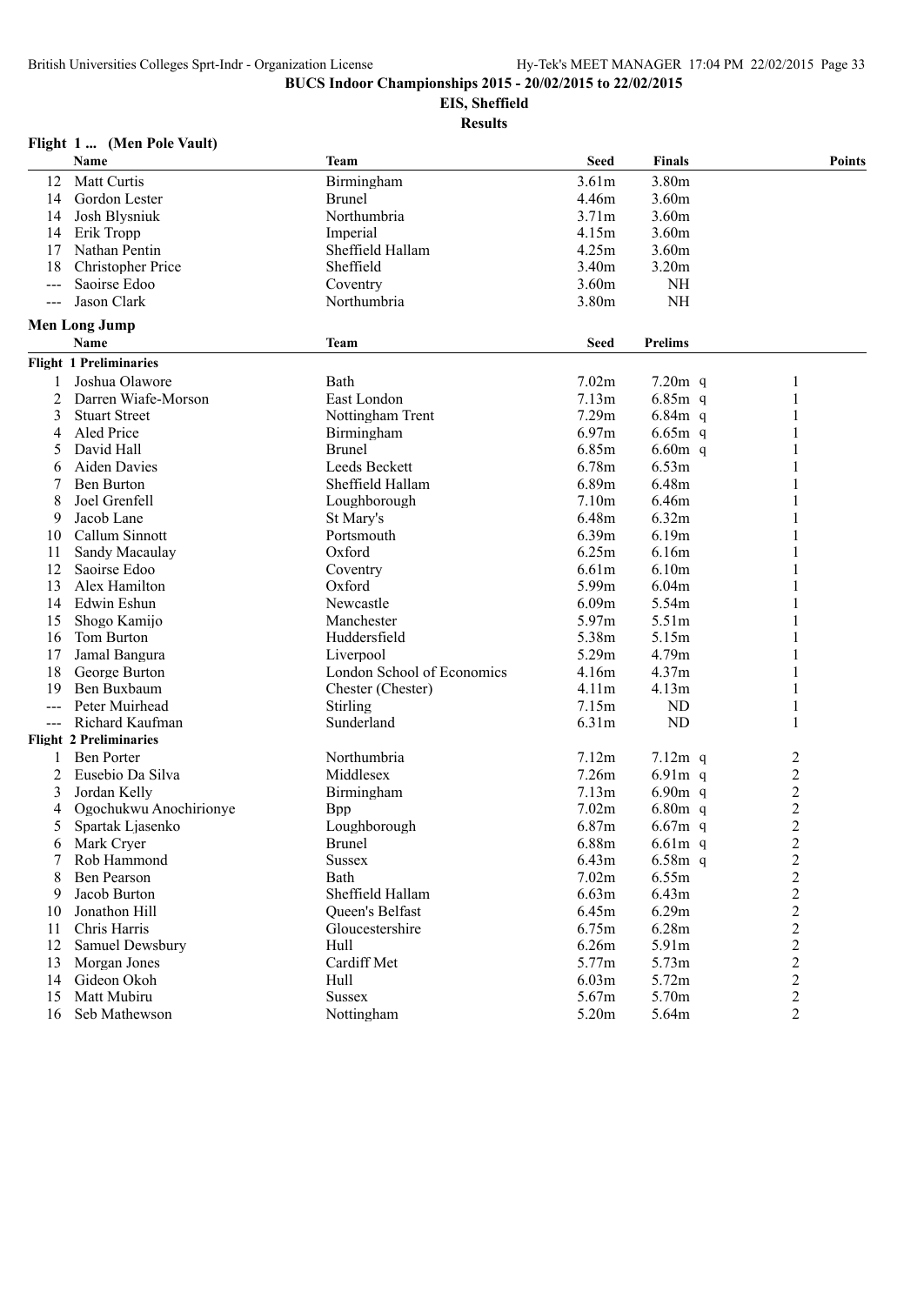**Flight 2 Preliminaries ... (Men Long Jump)**

**BUCS Indoor Championships 2015 - 20/02/2015 to 22/02/2015**

**EIS, Sheffield**

|                | Name                          | <b>Team</b>      | <b>Seed</b>       | <b>Prelims</b>       |                                           |
|----------------|-------------------------------|------------------|-------------------|----------------------|-------------------------------------------|
| 17             | Forrest Francis               | Bedfordshire     | 6.27m             | 5.59m                | $\overline{c}$                            |
| 18             | Jay Hussaini                  | Newcastle        | 6.05m             | 5.56m                | $\overline{c}$                            |
| 19             | Neil Mcblane                  | Edinburgh        | 5.26m             | 5.09m                | $\overline{c}$                            |
| $---$          | Marek Gaj                     | Leicester        | 7.20 <sub>m</sub> | <b>ND</b>            | $\overline{2}$                            |
|                | <b>Men Long Jump</b>          |                  |                   |                      |                                           |
|                | Name                          | Team             | <b>Prelims</b>    | <b>Finals</b>        | <b>Points</b>                             |
|                | <b>Flight 1 Finals</b>        |                  |                   |                      |                                           |
|                | Joshua Olawore                | Bath             | 7.20m             | 7.37m                | 8                                         |
| $\overline{c}$ | Eusebio Da Silva              | Middlesex        | 6.91m             | 7.13m                | $\boldsymbol{7}$                          |
| 3              | <b>Ben Porter</b>             | Northumbria      | 7.12m             | 7.08m                | 6                                         |
| 4              | Jordan Kelly                  | Birmingham       | 6.90m             | 7.00m                | 5                                         |
| 5              | Ogochukwu Anochirionye        | Bpp              | 6.80m             | 6.97m                | $\overline{\mathcal{L}}$                  |
| 6              | Darren Wiafe-Morson           | East London      | 6.85m             | 6.93m                | 3                                         |
| 7              | <b>Stuart Street</b>          | Nottingham Trent | 6.84m             | 6.92m                | $\overline{c}$                            |
| 8              | Aled Price                    | Birmingham       | 6.65m             | 6.90m                | 1                                         |
| 9              | David Hall                    | <b>Brunel</b>    | 6.60m             | 6.71m                |                                           |
| 10             | Mark Cryer                    | <b>Brunel</b>    | 6.61m             | 6.65m                |                                           |
| 11             | Spartak Ljasenko              | Loughborough     | 6.67m             | 6.61m                |                                           |
| $---$          | Rob Hammond                   | <b>Sussex</b>    | 6.58m             | ND                   |                                           |
|                | <b>Men Triple Jump</b>        |                  |                   |                      |                                           |
|                | Name                          | <b>Team</b>      | <b>Seed</b>       | <b>Prelims</b>       |                                           |
|                | <b>Flight 1 Preliminaries</b> |                  |                   |                      |                                           |
| 1              | Scott Hall                    | Northumbria      | 15.51m            | 14.73 $m$ q          | $\mathbf{1}$                              |
| $\overline{2}$ | Thalosang Tshireletso         | East London      | 15.07m            | $14.55m$ q           | 1                                         |
| 3              | Nnamdi Amadi                  | Anglia Ruskin    | 13.85m            | $14.00m$ q           |                                           |
| 4              | Simbarashe Rwambiwa           | Aston            | 14.22m            | 13.80m q             |                                           |
| 5              | <b>Stefan Tseng</b>           | Loughborough     | 15.10m            | 13.44 $m$ q          |                                           |
| 6              | Ezra Leonce                   | Oxford           | 13.96m            | 13.19m q             |                                           |
| 7              | Jake Parmenter                | Plymouth         | 13.11m            | 13.02m               |                                           |
| 8              | Jack Straw                    | Reading          | 13.26m            | 12.42m               |                                           |
| 9              | Tom Beckett                   | Exeter           | 12.28m            | 12.01m               |                                           |
| 10             | Shogo Kamijo                  | Manchester       | 12.20m            | 11.96m               |                                           |
| 11             | Morgan Jones                  | Cardiff Met      | 11.79m            | 11.82m               | 1                                         |
|                | <b>Flight 2 Preliminaries</b> |                  |                   |                      |                                           |
|                | Sam Trigg                     | Oxford           | 15.00m            | 14.90 $m$ q          | $\overline{c}$                            |
| 2              | <b>Montel Nevers</b>          | Leeds Beckett    | 15.15m            | 14.76m q             | $\overline{c}$                            |
| 3              | Chuko Cribb                   | Coventry         | 14.97m            | 14.55 $m$ q          |                                           |
| 4              | Josh Bones                    | Sheffield        | 15.13m            | 14.16 $m$ q          | $\overline{\mathbf{c}}$<br>$\overline{c}$ |
|                | Adrian Lawrence               | Cardiff Met      |                   |                      |                                           |
| 5              | Callum Hunter                 |                  | 14.11m<br>13.33m  | 13.99m q             | 2                                         |
| 6<br>7         | <b>Russell Waterson</b>       | Bath Spa         | 12.43m            | $13.73m$ q<br>12.61m | $\overline{c}$<br>$\overline{c}$          |
|                |                               | Birmingham       |                   |                      |                                           |
| 8              | Alexander Williams-Baffoe     | York             | 13.27m            | 12.33m               | $\overline{c}$                            |
| 9              | Armarni James                 | Loughborough     | 13.92m            | 12.13m               | $\overline{c}$                            |
| 10             | Jay Hussaini                  | Newcastle        | 11.67m            | 12.01m               | $\overline{c}$                            |
| 11             | Jonathon Hill                 | Queen's Belfast  | 12.78m            | 11.98m               | 2                                         |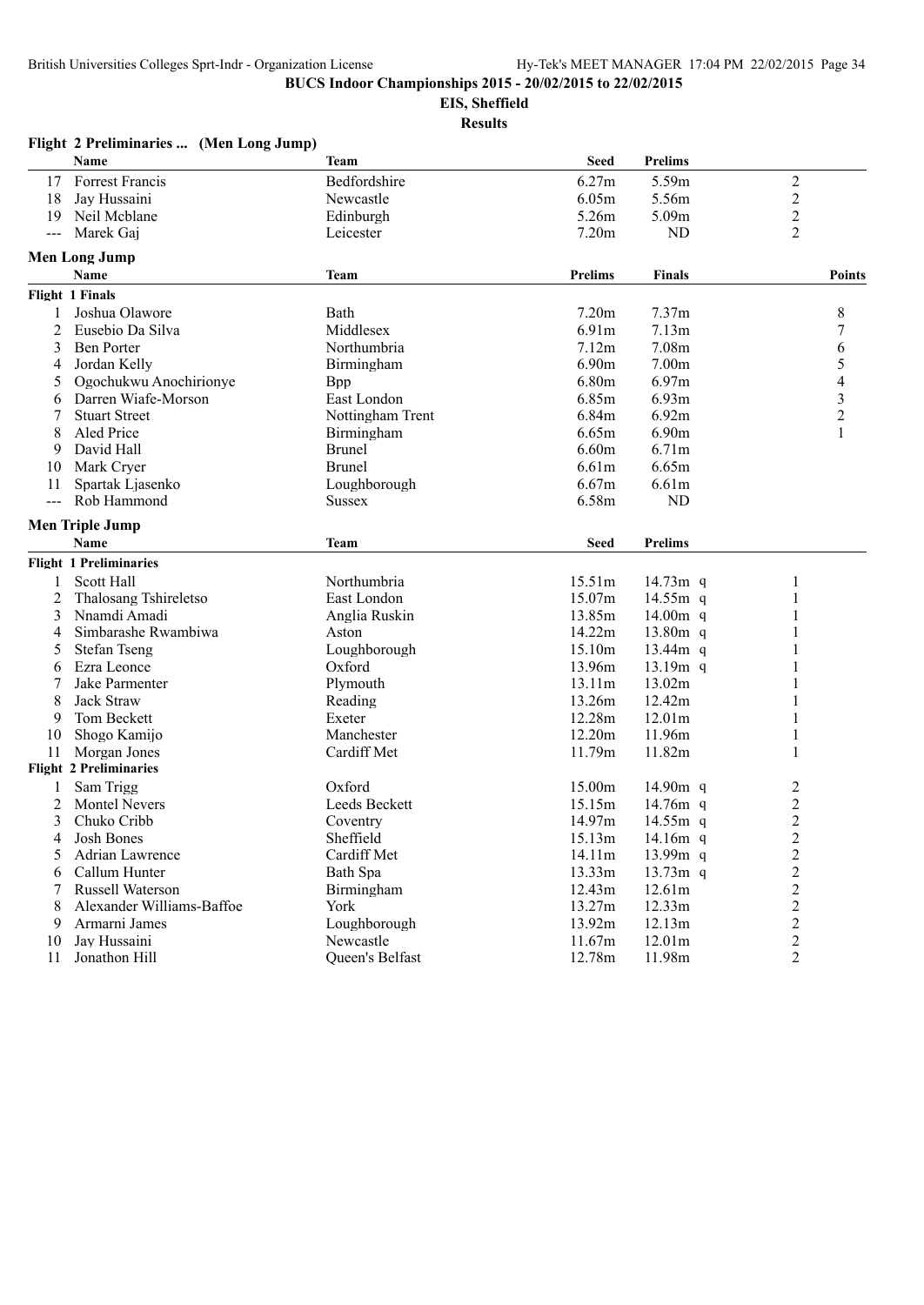## **EIS, Sheffield**

|       | <b>Men Triple Jump</b>        |                  |                |                |                         |
|-------|-------------------------------|------------------|----------------|----------------|-------------------------|
|       | Name                          | Team             | <b>Prelims</b> | <b>Finals</b>  | Points                  |
|       | Flight 1 Finals               |                  |                |                |                         |
| 1     | Sam Trigg                     | Oxford           | 14.90m         | 15.38m         | 8                       |
| 2     | <b>Montel Nevers</b>          | Leeds Beckett    | 14.76m         | 15.31m         | 7                       |
| 3     | <b>Scott Hall</b>             | Northumbria      | 14.73m         | 15.17m         | 6                       |
| 4     | Chuko Cribb                   | Coventry         | 14.55m         | 14.80m         | 5                       |
| 5     | <b>Josh Bones</b>             | Sheffield        | 14.16m         | 14.56m         | 4                       |
| 6     | <b>Stefan Tseng</b>           | Loughborough     | 13.44m         | 14.48m         | 3                       |
| 7     | Simbarashe Rwambiwa           | Aston            | 13.80m         | 14.24m         | $\overline{c}$          |
| 8     | Thalosang Tshireletso         | East London      | 14.55m         | 14.20m         | 1                       |
| 9     | Ezra Leonce                   | Oxford           | 13.19m         | 13.66m         |                         |
| 10    | Callum Hunter                 | Bath Spa         | 13.73m         | 13.65m         |                         |
| $---$ | <b>Adrian Lawrence</b>        | Cardiff Met      | 13.99m         | ND             |                         |
| $---$ | Nnamdi Amadi                  | Anglia Ruskin    | 14.00m         | <b>ND</b>      |                         |
|       |                               |                  |                |                |                         |
|       | <b>Men Shot Put</b>           |                  |                |                |                         |
|       | Name                          | <b>Team</b>      | <b>Seed</b>    | <b>Prelims</b> |                         |
|       | <b>Flight 1 Preliminaries</b> |                  |                |                |                         |
| 1     | Alan Toward                   | Northumbria      | 14.82m         | 14.39m q       | 1                       |
| 2     | Luke Roach-Chtistie           | Coventry         | 15.80m         | 14.11 $m$ q    | 1                       |
| 3     | Tom Kirk                      | Leeds Beckett    | 14.12m         | 13.38m q       |                         |
| 4     | Andrew Murphy                 | Glasgow          | 13.87m         | $13.10m$ q     | 1                       |
| 5     | Thomas Howlett                | <b>Brunel</b>    | 13.26m         | $12.49m$ q     |                         |
| 6     | Joshua Kelly                  | Bournemouth      | 13.25m         | $12.22m$ q     |                         |
|       | Forrest Francis               | Bedfordshire     | 12.37m         | 11.69m         |                         |
| 8     | Spartak Ljasenko              | Loughborough     | 11.99m         | 11.37m         |                         |
| 9     | Matt Curtis                   | Birmingham       | 10.73m         | 11.35m         |                         |
| 10    | Hugh Williams                 | Keele            | 12.45m         | 11.18m         |                         |
| 11    | Francis Mulvaney              | Glyndwr          | 11.38m         | 11.12m         |                         |
| 12    | <b>Ben Burton</b>             | Sheffield Hallam | 10.82m         | 10.49m         |                         |
| 13    | Harry Woodcock                | Oxford           | 9.34m          | 10.44m         | 1                       |
| 14    | Robert Wordsworth             | Lincoln          | 8.48m          | 8.46m          | 1                       |
| 15    | Glenn Murray                  | Edinburgh        | 8.34m          | 7.85m          | 1                       |
|       | <b>Flight 2 Preliminaries</b> |                  |                |                |                         |
|       | <b>Youcef Zatat</b>           | Middlesex        | 16.66m         | $16.35m$ q     | 2                       |
| 2     | Emmanual Quarshie             | Coventry         | 14.48m         | 13.83m q       | $\overline{c}$          |
| 3     | <b>Connor Laverty</b>         | Sheffield        | 13.35m         | 13.67m q       | $\overline{c}$          |
| 4     | Sam Heawood                   | <b>Brunel</b>    | 12.57m         | 13.56m q       | $\frac{2}{2}$           |
| 5     | Douglas Stark                 | Loughborough     | 14.23m         | $13.21m$ q     |                         |
|       | 6 Liam Ramsay                 | Sheffield Hallam | 13.37m         | $13.05m$ q     | $\overline{2}$          |
|       | Aled Price                    | Birmingham       | 12.20m         | 12.12m         | $\overline{c}$          |
|       | Fraser Ashman                 | Bangor           | 12.65m         | 11.51m         | $\overline{c}$          |
| 9     | Paul Wishart                  | Glasgow          | 9.98m          | 11.15m         | $\overline{c}$          |
| 10    | Kieran Thackeray              | Leeds Beckett    | 11.38m         | 10.41m         | $\overline{\mathbf{c}}$ |
| 11    | Melvyn Lubega                 | Oxford           | 8.00m          | 9.75m          | $\overline{c}$          |
| 12    | Sam Caton                     | Lincoln          | 9.43m          | 9.59m          | $\overline{c}$          |
| 13    | Thomas Clapham                | Bournemouth      | 8.05m          | 8.11m          | $\overline{\mathbf{c}}$ |
|       | 14 Shivam Patel               | Imperial         | 7.00m          | 6.45m          | $\overline{2}$          |